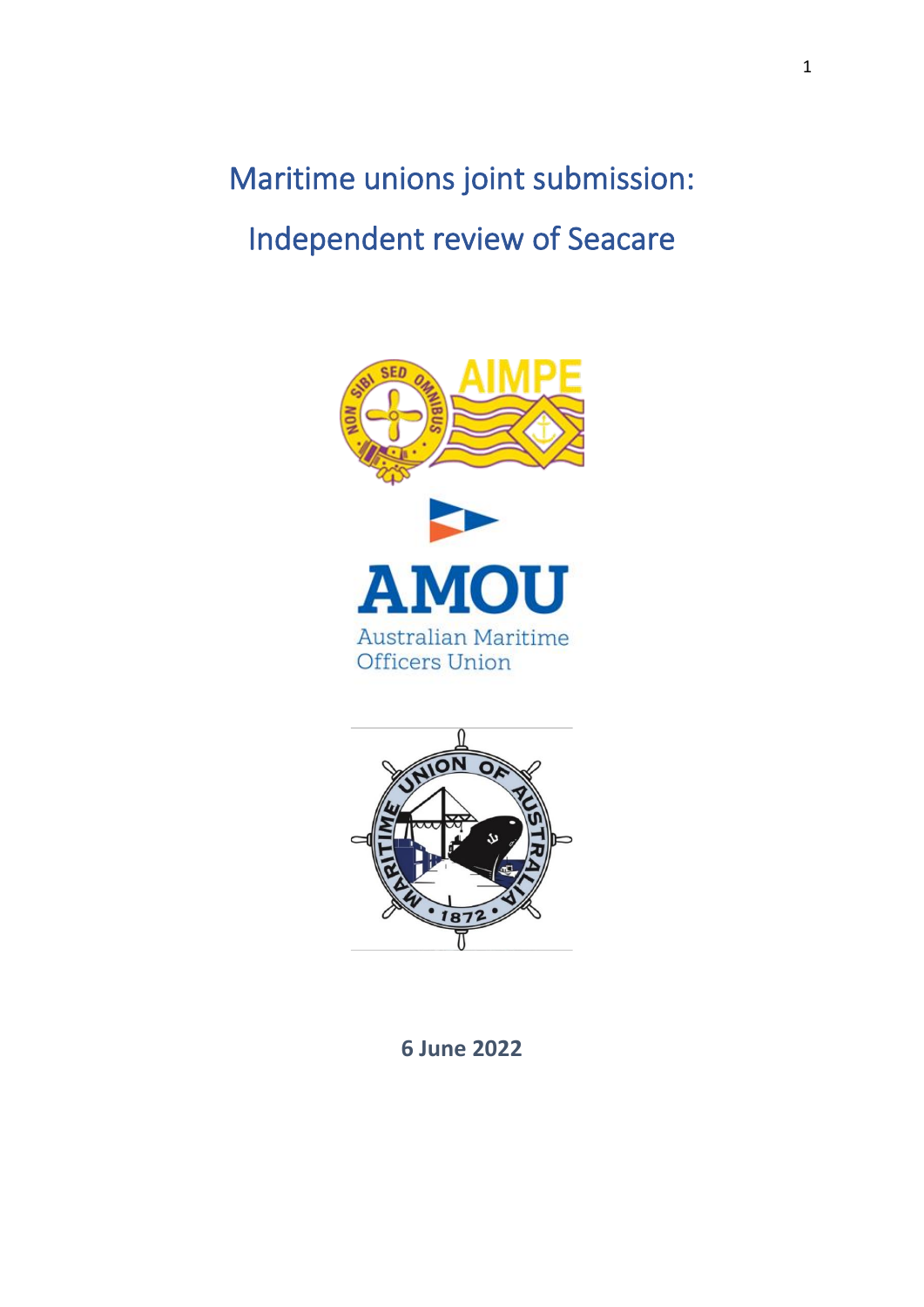Submitted by email: [Sue.Freeman@finity.com.au](mailto:Sue.Freeman@finity.com.au)

**Paddy Crumlin, National Secretary, Maritime Union of Australia** A Division of the Construction, Forestry, Maritime, Mining and Energy Union 365 Sussex St, Level 2, Sydney, NSW, 2000 Paddy.Crumli[n@mua.org.au](mailto:Will.tracey@mua.org.au)

**Martin Byrne, Federal Secretary, Australian Institute of Marine & Power Engineers** 52 Buckingham Street, Surry Hills, NSW, 2010 [mbyrne@aimpe.asn.au](mailto:mbyrne@aimpe.asn.au)

**Mark Davis, Executive Officer, Australian Maritime Officers Union** 52 Buckingham Street, Surry Hills, NSW, 2010 [mark@amou.com.au](mailto:mark@amou.com.au)

For inquiries contact: [penny.howard@mua.org.au](mailto:penny.howard@mua.org.au)

[nniven@aimpe.asn.au](mailto:nniven@aimpe.asn.au)

[jarrod@amou.com.au](mailto:jarrod@amou.com.au)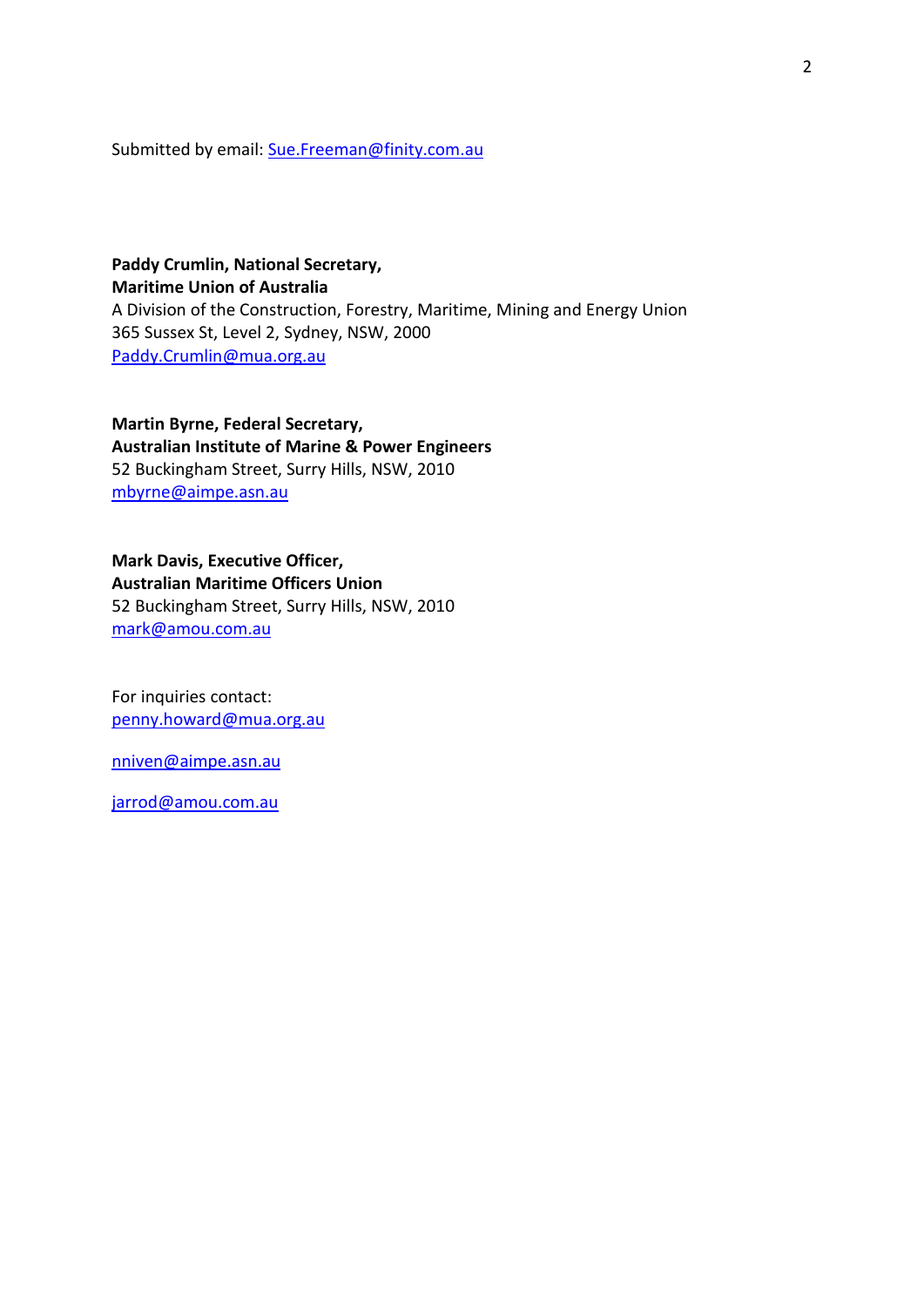## **Background**

This document is a joint submission prepared by the three Australian maritime unions: the Maritime Union of Australia (MUA), the Australian Institute of Marine and Power Engineers (AIMPE), and the Australian Maritime Officers Union (AMOU).

Together these three unions represent virtually all the seafarers covered by the Seacare scheme, and have representatives appointed as Members of the Seacare Authority.

The MUA is a Division of the 120,000-member Construction, Forestry, Maritime, Mining and Energy Union. The MUA represents approximately 13,000 workers in the shipping, offshore oil and gas, stevedoring, port services and commercial diving sectors of the Australian maritime industry. On vessels, the MUA represents ratings and catering workers.

AIMPE is the registered organisation which represents qualified Marine Engineers throughout Australia. AIMPE came together as a national body in 1881 after several years during which local organisations were formed in the various colonies of Australia and New Zealand. AIMPE members operate, maintain and repair marine vessels of all sorts including commercial cargo ships of all types and sizes as well as vessels dedicated to the offshore oil and gas sector, tugboats, dredges, ferries, defence support craft, research vessels and Border Force vessels.

The AMOU is the oldest union continuously registered under the Fair Work Act 2009 and represents the professional and workplace interests of Ship's Masters (Captains) and Deck (Navigating) Officers in the maritime 'blue water', offshore oil and gas, ferry, dredging and tourism sectors, Marine Pilots, Coastal Pilots, tug Masters, bunker (refuelling) tankers, Stevedoring Supervisors, Port Services officers, vessel traffic services (VTS)/harbour control officers and professional/ administration/ supervisory/technical staff of port corporations and maritime authorities.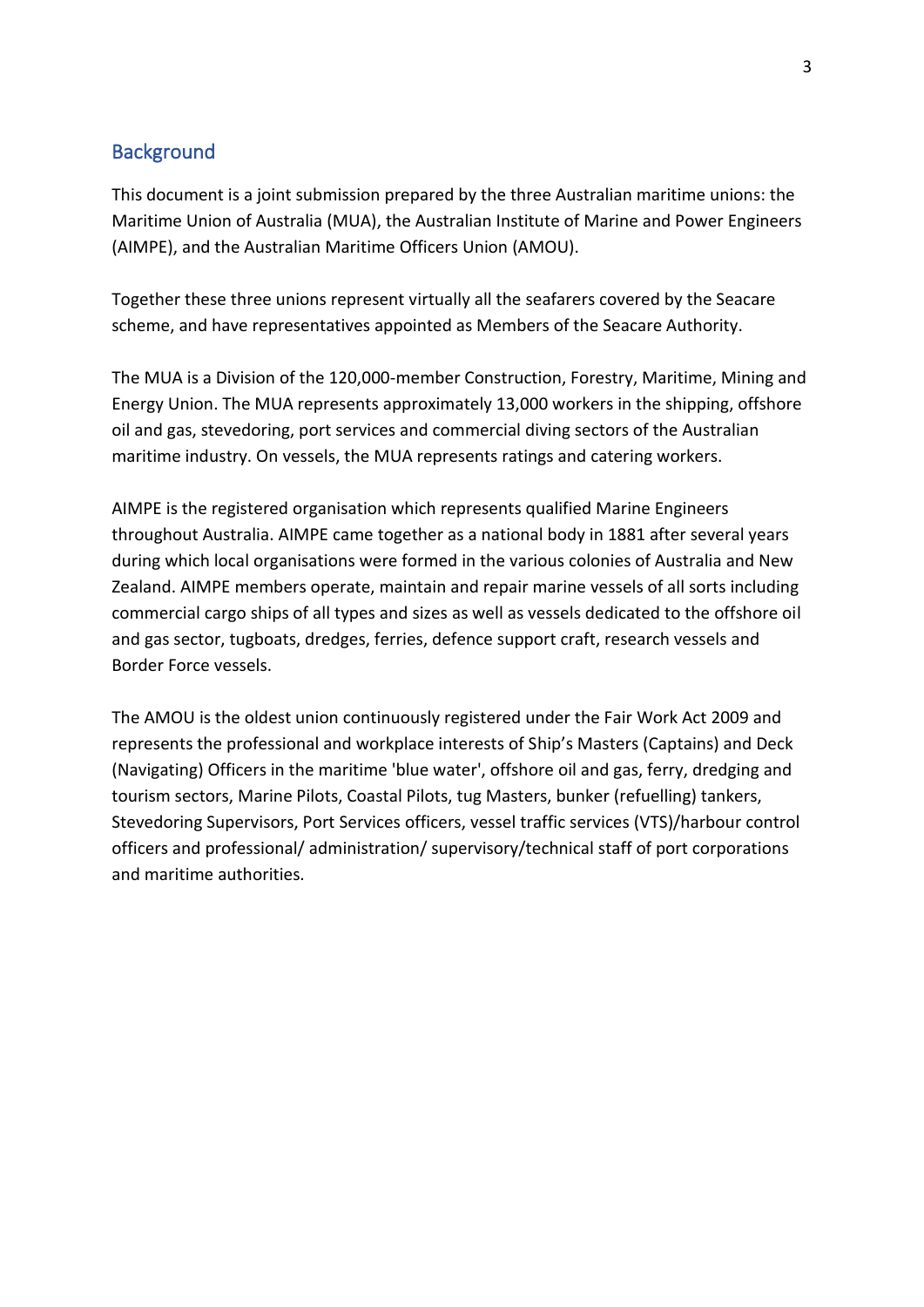# Executive Summary

Reform of the Seacare workers' compensation scheme and of maritime WHS legislation is needed, but reforms must take into account the practical situation of seafarers and seagoing workplaces.

The national nature of the seagoing industry, both in terms of the mobility of the workplaces and workers, must be reflected in both workers' compensation and WHS. Going back to state workers compensation schemes is a recipe for confusion and disaster for both workers and employers. Seagoing employers relying on state schemes have already found themselves inadvertently uninsured due to the 'state of connection' test being unsuited to maritime workplaces.<sup>1</sup> These problems are detailed in the submission.

A national workers compensation scheme is necessary for seafarers, and such a scheme must reflect the particular challenges of work at sea and for injured workers returning to work at sea. This is the reason for the distinctive benefit structure of the Seacare scheme.

For WHS, a national harmonised scheme has been achieved, and its broad duties and structures are well suited to maritime workplaces. The challenge in harmonising WHS will be ensuring that there is a genuine understanding of tripartism at all levels, from structures to oversee this scheme and its Inspectorate, to good communication between the HSRs and the Inspectorate, to the election and training of HSRs and their ability to exercise their rights in their workplaces.

Securing the future of the Seacare workers compensation scheme will require ending its reliance on private insurers. Either an industry scheme will need to be created, or the scheme will need to be delivered through Comcare. We recommend that the government take action now to indicate its support for the scheme going forwards and to support the creation of an industry scheme. These options are discussed in the submission.

Reforms to workers' compensation will also be needed in the following areas, which are discussed in detail in the submission:

- Removal of damaging and haphazard exemptions undermining the scheme
- End the consideration of state and Seacare workers' compensation schemes as equally appropriate for seafarers
- High insurance deductibles means that many employers are effectively self-insured. This situation must either be prevented or managed properly
- Measures to ensure that Comcare reconsiderations are considered mandatory should be introduced
- Better Return to Work provisions should be made
- The future of the Safety Net Fund needs to be secured
- Coverage of the scheme needs to made sustainable into the future

<sup>&</sup>lt;sup>1</sup> See Wall Street Pty Ltd v Workers Compensation Nominal Insurer NSWWCC [2020]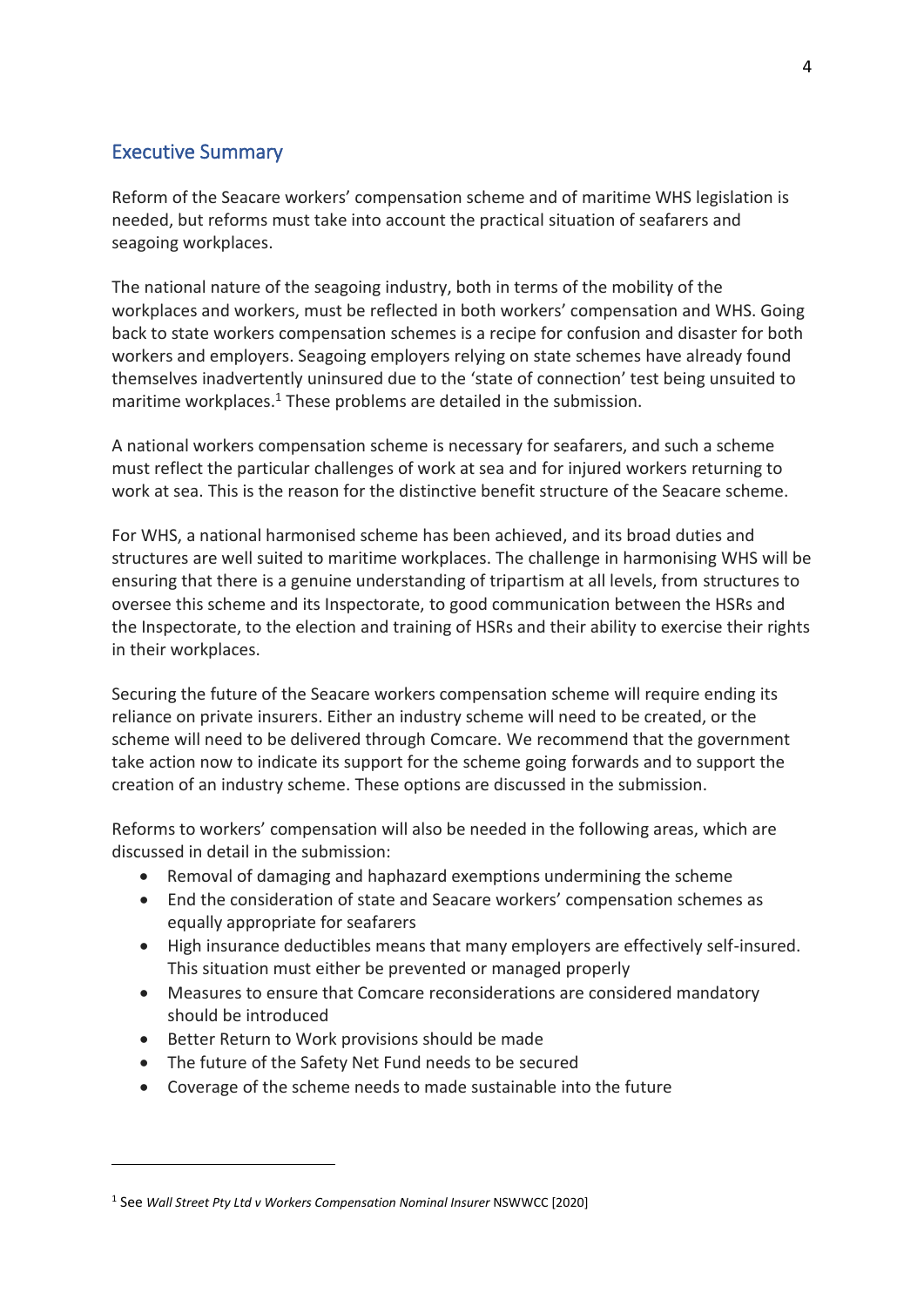## Recommendations

**Recommendation 1:** The Australian government should support the creation of an Employers Mutual Indemnity Association to deliver the Seacare scheme, including through the responsible Minister making a statement about its policy support for the future of the scheme, through the repeal of various Directions that have undermined the scheme, and through support for start-up and establishment costs of such a scheme.

**Recommendation 2:** The Seafarers' Act should be amended to provide that once an effective Employers' Mutual Indemnity Association is set up, participation shall be mandatory for employers after a 12-month transition period, to ensure adequate long-term scale and sustainability. The interests of employers (and workers) will be represented through their representation on the board managing the scheme.

**Recommendation 3:** For the government to take steps to examine the option of providing Seacare workers' compensation insurance through Comcare, should this be necessary to ensure the continued operation of Seacare as a national scheme.

**Recommendation 4:** The Minister should make clear that the general principle in administering exemptions from Seacare should be that workers who are ordinarily and appropriately covered by state workers' compensation should be able to continue to be covered by those schemes even if the vessel needs to relocate or temporarily carry out another task. The exemptions should not be administered so as to allow seafarers who would normally be covered by the Seafarers' Act to be semi-permanently shifted to state workers' compensation schemes. Exemptions should not be granted for more than 30 days.

**Recommendation 5:** The Seafarers Act should be amended to more narrowly define the circumstances and reasons in which the Seacare Authority should issue exemptions from the scheme. The *Seafarers Safety Rehabilitation and Compensation Directions 2006* that permits employers an exemption if they can find cheaper insurance elsewhere should also be repealed. The exemption on the basis that the prescribed ship/s are operating within a Territory only should also be repealed.

**Recommendation 6:** The relevant maritime unions must be consulted about issuing any exemption.

**Recommendation 7:** If an Employers Mutual Indemnity Association is approved under the Seafarers Act, the Seacare Authority should be directed to remove the exemption on the basis of lack of insurance.

**Recommendation 8:** Any exemption granted for longer than a 30-day period must provide benefits equal to Seacare benefits.

**Recommendation 9:** Amend the Seafarers Act to introduce a maximum deductible to ensure that employers are not effectively self-insuring without sufficient oversight. Proper training and oversight of any organisation handling workers' compensation claims must be maintained.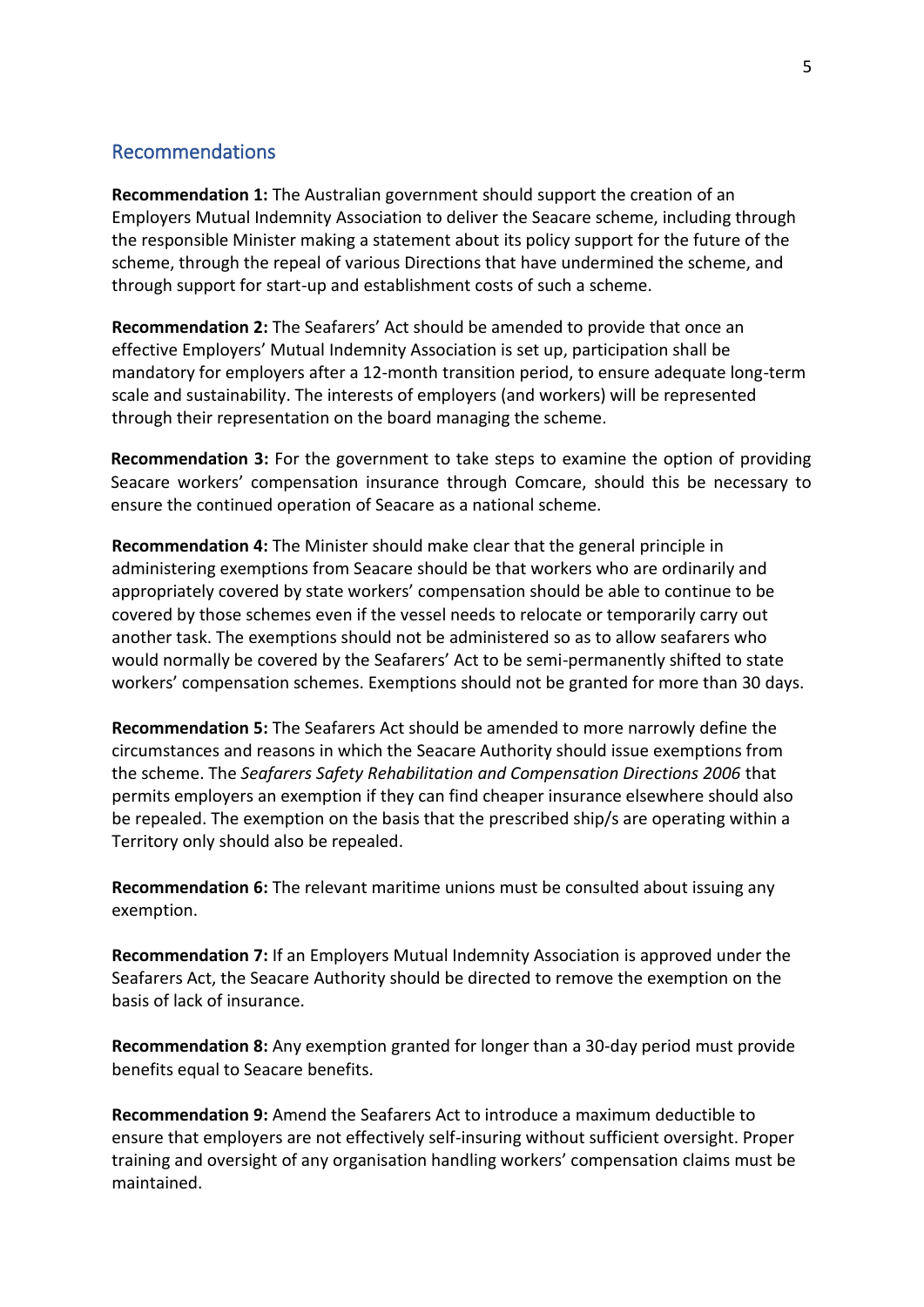**Recommendation 10**: Amend the Seafarers' Act to introduce a penalty for lack of compliance with a reconsideration request made under s.78 of the Act.

**Recommendation 11:** The potential for assisting seafarers to return to work should be carefully examined.

**Recommendation 12:** Amend the Seafarers Act to remove the requirement for the Safety Net Fund to hold private insurance. The Fund must be retained, but secured on a basis that does not rely on private insurance coverage.

**Recommendation 13:** The definition of 'Australia' as a reference to the Territorial Sea for the purposes of coverage of Seacare should be more clearly articulated by the Seacare Authority in its reference materials on scheme coverage.

**Recommendation 14:** Consideration should be given to defining Seacare coverage as voyaging beyond coastal waters (three nautical miles or 5.5km) to avoid doubt over the coverage of new offshore renewable energy projects. Consideration should also be given to consistency with the Fair Work Act application provisions which extend that Act to ships in the Exclusive Economic Zone which are operated/chartered by an Australian employer or use Australia as a base (s.33).

**Recommendation 15:** Any reformed Seacare coverage clause must consider the practicalities of vessels, companies and seafarers actually in the scheme, and particularly the structures of work that make returning to work difficult for injured seafarers. A scheme with less restricted coverage would be more sustainable and provide better support for seafarers.

**Recommendation 16:** Reform of the Seacare scheme must consider that the various State of Connection tests in state workers' compensation schemes do not adequately address the practicalities of seagoing workplaces, and do not resolve coverage for seagoing employers and seafarers. Any shift to relying on state workers' compensation schemes will cause significant risks for employers and workers to be left without appropriate coverage – which is why a national scheme is needed.

**Recommendation 17:** The Seafarers Act should be amended to allow for the inclusion of latency instead of minimum employment periods in the Specified Diseases list. The Seacare Specified Diseases list should subsequently be amended to rely on latency, to include welding fumes/lung cancer as a cancer exposure pair, to include Legionnaires disease, and to allow for the longer hours that seafarers are exposed to hazards in their workplace.

**Recommendation 18:** The Seacare Authority could collect information on the vessel flag along with the payment of the berth levy. This could be used to form a list of internationalflag majority Australian-crewed vessels to be supplied to the Inspectorate for vessel inspections. AMSA, employers and workers must all have a shared and clear understanding of the application of WHS law to international flag vessels with majority Australian crew.

**Recommendation 19:** Maritime WHS should be harmonised with the national WHS system, with particular attention paid to ensuring tripartite oversight of the Inspectorate, proper resourcing of the Inspectorate, accessible training for HSRs, and clear lines of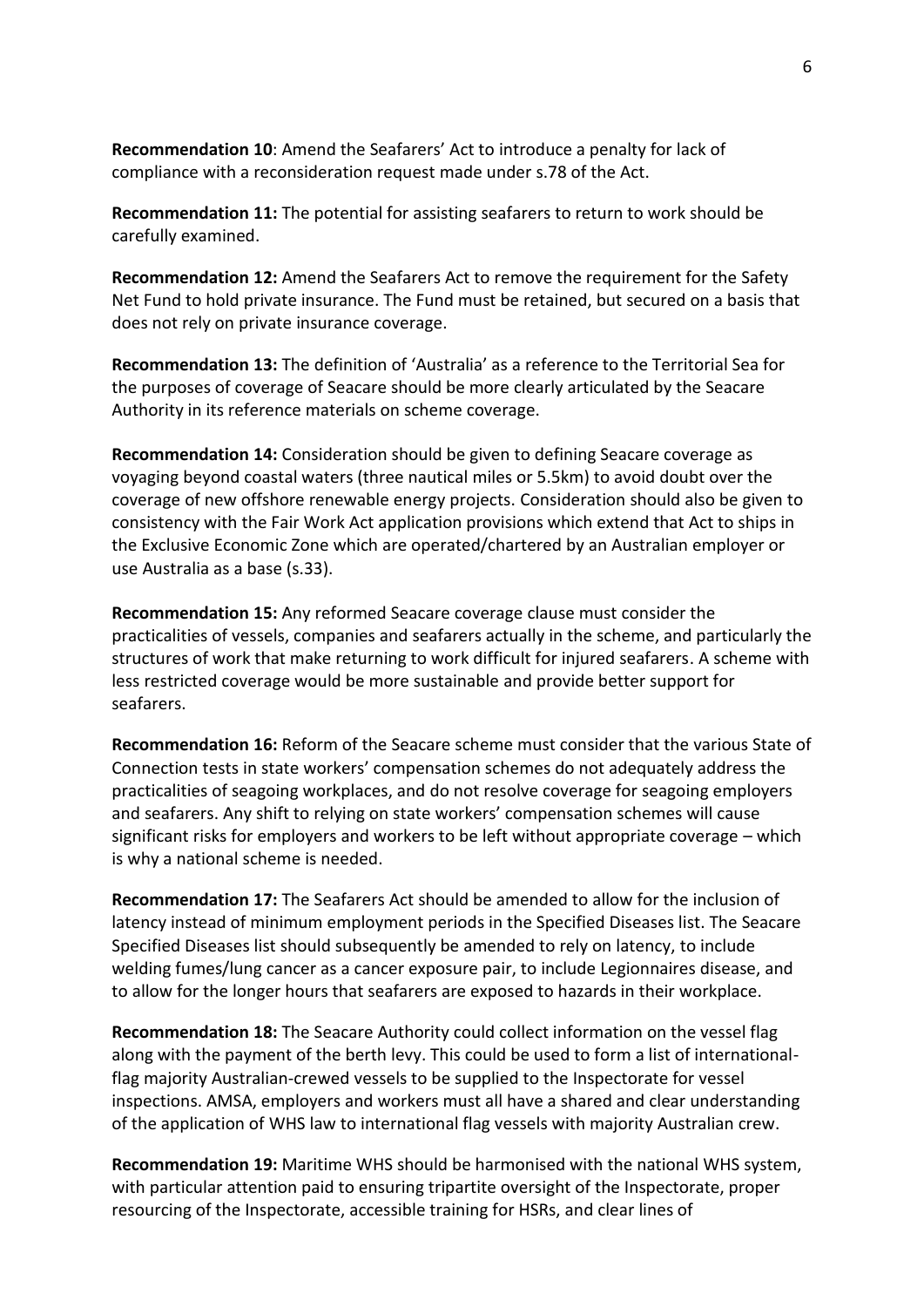communication between HSRs and the Inspectorate. The Inspectorate must be properly integrated into the national Safe Work Australia system.

**Recommendation 20:** Steps should be taken to ensure that every vessel has properly elected and trained HSRs. The Inspectorate should be consulting with HSRs on every inspection, and gathering information on the formation of Designated Work Groups and the election of HSRs and feeding this back to the tripartite body. HSRs should have a clear understanding on how to deal with any matters that arise while a vessel is alongside a wharf and within 500m of a platform.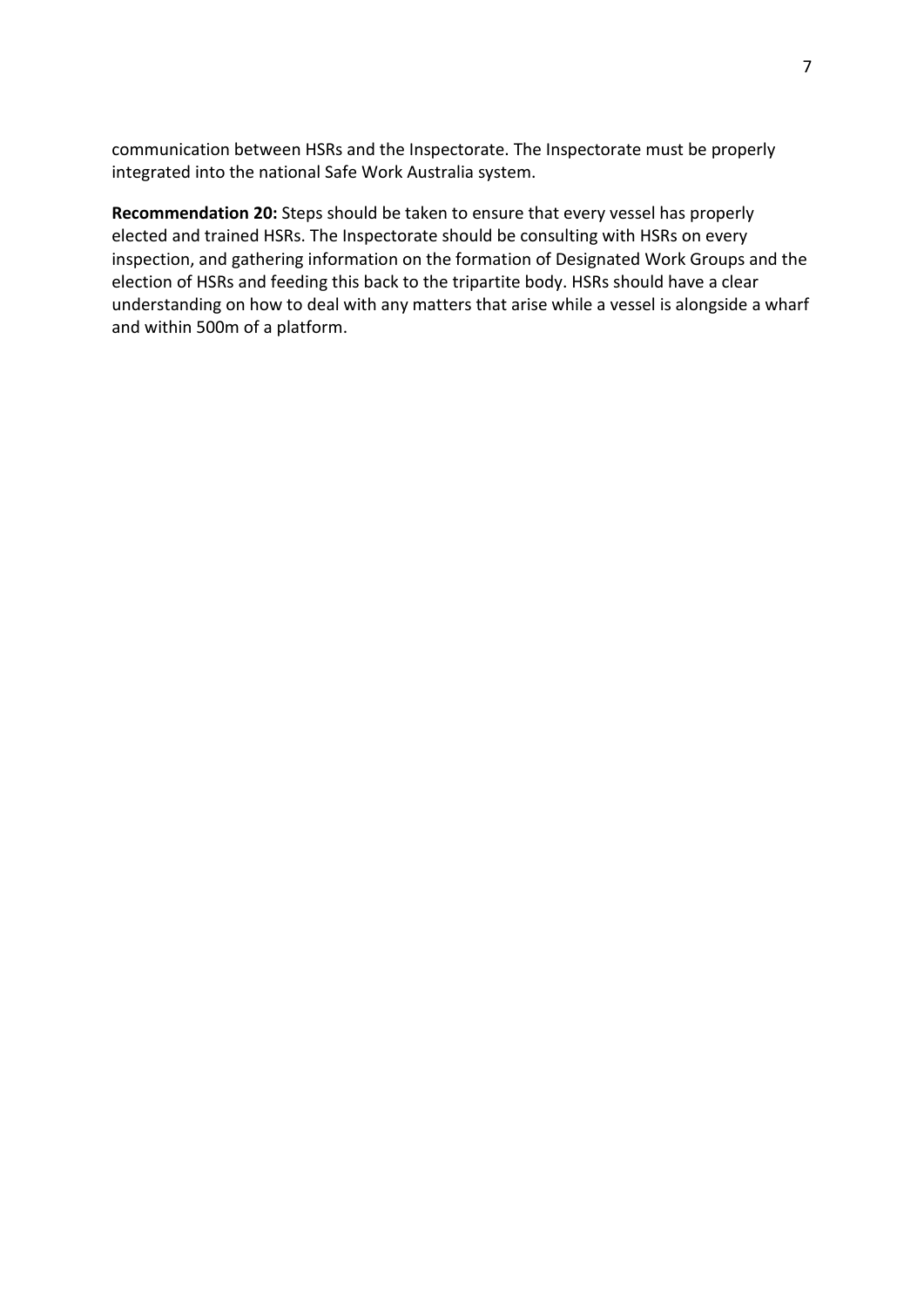# Table of Contents

| Seafarers left without adequate workers compensation protections 20 |  |
|---------------------------------------------------------------------|--|
|                                                                     |  |
|                                                                     |  |
|                                                                     |  |
|                                                                     |  |
|                                                                     |  |
|                                                                     |  |
|                                                                     |  |
|                                                                     |  |
|                                                                     |  |
|                                                                     |  |
|                                                                     |  |
|                                                                     |  |
|                                                                     |  |

| Appendix 1: Offshore wind projects under development in Australia41 |  |
|---------------------------------------------------------------------|--|
|                                                                     |  |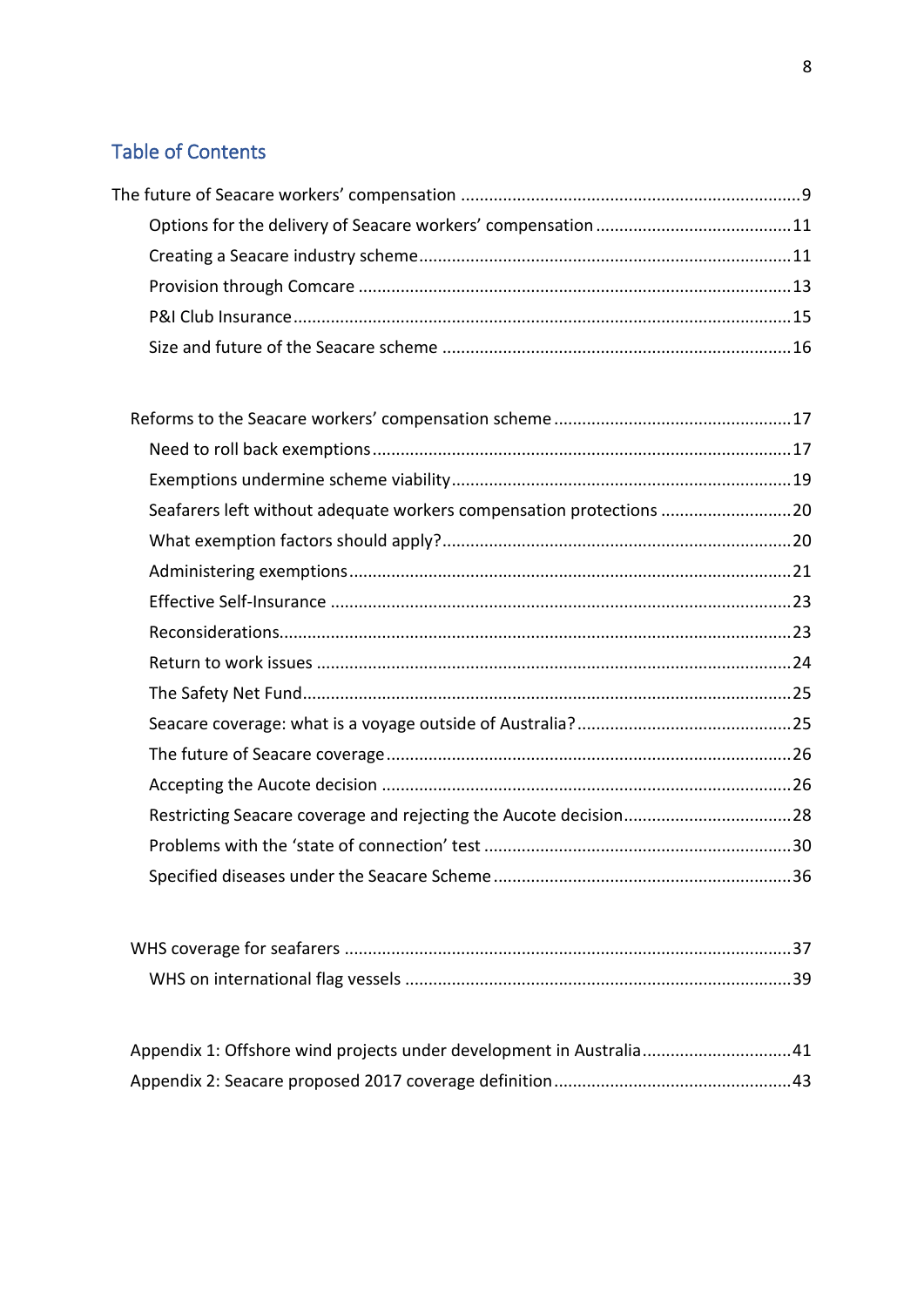## <span id="page-8-0"></span>The future of Seacare workers' compensation

Our unions represent virtually all of the workers covered by the Seacare scheme. Seafarers are a highly mobile and genuinely national workforce and the maintenance of Seacare as a national workers' compensation scheme is of great importance to us.

The scheme is structured so that it relies on private insurance companies to provide policies to employers under the scheme. Most of these insurers are now withdrawing from providing this coverage. From the outset, unions opposed delivery of the scheme in this way as we do not think that the care of injured workers should rely on private for-profit companies. Moreover, this method of delivery fragments a small scheme among multiple providers, none of whom are able to provide the appropriate level of investment, knowledge and resources to ensure best-practice delivery of the scheme.

Reform of Seacare workers' compensation must preserve the following principles:

- Retain a national workers compensation scheme for seafarers. Any re-alignment must preserve tri-partite governance of the scheme and include maritime unions.
- Remove the exposure of Seacare to private insurance companies.
- Repeal of the *Seafarers Safety Rehabilitation and Compensation Directions 2006* that is undermining the Seacare scheme by allowing employers to opt out of the scheme if they can find cheaper insurance elsewhere.
- Clarification of coverage of the Seacare scheme to preserve its future scale and viability.
- Ensure that the benefit structure of the scheme recognises the obstacles that injured seafarers' face in terms of returning to work, in relation to:
	- o Passing seafarer medical fitness tests
	- o Passing company Fitness for Work tests
	- o Living in a workplace that is a constantly moving and unstable platform that may be working hundreds of kms offshore or in international waters.
	- o Being at work for 4-6 weeks at a time, with the requirement to be constantly available in the event of an emergency or other urgent situation.

A national scheme tailored to seafarers is needed because:

- Seafarers, especially those with qualifications compliant with the Navigation Act and IMO conventions,<sup>2</sup> are a highly mobile workforce, with many working across multiple states that they do not reside in.
- Most vessels covered under the scheme have workers from multiple states working alongside each other in the same workforce. It is desirable to ensure that they can all get the same level of coverage, receive the same level of benefits and be treated consistently in outcomes arising from any disputes or appeal processes.

<sup>2</sup> There are two qualifications systems for seafarers in Australia. Qualifications issued under the *Navigation Act 2012* are compliant with the International Maritime Organisation's (IMO) Standards of Training Certification and Watchkeeping (STCW) conventions. They are used on large Australian blue water vessels and in the offshore oil and gas industry. Qualifications issued under the *Marine Safety (Domestic Commercial Vessel) National Law Act 2012* are not compliant with IMO STCW conventions, and cannot be used internationally. These qualifications tend to be used on smaller vessels, however, some of these vessels do work interstate and in Commonwealth waters.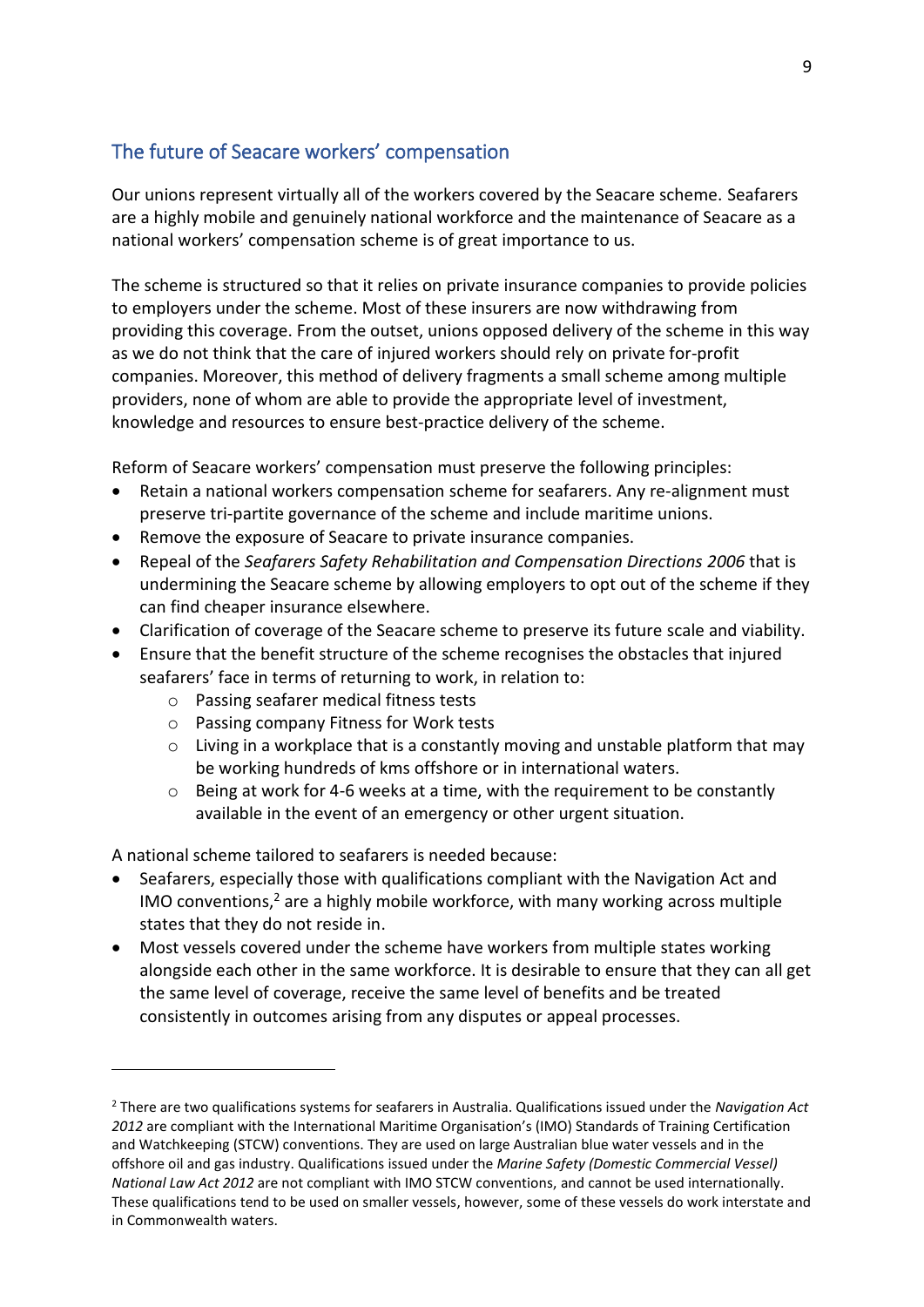- Employers have not been willing or able to make adjustments to work requirements for injured seafarers returning to work. 75% of workers in Seacare reported working the same hours when they returned to work, and 72% the same duties, compared to national averages of 59% or workers undertaking the same hours and 40% undertaking the same duties. 54% of workers reported being in persistent pain, compared to a national average of 40%.<sup>3</sup>
- In our experience the state of connection test has not resolved the coverage complications that regularly arise in the maritime industry, and maritime employers relying on this test have been left exposed and uninsured. This is explored in detail later in the submission.
- It can be problematic to receive state compensation from a state you do not reside in.
- Seacare can also provide international coverage for seafarers when vessels travel to international ports, either for their routine work or during dry-docking.

There are a significant number of transport companies that are self-insured under Comcare due to the national consistency this provides. The companies below have national insurance under Comcare, according to the Comcare 2019-20 annual report:

Pacific National Services Pty Ltd (formerly Asciano Services Pty Ltd) (30/06/2025) Australian Air Express Pty Ltd (30/06/2025) Ron Finemore Transport Services Pty Ltd (30/06/2025) StarTrack Express Pty Ltd (30/06/2022) TNT Australia Pty Ltd (30/06/2022) Virgin Australia Airlines Pty Ltd (29/09/2024) Australian Postal Corporation (30/06/2022) K&S Freighters Pty Limited (30/06/2024) Linfox Australia Pty Ltd (30/06/2023) Linfox Armaguard Pty Ltd (30/06/2023) DHL Express (Australia) Pty Ltd (31/12/2026) DHL Supply Chain (Australia) Pty Ltd (30/06/2022)

Seacare coverage is provided for in the Enterprise Agreements of 23 of the 24 employers currently paying the berth levy. These obligations are subject to bargaining at each company, and cannot simply be resolved by legislative change. These employers tend to be in the bluewater or offshore oil and gas sectors of the shipping industry, and draw on a national workforce with IMO-compliant qualifications.

Because Seacare coverage is embedded in Enterprise Agreements, any change to coverage of the scheme is quite a complex practical question.

The high union density in the industry is also indicated in the National Return to Work Survey, in which 51% of Seacare claimants reported getting support from their union on the

<sup>&</sup>lt;sup>3</sup> The Social Research Centre, 2021 National Return to Work Survey Report, February 2022. Prepared for Safe Work Australia, p.34-5, p39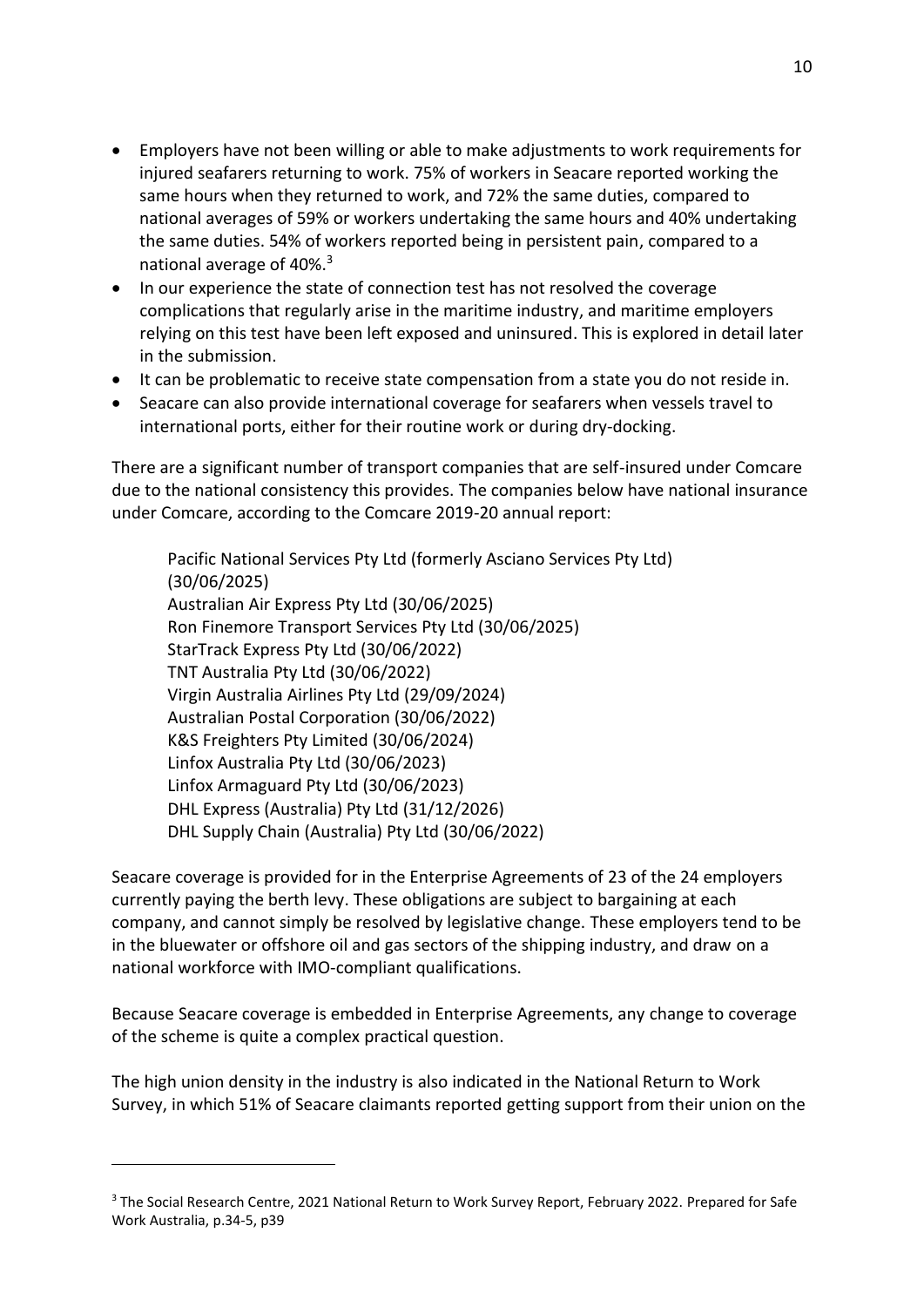claims process, compared to a national average of 4%. No other jurisdiction had more than 10% of claimants getting advice from their union. 4

## <span id="page-10-0"></span>Options for the delivery of Seacare workers' compensation

There are two main options that we can see for the provision of Seacare workers' compensation.

- 1. The creation of an industry scheme, under s.93 of the *Seafarers Safety Rehabilitation and Compensation Act* (Seafarers Act) which provides for an 'employers mutual indemnity association'.
	- $\circ$  Participation in the scheme should be mandatory for all employers within the coverage provisions.

OR

2. The provision of Seacare workers' compensation through Comcare.

Self-insurance through Comcare is not an option for the maritime industry as a whole. There are too many companies which are too small to have the required scale. It is also quite common for an international shipping company to have a relatively short contract to work in Australia, and to take on Australian crew for such a contract. It would not be feasible for such companies to go through the process of setting up the necessary systems for selfinsurance for a short contract, and this would cause significant problems for the workforce.

From 1911 to 1993, maritime insurers known as P&I Clubs were the sole workers' compensation insurer for seafarers. However this option for delivery is no longer available.

We explore each of these options in detail below.

## <span id="page-10-1"></span>Creating a Seacare industry scheme

We consider that creating a Seacare industry scheme (group self-insurance) to be the best option for both seafarers and employers at this time.

Group self-insurance would be arranged pursuant to Section 93(1)(c) of the Seafarers Act and would involve the creation of an Employers Mutual Indemnity Association (**EMIA**) which would then be approved by the Authority in writing as contemplated by the Act.

An EMIA can be an APRA approved mutual insurer, discretionary trust or captive insurance arrangement.

<sup>4</sup> The Social Research Centre, 2021 National Return to Work Survey Report, February 2022. Prepared for Safe Work Australia, p.65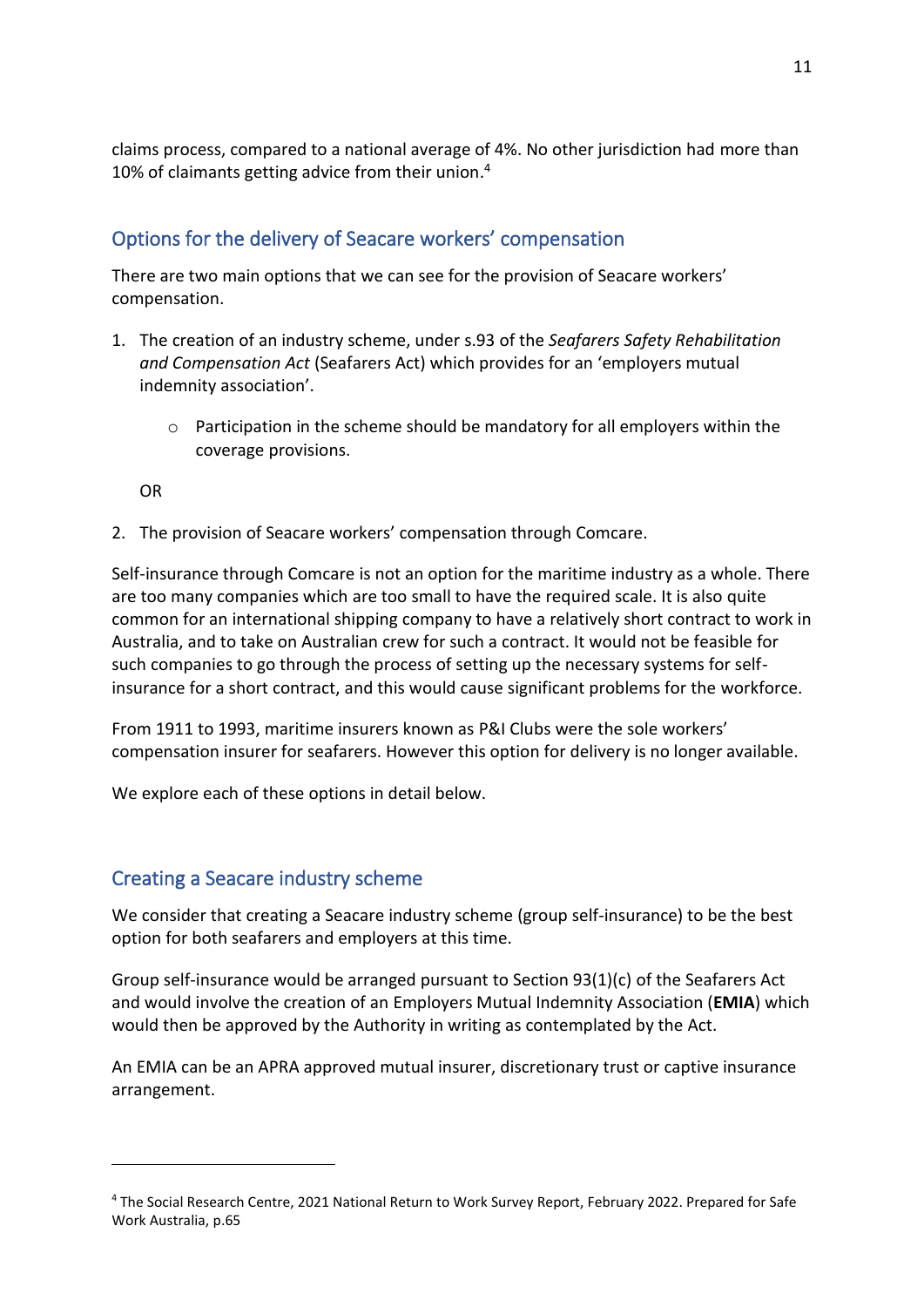Further consideration would need to be given to which particular group self insurance model would best suit seafarers and maritime employers.

We consider the benefits of the creation of an EMIA are as follows:

- It would allow for continuity of current coverage for workers and employers, which is specified in EAs covering most workers.
- Services for injured workers could be improved through a customised approach, managed by people with direct knowledge of the industry
- Consolidation of claims management from 6 insurance companies to a single provider would provide a considerable advantage of scale, and allow for investment in better systems and services
- Insurance that can be tailored to the requirements of the Seafarers Act.
- Dedicated / specialised claims management by a centralised claims management team.
- An EMIA may implement industry focussed risk prevention programs such as industry WHS education and training and other health and wellbeing solutions.
- An EMIA may facilitate industry focussed rehabilitation / industry wide return to work procedures.
- The ability to resolve disputes in a manner that is commercial to the EMIA and beneficial to seafarers.

In the short-term, we think there is a strong appetite from employers for this option, out of necessity. In the medium term, we believe the EMIA could demonstrate that it is a wellmanaged, suitable and cost-effective option.

However the sustainability of the EMIA would depend on ensuring it had ongoing scale. For this reason, the similar Coal Services mutual workers' compensation fund has mandatory participation. Legislation should be amended to make participation in the Seacare industry scheme mandatory, with the appropriate safeguards.

**Recommendation 1:** The Australian government should support the creation of an Employers Mutual Indemnity Association to deliver the Seacare scheme, including through the responsible Minister making a statement about its policy support for the future of the scheme, through the repeal of various Directions that have undermined the scheme, and through support for start-up and establishment costs of such a scheme.

**Recommendation 2:** The Seafarers' Act should be amended to provide that once an effective Employers' Mutual Indemnity Association is set up, participation shall be mandatory for employers after a 12-month transition period, to ensure adequate long-term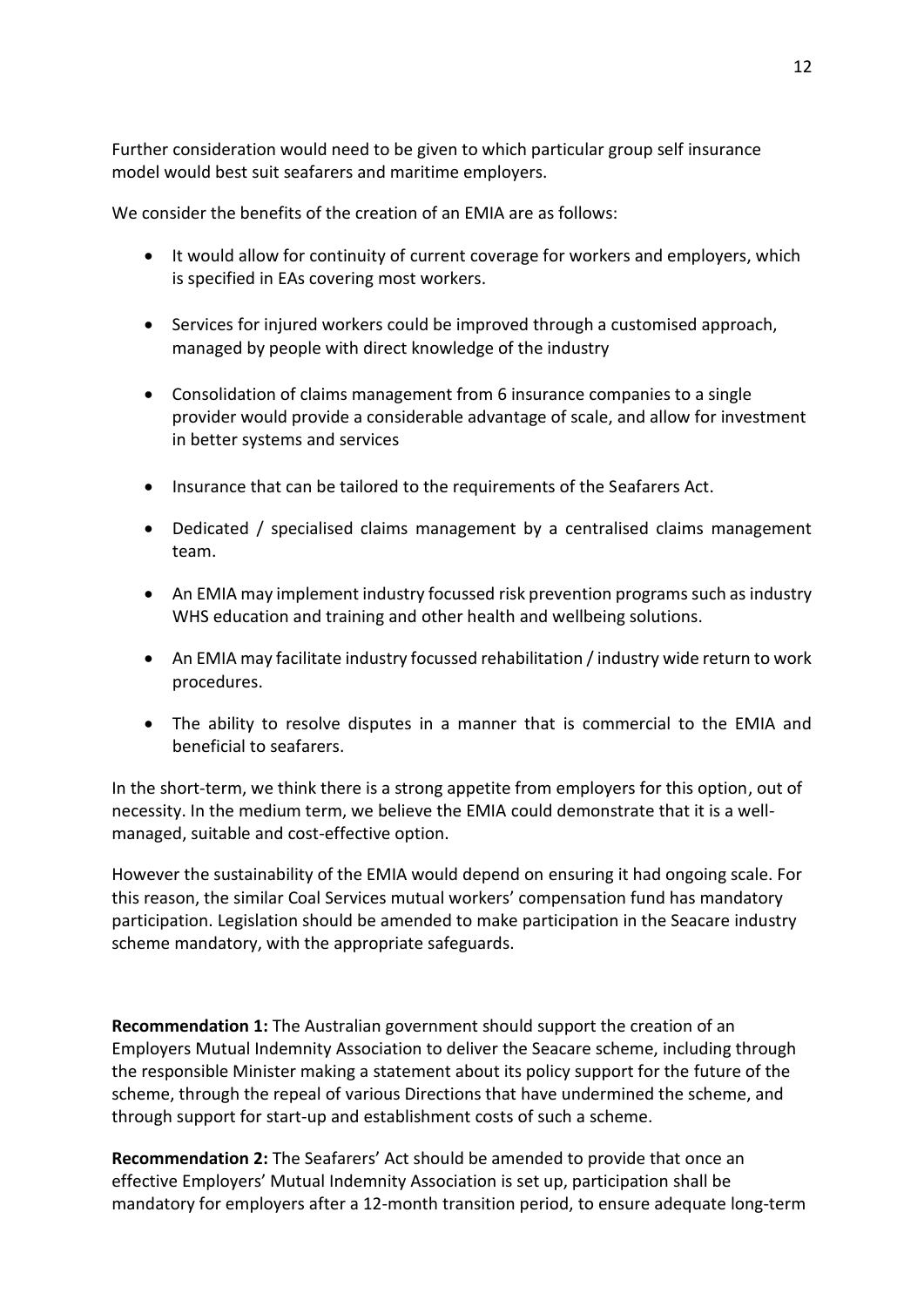scale and sustainability. The interests of employers (and workers) will be represented through their representation on the board managing the scheme.

## <span id="page-12-0"></span>Provision through Comcare

A second option to explore is provision of Seacare through Comcare.

Despite the similarities between the Seacare and Comcare schemes, there are also very significant differences in the administration of the two schemes, as follows:

- In our experience, injured workers generally have a poor experience in dealing with Comcare. The approach generally taken by Comcare is to manage claims unsympathetically, and strictly in accordance with the legislation and without any regard to the individual circumstances of the injured worker.
- Comcare is typically slow in attending to treatment approvals and claim reimbursements.
- In our experience Comcare rarely take a commercial approach to the resolution of disputes, and disputes that should be resolved early by negotiation, become long and drawn out.
- In disputed claims, in our experience Comcare are a ruthless opponent with deep pockets and often little common sense. We have been involved in disputes concerning the provision of modest benefits (for example incapacity payments in respect of short periods of time off work or the payment of modest medical expenses) and the approach taken by Comcare has been to incur significant legal costs (well exceeding the value of the disputed entitlements), in an attempt to avoid paying the injured worker.
- The maritime industry is a unique workplace. Comcare have no emotional connection to the industry and no appreciation of the challenges faced by both seafarers and their employers.
- Private insurers in the Seacare scheme have in the past taken a more commercial approach to claims management and parties have been able to resolve disputes. Some disputes are resolved quickly. Others are resolved in a manner that is effective and brings finality to the dispute / claim. The resolution of disputes is of course beneficial to both injured seafarers and often cost effective for employers and their insurers.

Frequently the resolutions are transacted in a flexible manner and outside the strict provisions of the Act.

• As a statutory insurer strictly subject to the provisions of its Act, Comcare has no ability to resolve claims on a basis that brings finality to the claim for both parties. As a result, the only option for injured workers in the Comcare Scheme is to remain in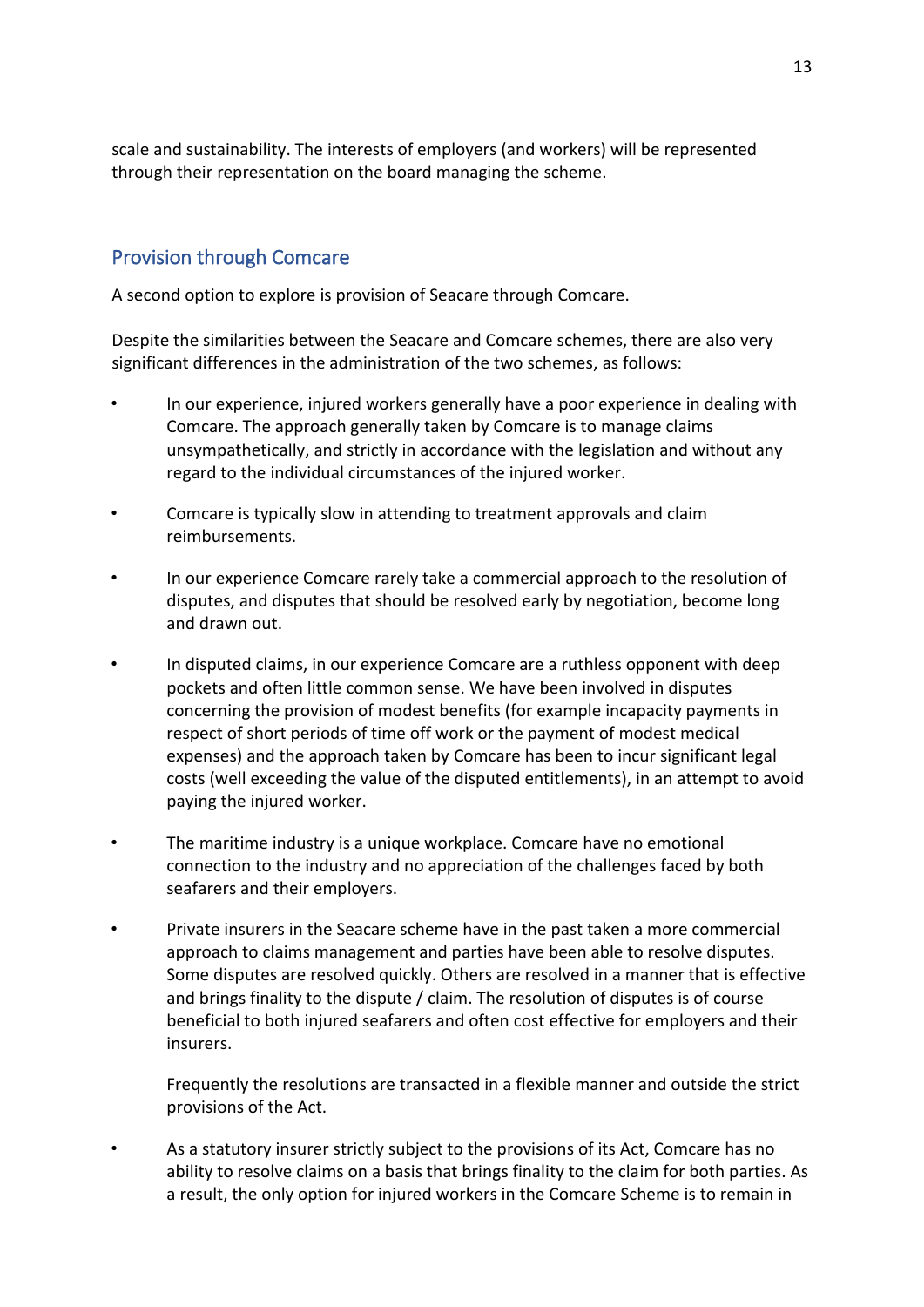the scheme and tied to Comcare until such time as they make a full recovery, reach retirement age, or die.

- For employers, the administration of compensation entitlements by Comcare (because of their significantly restricted ability to resolve disputes) is likely to drive up insurance premiums.
- Under the Seacare scheme as it is currently, employers have some ability to deal with insurers in a commercial setting. This may involve negotiating premiums and / or negotiating the excess / deductible on the employer's policy. Comcare has no commercial insurance experience and is unlikely to offer any such flexibility to employers.

For these reasons, we consider an industry scheme to be a much better option for workers and employers.

Nevertheless, we do see the necessity for a national scheme for seafarers, and if Comcare is the only viable option for this then it should be seriously considered.

We note that Comcare has in the past assumed new liabilities. For example, the *Asbestos-Related Claims (Management of Commonwealth Liabilities) Act* 2005 provided for the transfer of liabilities arising from asbestos-related claims against the Commonwealth government, to Comcare.

However, Comcare is not a commercial insurer.

Provision of Seacare through Comcare would require substantial and potentially complex amendment of the Comcare Act, the circumstances being that Comcare is an Authority specifically created to manage and pay claims under that Act.

There are several different approaches parliament could take in amending the legislation.

We consider the following changes would potentially be required to the Seafarers Act:

- Amendment of S. 93 to remove the current requirements and provide that employers have a policy of insurance or indemnity from Comcare.
- Addition of a new provision conferring on Comcare the function of assuming and managing all liabilities that become liabilities of Comcare as a result of the operation of the Seafarers' Act as amended.

The Comcare Act would require significant amendment to enable Comcare to provide Seacare insurance. The nature of such amendments would depend upon the way in which it is intended to fund Comcare's Seafarers' Act liabilities.

Amendment of the Comcare Act may involve the following:

• An amendment to Section 69 to add as a further Function of Comcare the management of claims under the Seafarers' Act.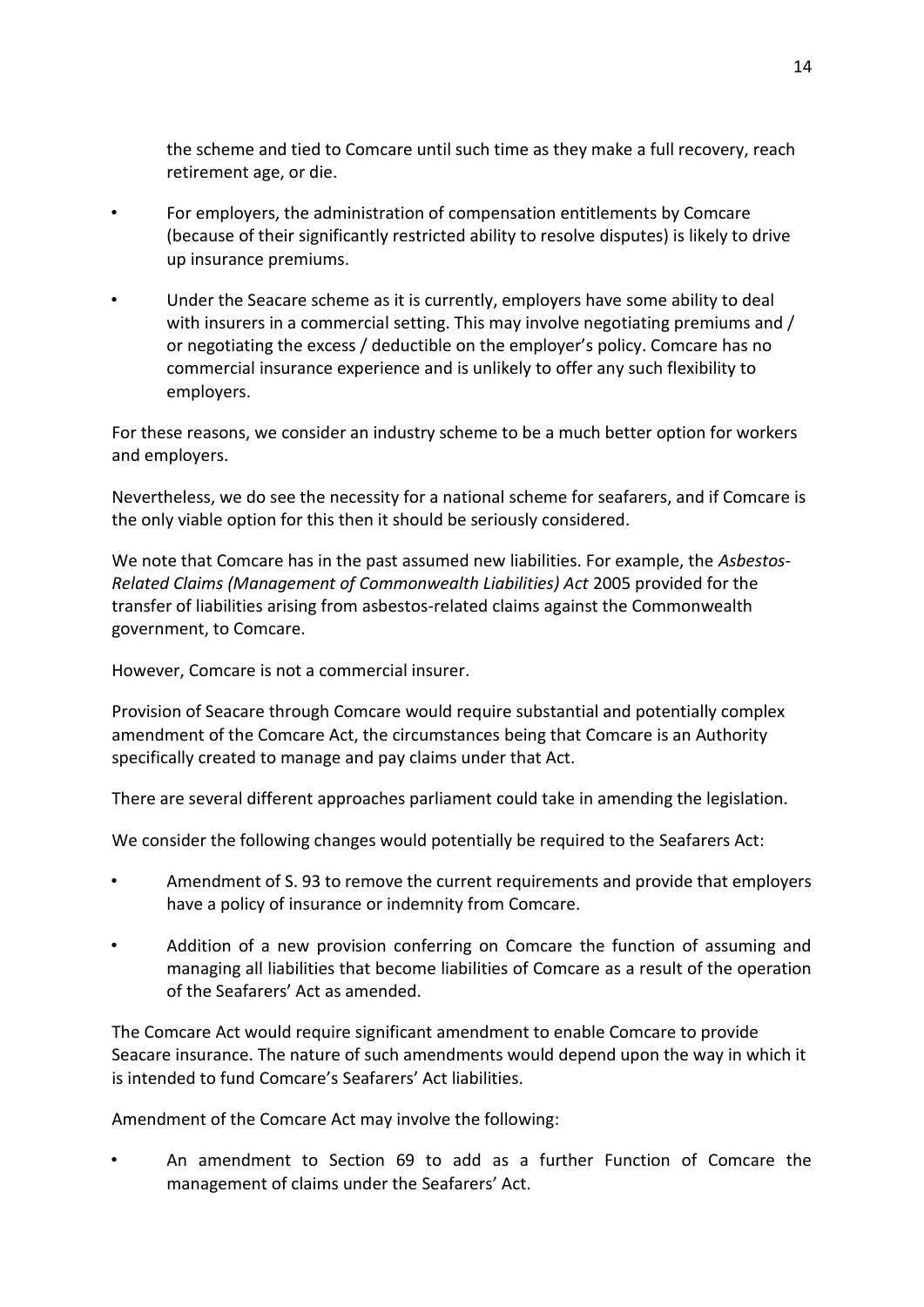- Appropriate amendments to enable Comcare to determine the premium payable by a Maritime industry employer insured by Comcare under the Seafarers' Act.
- Appropriate amendments to enable Comcare to apply such premiums to its liabilities under the Seafarers' Act and the costs incurred by Comcare in claims management.
- Appropriate amendment (likely to Part VII) to incorporate a new Division dealing with the creation of a fund within Comcare for liabilities conferred upon it by the Seafarers' Act. This would involve complex provisions with respect to the determination of premiums and the matters currently dealt with in Division 4A as they apply to Comcare Act liabilities.

**Recommendation 3:** For the government to take steps to examine the option of providing Seacare workers' compensation insurance through Comcare, should this be necessary to ensure the continued operation of Seacare as a national scheme.

## <span id="page-14-0"></span>P&I Club Insurance

Employers who are ship owners may be able to arrange coverage with an existing overseas P&I Club. This is an arrangement permitted under S. 93(1)(b).

We consider most employers will be unable to secure such coverage through overseas P & I Clubs.

We note that P&I Clubs were the sole insurer under the former Act<sup>5</sup>. P&I Clubs ceased insuring employers when the Seafarers' Act was first introduced in 1993, we understand because of the pension based weekly compensation benefits provided for in the new Act and the inability to commute or redeem those liabilities.

We consider that overseas P&I Clubs remain unlikely to have any interest in becoming involved in managing workers compensation claims under a statutory scheme in Australia.

We expect that this approach will not be a viable option for most employers involved in the scheme currently.

<sup>5</sup> *Seamen's Compensation Act* 1911 (Repealed)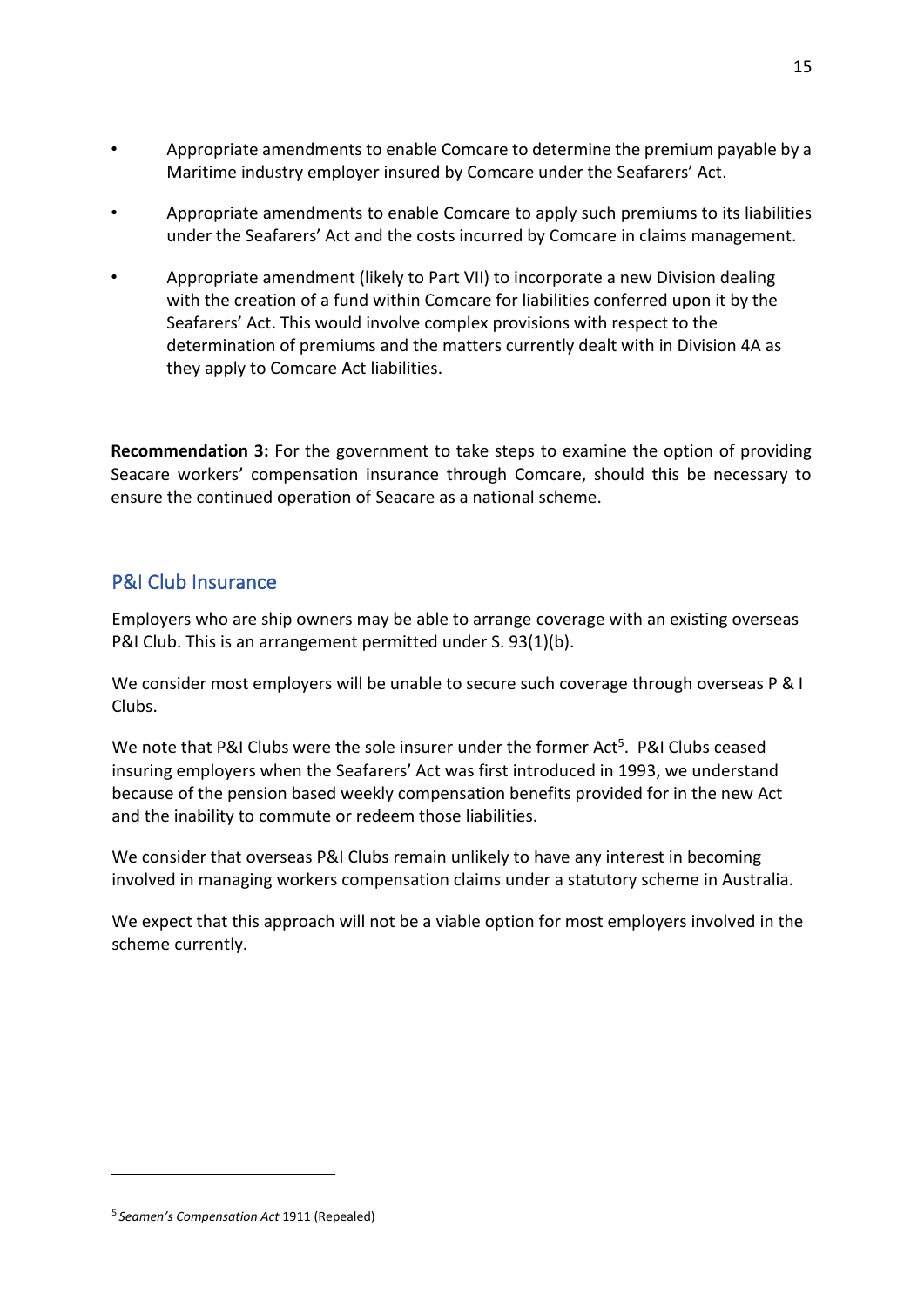# <span id="page-15-0"></span>Size and future of the Seacare scheme

The size of the scheme has declined from the peak of the offshore oil and gas boom in 2013. However as Figure 1 shows, it has always been quite a small scheme.



**Figure 1:** Number of employees in the Seacare Scheme.

**Source:** 1998-99 Seacare annual report p.23, 2004-5 Seacare annual report p.43, 2009-10 Seacare annual report, 2014-15 compendium of Seacare statistics p.6, 1, 2020-21 Seacare scheme data, p. 6

The future of the maritime industry in Australia is quite bright. After a long period of neglect, significant expansion of the maritime industry is underway, in the areas which are covered by the Seacare scheme, as follows:

- There is currently a boom in offshore oil and gas production, driven by high commodity prices. Vessels servicing this industry make up a substantial portion of the current scheme.
- The new government has committed to revitalising the Australia shipping industry, through more effective administration of the *Coastal Trading Act 2012*, which was established to support Australian shipping but very significantly undermined by the previous government.<sup>6</sup>
- There is bipartisan support for taxation measures to support Australian shipping,<sup>7</sup> which will complement the improved administration of the Coastal Trading Act.
- The new government has also pledged to support the creation of an Australian Strategic Fleet of large domestic and internationally trading vessels which would also fall under Seacare coverage.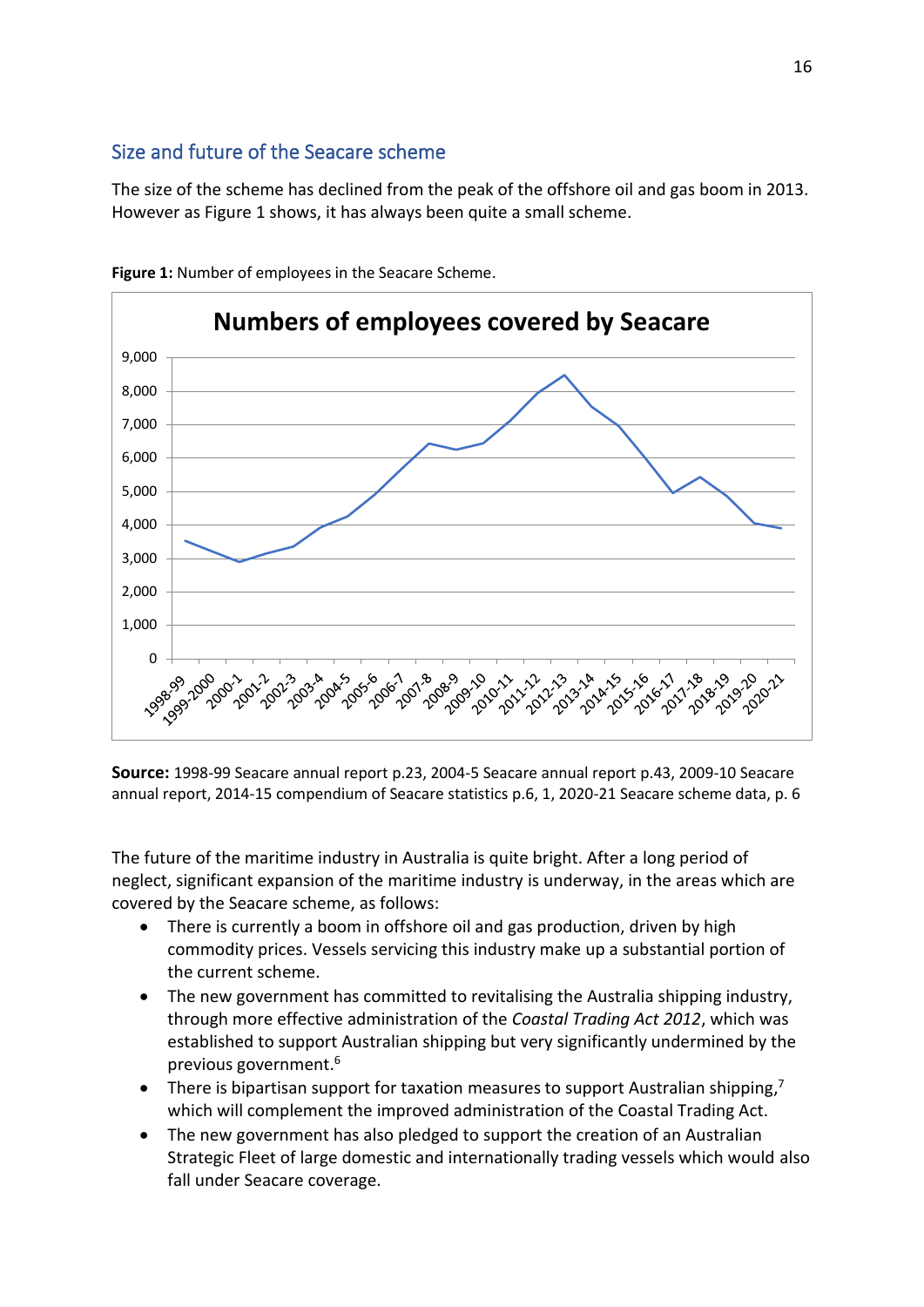- Australia is on the cusp of a boom in the construction of offshore renewable energy, especially offshore wind. The *Offshore Electricity Infrastructure Act 2021* allows the construction of such projects. It was passed in December 2021 and commenced on 2 June 2022.
	- o Over 12 developers are working on over 20 offshore wind projects around the coast of Australia (a list is supplied in Appendix 1). The Victorian government has announced policy to support the construction of 9GW of offshore wind, which it estimates will generate 3,100 jobs for 15 years of development and construction, and an additional 3,000 permanent jobs for ongoing operations.<sup>8</sup> Victoria currently has 14GW of electricity generation, so it is likely that a very substantial portion of Australia's future electricity will be supplied through offshore wind.

The number of vessels and seafarers to be covered by the Seacare scheme is likely to substantially expand in the next few years.

# <span id="page-16-0"></span>Reforms to the Seacare workers' compensation scheme

## <span id="page-16-1"></span>Need to roll back exemptions

The size and viability of the Seacare scheme in recent years has been undermined by multiple exemptions handed out to large corporations who used their political influence with Ministers to get around decisions of the AAT and avoid coverage under the scheme.

The Seafarers Act grants the Authority with an almost unfettered discretion to grant an exemption. The only restriction in the legislation is that a grant of an exemption cannot be inconsistent with an obligation of Australia under international law. (s 20A(4)). This must be changed as follows:

- Exemptions on the basis of lower-cost insurance being available elsewhere should not be allowed. We note the letter from Seacare Authority Chair Barry Sherrif to the Hon Christian Porter on 29 May 2020 seeking the repeal of the Ministerial Direction permitting such an exemption, and fully support the content of this letter.
- Exemptions for vessels on the basis of operation in a Territory should not be allowed.
- Improvements should be made to the process of applying for and being granted an exemption.

The general principle should be that exemptions should allow workers that are ordinarily and appropriately covered by state workers' compensation to continue to be covered by those schemes even if the vessel needs to relocate or temporarily carry out another task.

<sup>&</sup>lt;sup>6</sup> ALP[, Labor's plan for a Strategic Fleet.](https://www.alp.org.au/policies/strategic-fleet) Announced January 2022.

<sup>&</sup>lt;sup>7</sup> MIAL, **Bipartisan Shipping Policy now a Reality**, 11 May 2022

<sup>8</sup> Victorian Government[, Offshore Wind Policy Directions Paper](https://www.energy.vic.gov.au/renewable-energy/offshore-wind) March 2022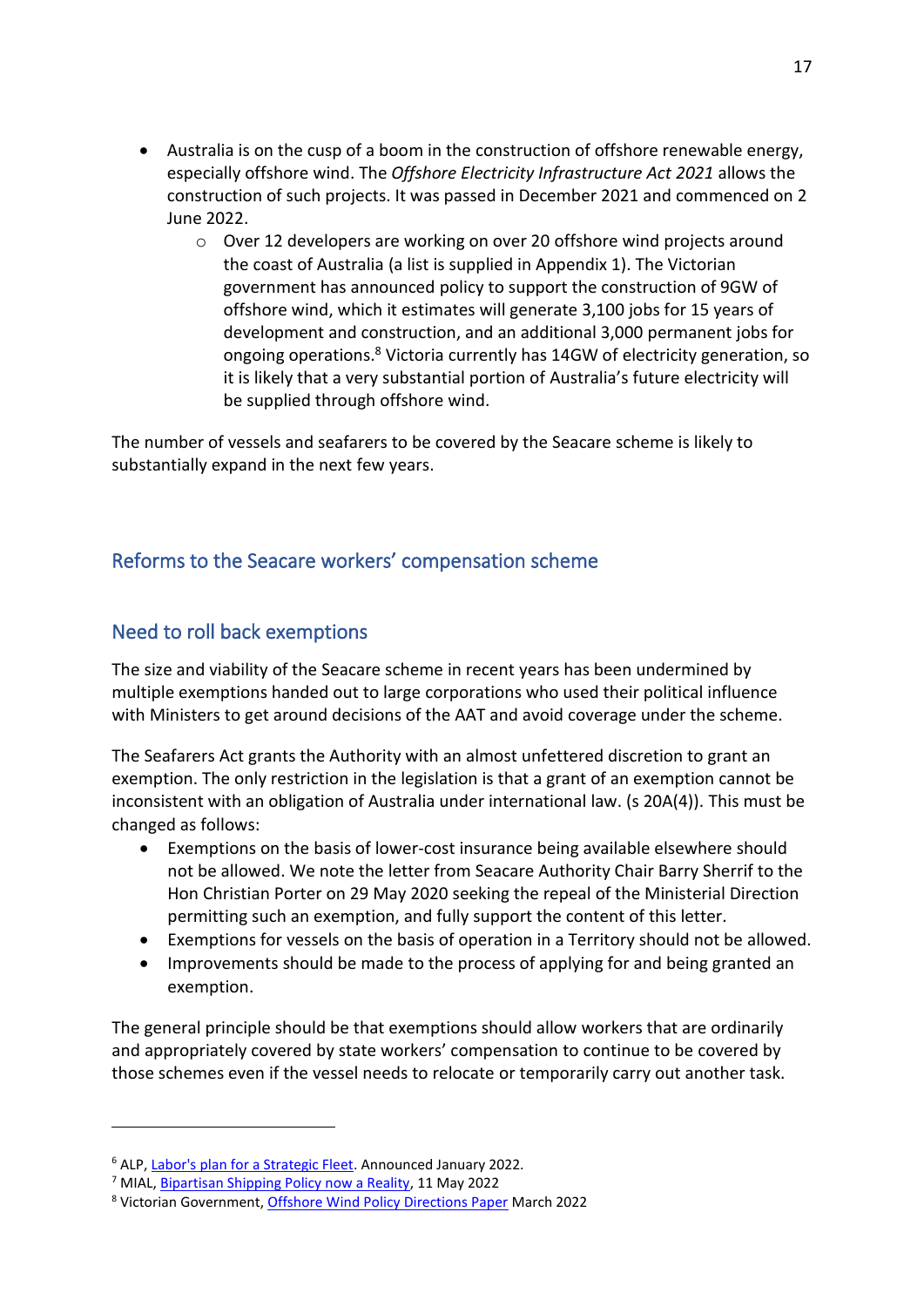The exemptions should not be administered so as to allow seafarers who would normally be covered by the Seafarers' Act to be semi-permanently shifted to state workers' compensation schemes.

The exemption on the basis of lower-cost insurance has been a point of concern to the unions for a number of years, not only because of the weakening of the Scheme by the reduction of the number of participants, but also because in many cases seafarers were thrown onto cheaper State based workers compensation schemes, with often inferior compensation coverage.

Exemptions were introduced into the Seafarers' Act from the passage of the *Marine Personnel Legislation Amendment Act 1996*. The second reading speech noted the intention that exemptions:

Will mainly have application where a ship which normally operates within the confines of a single state or territory is required to make a one-off interstate or overseas delivery voyage. Currently, such a ship would be covered by the SRC Act for that voyage and thus be required to have appropriate insurance cover, notwithstanding its crew would already be covered by the relevant state or territory compensation scheme, and the employer would be paying premiums under that scheme.

The Seacare Authority has received numerous complaints that this short-term cover is difficult, and often impossible, to obtain and is prohibitively costly. The insurance companies also acknowledge this type of cover is, in many instances, not a normally acceptable commercial risk. The Seacare Authority will determine the appropriate conditions to apply before an exemption is granted, such as pre-existing coverage by a state scheme, and will prepare guidelines to advise ship operators of these conditions.

Before this Act was passed, vessels operating within a single State would ordinarily be covered under a State scheme, but a particular interstate/overseas voyage could potentially attract the operation of the Seafarer's Act. A common example of this is the relocation of a vessel from one port to another. Submissions were made by the employers that they had difficulty in placing appropriate insurance to cover their short term liability under Seacare.

Unfortunately, in subsequent years the Authority's practice of granting exemptions and further Determinations made by the responsible Ministers has gone far beyond what was intended in the *Marine Personnel Legislation Amendment Act 1996*, with a pattern emerging that when employers received a negative AAT decision, the Minister would draft a new Ministerial Declaration offering employers a new sweeping Declaration, with no sunset date. This happened in 2002 and again in 2006.

Exemptions from the scheme should not be allowed if they have the effect of:

- Undermining the integrity and ongoing viability of the Scheme;
- Leaving Seafarers without adequate workers compensation protection.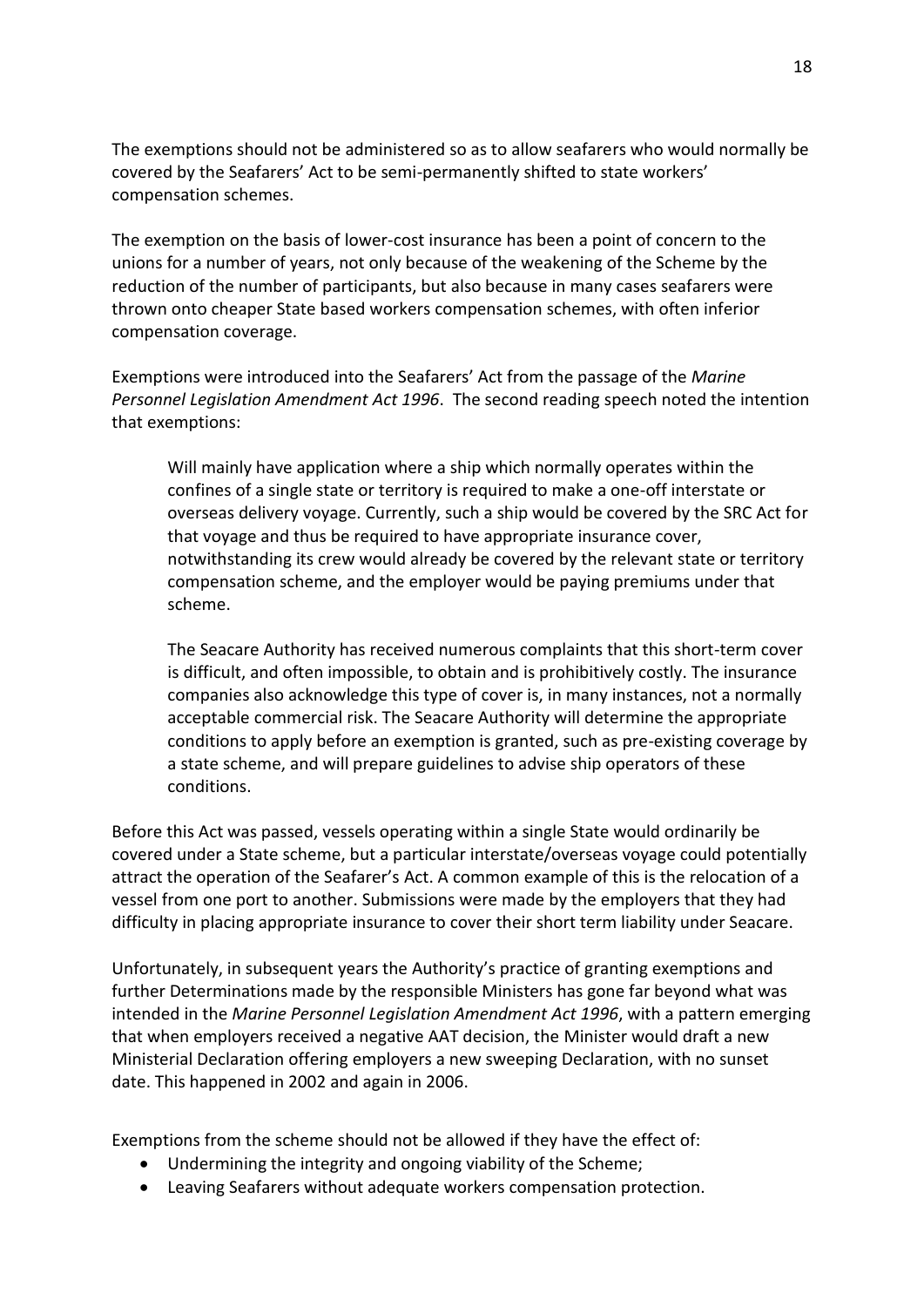## <span id="page-18-0"></span>Exemptions undermine scheme viability

The unions have held concerns that exemptions were being used as an easily accessible means of opting out of the Scheme, and thereby increasing insurance costs for those employers who remained in. It may be appropriate for an exemption to be issued in the case of one-off interstate or overseas voyages which do not constitute a pattern of regular trading voyages, but the analysis prepared by the Authority suggests that reasons of cheaper insurance represent almost 60% of potential revenue lost to the Scheme<sup>9</sup>. Furthermore, exemptions on this basis affected higher numbers of seafarers and lasted for periods of between 6 months to a year in duration.

The Ministerial Direction in relation to cheaper insurance should be repealed. The availability of workers compensation insurance under a State or Territory scheme was never intended to form the basis of an exemption. To permit such exemptions affects the long term viability of the Scheme. As a general proposition, the benefits and obligations imposed by the Scheme should impact all participants. The evidence contained in the Seacare Authority's 2019 Discussion Paper suggests that the practice of granting exemptions because of insurance costs, has been gamed successfully by two main operators; namely Woodside Petroleum and Paspaley Pearls. The Authority's review indicates that Woodside (the only operator that seeks an exemption for FPSO's) was responsible in the 2018-19 financial year for fully 49% of lost potential revenue to the Fund. When combined with Paspaley's 11 vessels, those two operators alone accounted for one third of all exemptions in that year.

It is not simply a matter of considering the costs foregone to the Fund which needs to be considered. The lost premium revenue is likely to exert an upward pressure on insurance costs for those employers remaining in the Scheme. Unless steps are taken to redress that matter, the problem is only likely to get worse.

Woodside's FPSO's are clearly prescribed ships within the meaning of the Seafarer's Act. This was found by the Administrative Appeals Tribunal in 2005 and in 2006 when John Frame, employed on the Woodside FPSO *Cossack Pioneer*, was injured and made a claim for compensation under the Seafarers' Act. 10 Woodside asserted that the *Cossack Pioneer* was not covered by the Seafarers' Act, but the Tribunal found against them, twice. Instead of accepting the decision of the AAT, Woodside used its influence with the Howard government and the relevant Minister issued the *Seafarers Safety Rehabilitation and Compensation Directions 2006* that grants employers an exemption if they can find cheaper insurance elsewhere.<sup>11</sup> These Directions were issued on 24 August 2006, 10 months after the first decision against Woodside, and 6 days after the second hearing, which again resulted in a decision against Woodside.

<sup>9</sup> Seacare Scheme Discussion Paper – Seacare Authority 21 October 2019 ("**Discussion Paper**")

*<sup>10</sup> Frame and Woodside Energy Ltd* [2005] AATA 997 (6 October 2006). This decision upheld the initial decision on 11 October 2005.

<sup>11</sup> The Directions were issued on 24 August 2006, and the hearing for *Frame and Woodside Energy Ltd* [2005] AATA 997 was held on 18 August 2006.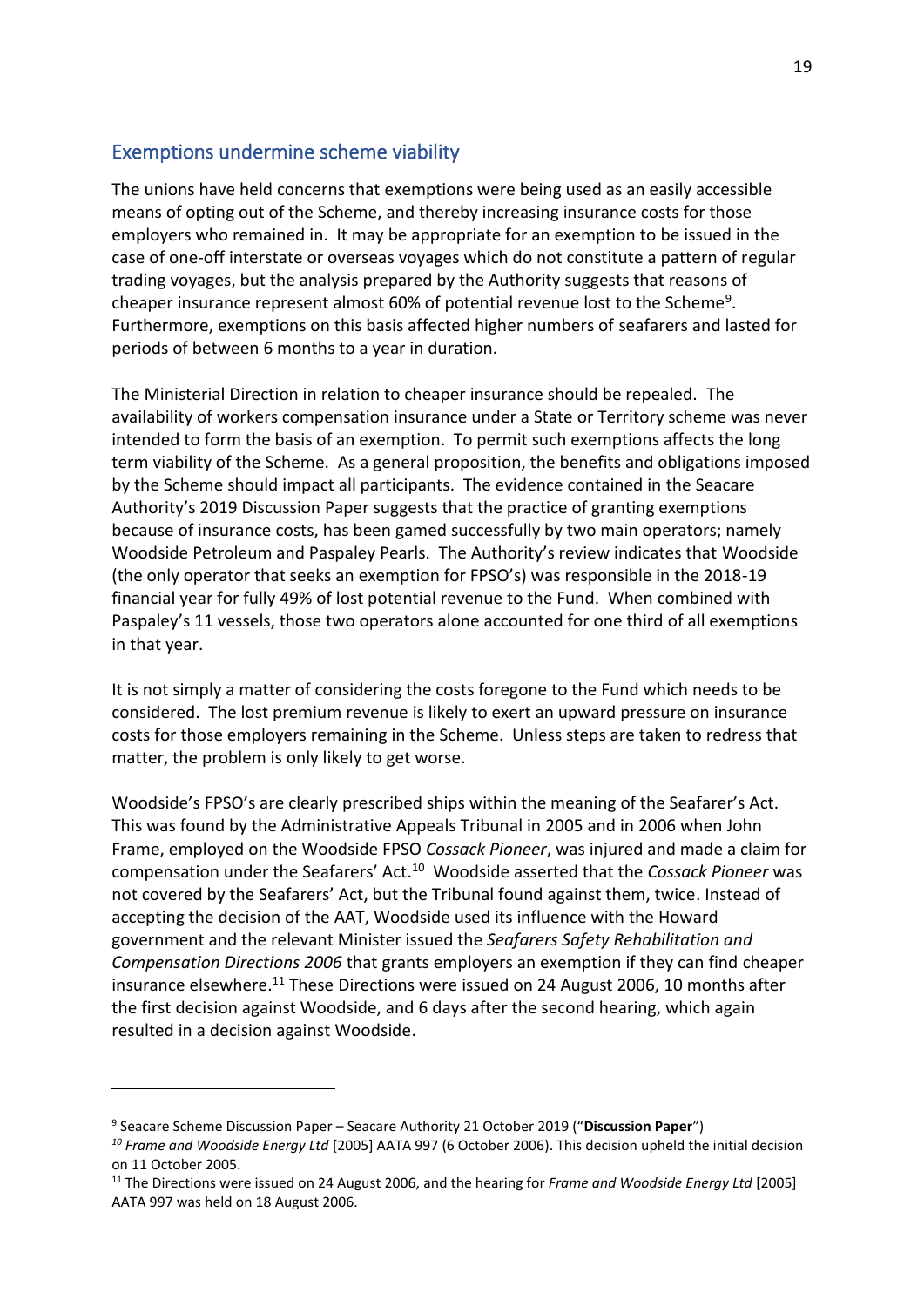Since 2006, Woodside has been one of the main users of this exemption on the basis of cheaper insurance, while other FPSOs have remained covered by the Seacare scheme. However, the existence of this broad reason for exemption continues to undermine the operation of the scheme, and has now been used by a number of other employers. Unlike virtually all other instruments under the Seafarers' Act, these Directions are exempt from sunsetting. These Directions must be repealed.

## <span id="page-19-0"></span>Seafarers left without adequate workers compensation protections

The unions argue that is not sufficient for an exemption to be granted simply because there may be access to a State or Territory compensation scheme.

The origins of the Seafarer's Act arise out of the Seamen's Compensation Review conducted by the late Professor Luntz in 1988. His review recognised the importance of maintaining a nationally based scheme to cover all Australian seafarers. He recommended the adoption of the existing Comcare legislation (now the *Safety Rehabilitation & Compensation Act* 1992) as a model for the new Seacare legislation. There has been broad parity in terms of benefits under both schemes since 1992.

Merely pointing to the availability of coverage under a State or Territory scheme does not necessarily mean that any compensation will be paid, or if the claim is accepted, that the level of benefits available will be adequate.

None of the state compensation statutes are identical, and all have significant differences in relation to employment connection tests. A claim which might well be accepted under the Seafarer's Act could fail under the State Act counterpart.

The substitution of national compensation standards with often inferior State standards should not be permitted. For example, seafarers employed by Woodside Petroleum on their FPSOs (which are currently the subject of rolling exemptions) will likely be covered by the *Workers Compensation & Injury Management Act* 1981 (WA). That legislation, as at 1 July 2020, provides a cap on incapacity payments of \$235,971.00; a maximum entitlement to medical and hospital expenses of \$70,791.00; and a maximum entitlement for vocational rehabilitation expenses of \$16,518.00. Further amounts above these prescribed maxima may be ordered, but only in very limited circumstances. There are no caps on weekly payments, medical expenses or rehabilitation costs under the Seacare Scheme, just as there are none under Comcare.

## <span id="page-19-1"></span>What exemption factors should apply?

The unions' primary submission is that employers should not be permitted to forum shop on the basis of cheaper workers compensation insurance.

In the unions' submission, the basis for exemption should be confined to the cases as originally intended at the time of passage of the *Marine Personnel Legislation Amendment*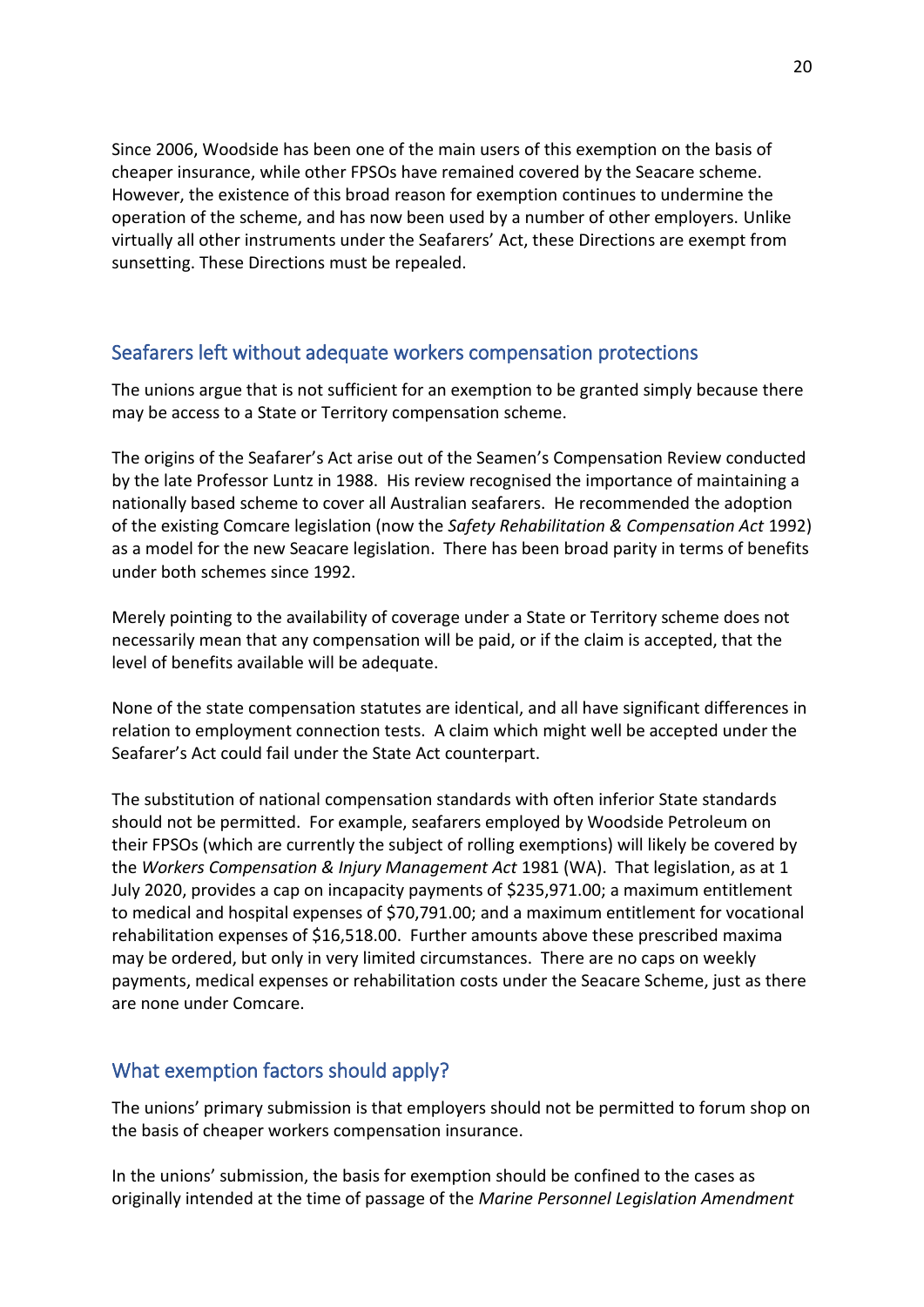*Bill 1996*. That is, to cases involving short term exemptions for predominantly intrastate vessels who engage in one-off interstate or overseas voyages for an incidental purpose.

The criterion which should warrant an exemption is the inability to find short term insurance cover, not the availability of cheaper insurance cover.

The unions oppose the exemption factor for ships operating within a Territory only. This provision was implemented through a Ministerial Direction, which is entirely inconsistent with the Act itself<sup>12</sup>. The Direction was introduced in May 2002 following the decision of the Federal Court in the Tiwi Barge case<sup>13</sup>.

Whether a workers' compensation policy is "suitable," as provided in the Seacare Exemption Guidelines, $14$  will require some determination by the Authority that it provides coverage to injured employees commensurate with the coverage available under the Seafarer's Act. If the policy did not, then it could not be said to be suitable, and therefore an exemption should not be permitted.

The Seafarers Act scheme is a scheme for bluewater and offshore seafarers, which offers benefits appropriate to the circumstances of these workers and their workplace and qualifications. State workers' compensation schemes are not designed for these workers or workplaces.

The purpose of an exemption should be to allow workers who are normally and appropriately covered by state workers' compensation schemes to continue to be covered by these schemes.

It is not appropriate for an exemption to allow an employer to permanently shift bluewater and offshore seafarers from the Seacare scheme to a state scheme. This undermines the intent of Parliament in creating the scheme, the benefits of injured workers in the scheme, and the viability of the scheme itself.

## <span id="page-20-0"></span>Administering exemptions

As a general proposition, the unions submit that all exemptions should be limited to a finite period. In our submission, an exemption should only be granted for a period of no more than 30 days. Except in the case of exemptions for vessels voyaging outside Australia for periods over 12 months, it could be anticipated that one month would generally be sufficient.

<sup>12</sup> "*This Act applies to the employment of employees on a prescribed ship that is engaged in trade or commerce: (a) …*

*<sup>(</sup>b) …*

*<sup>(</sup>c) within a Territory, between a State and a Territory or between two Territories. S.19(1)*

<sup>&</sup>lt;sup>13</sup> Tiwi Barge Services Pty Limited v Julie Anne Stark [1997] 874

<sup>&</sup>lt;sup>14</sup> As required by paragraph 1(b) of the exemption guidelines – February 2022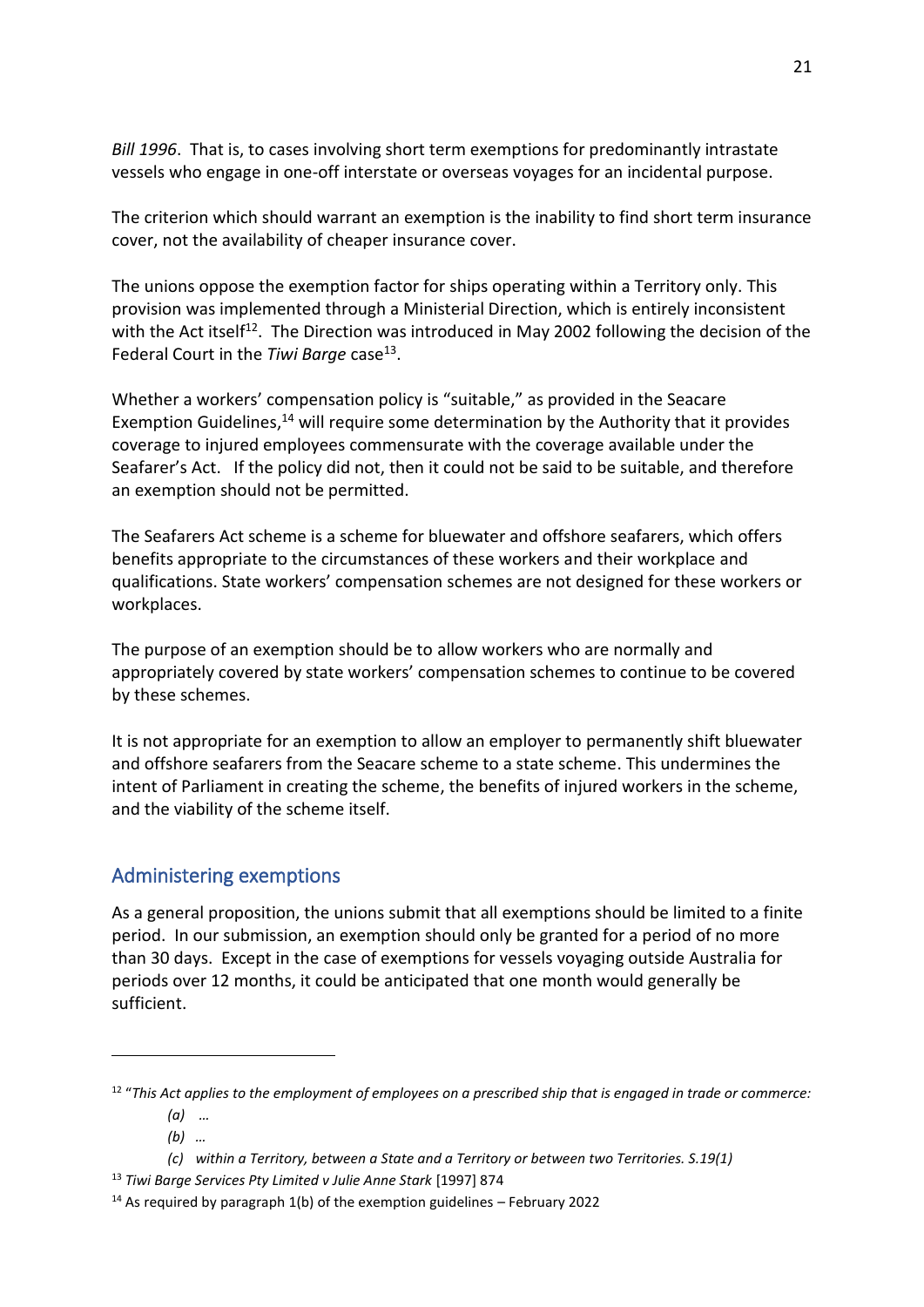The declaration attached to the current application is not required to be sworn. The declaration vouches that the employer has made enquiries about insurance, but does not call for proof that such enquiries were made. This information should be supplied. As the consequences of an exemption are significant, and the Authority is reliant on the evidence submitted by the employer, it would be appropriate to require that the application be accompanied by a sworn declaration.

Furthermore, at the very least, the declaration should put the applicant on notice that it is under a continuing obligation to notify the Authority in the event that any workers compensation policy lapses or is cancelled during the term of the exemption. We suggest also that the application contain an authority authorising any insurer to supply whatever information might be required by the Authority for the purposes of verifying the insurance.

Similarly, for those employers seeking an exemption on the basis that they are approved as a self-insurer under a State/Territory scheme, the declaration to the application should explicitly put the employer on notice that it is under a continuing obligation to notify the Authority in the event that the self-insurance license lapses or is cancelled. In the unions' submission, entire fleet exemptions should not be permitted. The Authority's task is to determine the criteria on a vessel by vessel basis.

In the unions' submission, all employees likely to be affected by a change in insurance arrangements should be notified of that fact, and informed of the period of the exemption and the name of the relevant insurer. The requirement to notify all employees should be a condition of any exemption. Furthermore, in view of the high union coverage in the maritime industry, it should also be a condition that the employer notify the three maritime unions of an application for an exemption. This would be helpful to the Authority in order to ensure oversight that the terms of any exemption application are being complied with.

**Recommendation 4:** The Minister should make clear that the general principle in administering exemptions from Seacare should be that workers who are ordinarily and appropriately covered by state workers' compensation should be able to continue to be covered by those schemes even if the vessel needs to relocate or temporarily carry out another task. The exemptions should not be administered so as to allow seafarers who would normally be covered by the Seafarers' Act to be semi-permanently shifted to state workers' compensation schemes. Exemptions should not be granted for more than 30 days.

**Recommendation 5:** The Seafarers Act should be amended to more narrowly define the circumstances and reasons in which the Seacare Authority should issue exemptions from the scheme. The *Seafarers Safety Rehabilitation and Compensation Directions 2006* that permits employers an exemption if they can find cheaper insurance elsewhere should also be repealed. The exemption on the basis that the prescribed ship/s are operating within a Territory only should also be repealed.

**Recommendation 6:** The relevant maritime unions must be consulted about issuing any exemption.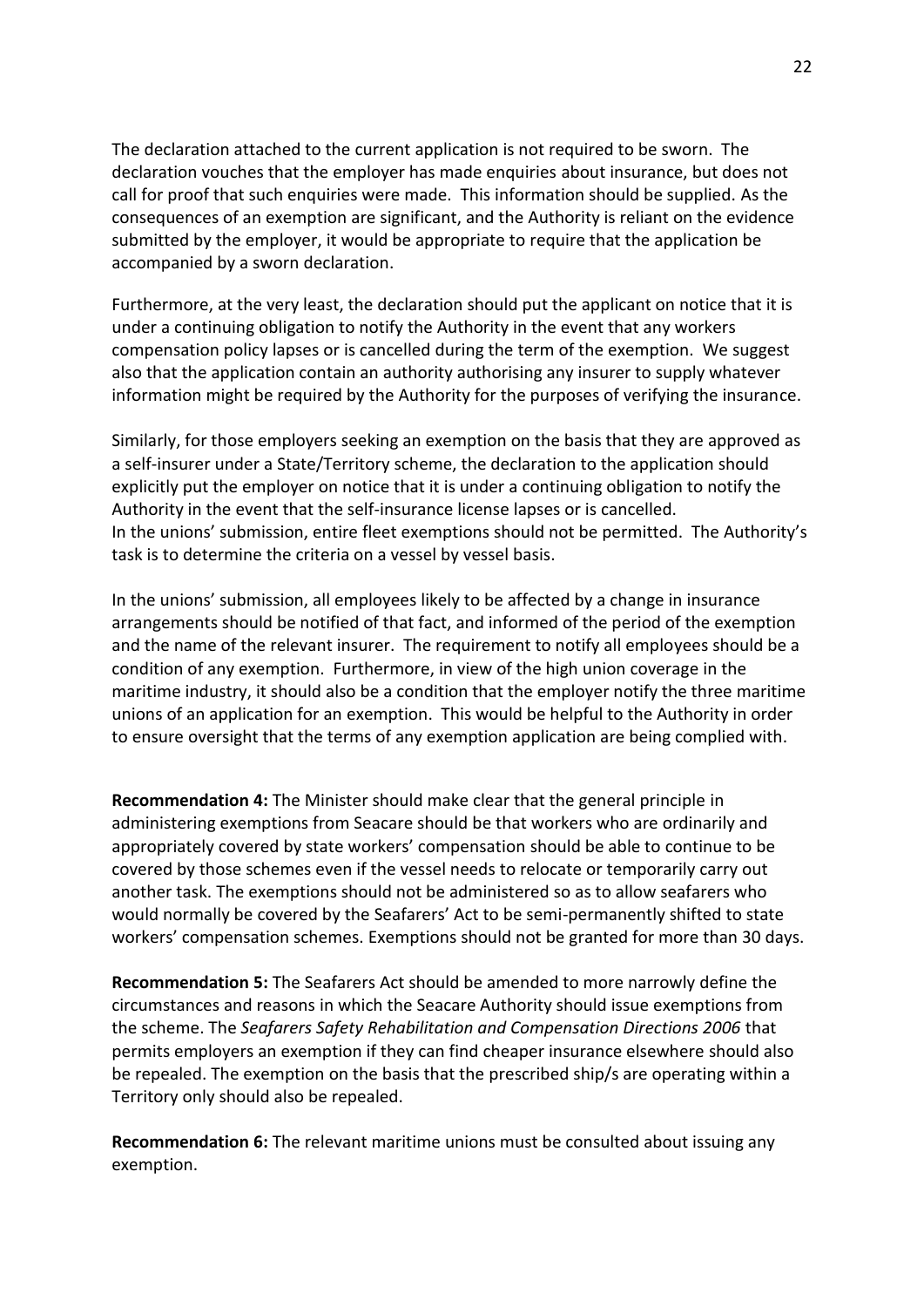**Recommendation 7:** If an Employers Mutual Indemnity Association is approved under the Seafarers Act, the Seacare Authority should be directed to remove the exemption on the basis of lack of insurance.

**Recommendation 8:** Any exemption granted for longer than a 30-day period must provide benefits equal to Seacare benefits.

## <span id="page-22-0"></span>Effective Self-Insurance

Currently three companies with 238 berths (as of January 2022) are effectively self-insuring. This is 18% of vessel berths in the scheme.

This is because they have taken out an insurance policy through Liberty, which means (according to the insurance broker Aon) the insurer:

- Only offers cover on excess of loss basis with a deductible of \$750,000.
- Has no "ground up" claims management capacity leaving employers to "self manage" below deductible claims.

It is quite likely that other employers have high deductibles, and are also self-managing injuries.

There appears to be no restriction on this kind of insurance in the Seafarers' Act.

There are no processes for management of this situation at the Seacare Authority – there is guidance on claims management on the website but nothing like the high level of scrutiny required for employers that self-insure under the Comcare scheme.

**Recommendation 9:** Amend the Seafarers Act to introduce a maximum deductible to ensure that employers are not effectively self-insuring without sufficient oversight. Proper training and oversight of any organisation handling workers' compensation claims must be maintained.

## <span id="page-22-1"></span>Reconsiderations

A provision in the Seacare legislation allow workers to request that their employer or insurer send their claim to Comcare for review and reconsideration (s.78).

However, there is no penalty in the legislation for employers who ignore this request, and workers were finding that this occurred regularly. This frequently disadvantaged injured workers, both in the treatment of their claim, and in forcing them to go to the AAT for matters where this could have potentially been avoided. The AAT in turn has exceedingly long wait times.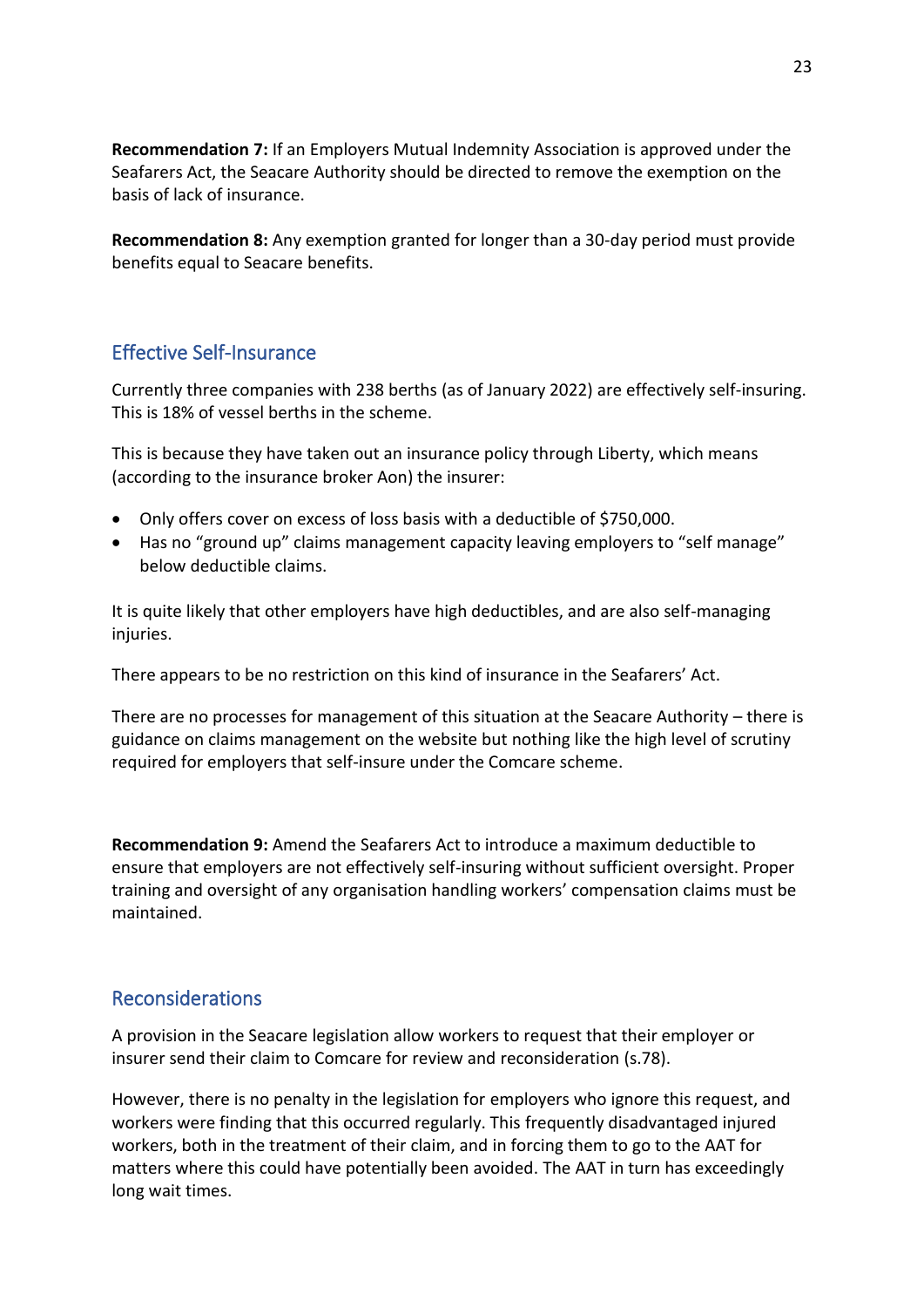The Seacare Authority undertook some work in this area to remind employers of their obligations. In 2015-16, there were 12 requests for reconsideration, and this increased to 38 in 2019-20. The original decision by the employer/insurer was only supported about 50% of the time with a number of cases just asking the employer to reconsider the evidence before them.

Fifteen of the 38 requests for reconsiderations were workers employed by companies that are effectively self-insuring, indicating a need for better training and oversight of companies that are self-insuring.

**Recommendation 10**: Amend the Seafarers' Act to introduce a penalty for lack of compliance with a reconsideration request made under s.78 of the Act.

## <span id="page-23-0"></span>Return to work issues

The National Return to Work Survey showed that Seacare has the lowest return to work rate of any workers' compensation scheme. Only 66% of injured seafarers in Seacare returned to work, compared to the national average of almost 92%. 15

On the one hand, this is understandable due to the nature of the work. Seafarers cannot return to sea without a medical, and their work is remote with limited medical access. The rostering system means that working reduced hours is virtually impossible, and as a result, 75% of workers in Seacare reported working the same hours when they returned to work, and 72% the same duties, compared to national averages of 59% or workers undertaking the same hours and 40% undertaking the same duties. 54% of workers reported being in persistent pain (national average of 40%).<sup>16</sup>

This is one important reason why a long-tail scheme is appropriate for seafarers, and why seafarers should not be shifted to state schemes which do not account for these considerable obstacles to returning to work.

However, we have complaints from multiple members who wanted to return to work, but faced significant obstacles in doing so. Only 57% of injured workers in Seacare had a Return to Work plan.<sup>17</sup>

**Recommendation 11:** The potential for assisting seafarers to return to work should be carefully examined.

<sup>&</sup>lt;sup>15</sup> The Social Research Centre, 2021 National Return to Work Survey Report, February 2022. Prepared for Safe Work Australia, p.25

<sup>&</sup>lt;sup>16</sup> The Social Research Centre, 2021 National Return to Work Survey Report, February 2022. Prepared for Safe Work Australia, p.34-5, p39

<sup>&</sup>lt;sup>17</sup> The Social Research Centre, 2021 National Return to Work Survey Report, February 2022. Prepared for Safe Work Australia, p.47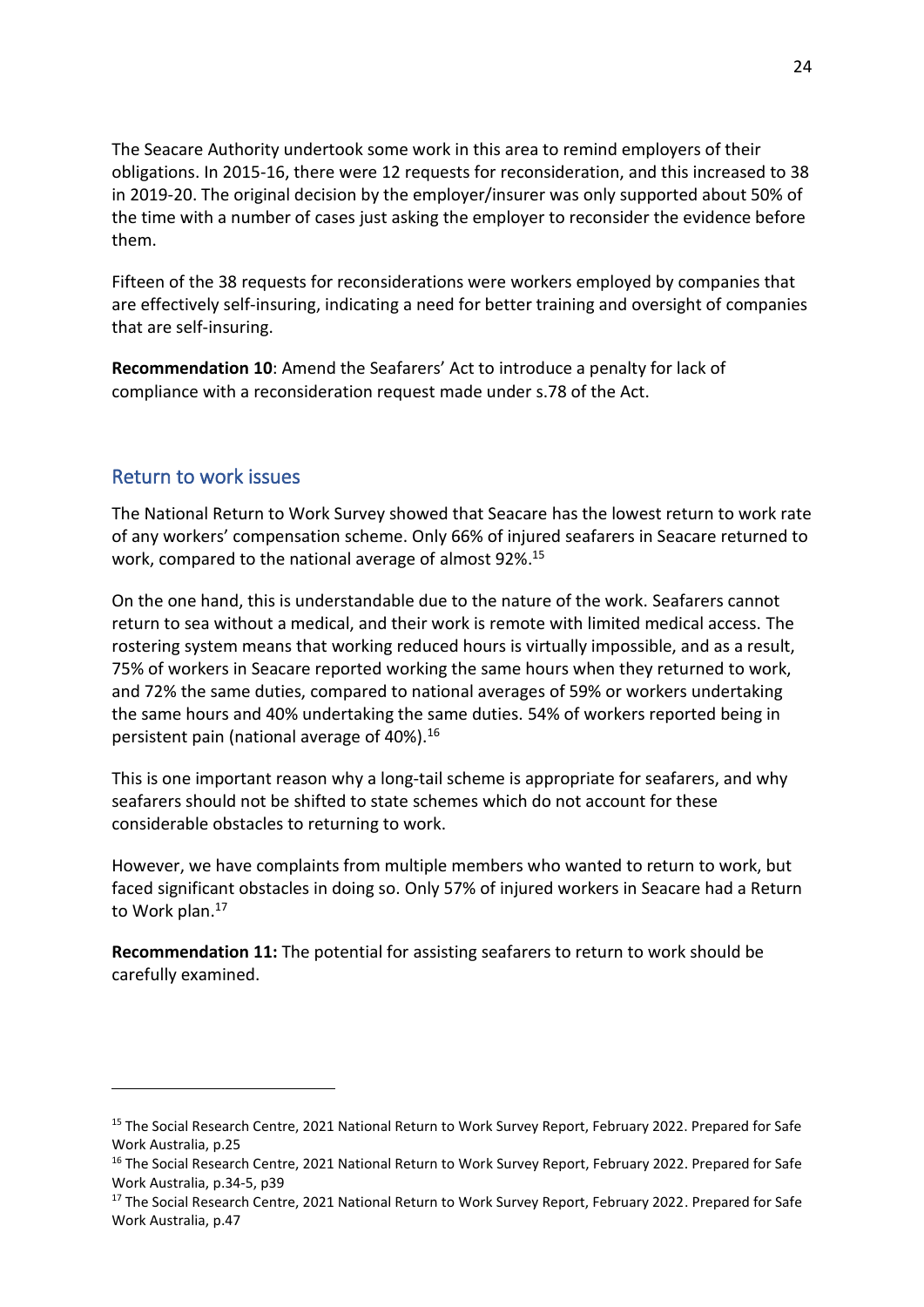# <span id="page-24-0"></span>The Safety Net Fund

The Safety Net Fund plays an important role in covering injured seafarers whose employers have gone bankrupt, meaning they will otherwise not be properly covered for their injuries.

The exit of multiple private insurers from the excess of loss insurance market means that it is now almost impossible to secure insurance for the Fund, as is required by the Seafarers Act.

The future delivery of the Safety Net Fund needs to be considered. The Fund should be delivered in such as way that it does not rely on the private insurance market. It is likely that the Commonwealth will need to take on this responsibility, and this is appropriate.

**Recommendation 12:** Amend the Seafarers Act to remove the requirement for the Safety Net Fund to hold private insurance. The Fund must be retained, but secured on a basis that does not rely on private insurance coverage.

## <span id="page-24-1"></span>Seacare coverage: what is a voyage outside of Australia?

Section 19 of the Seafarers Act deals with employment of seafarers on a prescribed ship *"that is engaged in trade or commerce:*

- *(a) between Australia and places outside Australia; or*
- *(aa) between 2 places outside Australia; or*
- *(b) among the States; or*
- *(c) within a Territory, between a State and a Territory or between 2 Territories.*

"Australia" is defined by reference to the *Seas and Submerged Land Act* 1973 as a reference to the Territorial Sea which extends for 12 nautical miles (22km). A voyage from a port to an area outside the Territorial Sea limit, provided it was undertaken in "trade or commerce", would in general terms satisfy the requirements of the legislation assuming that the vessel was a "prescribed ship" and was either an offshore industry vessel or a trading ship, and not subject to any declaration excluding the operation of the Act.

Consideration should also be given to defining coverage as voyaging beyond coastal waters (three nautical miles or 5.5km) to avoid doubt over the coverage of new offshore renewable energy. These will be established under the Offshore Electricity Infrastructure Act 2021, which applies from 3 nautical miles offshore.

Consideration should also be given to consistency with the Fair Work Act application provisions which extend that Act to ships in the Exclusive Economic Zone which are operated/chartered by an Australian employer or use Australia as a base (s.33).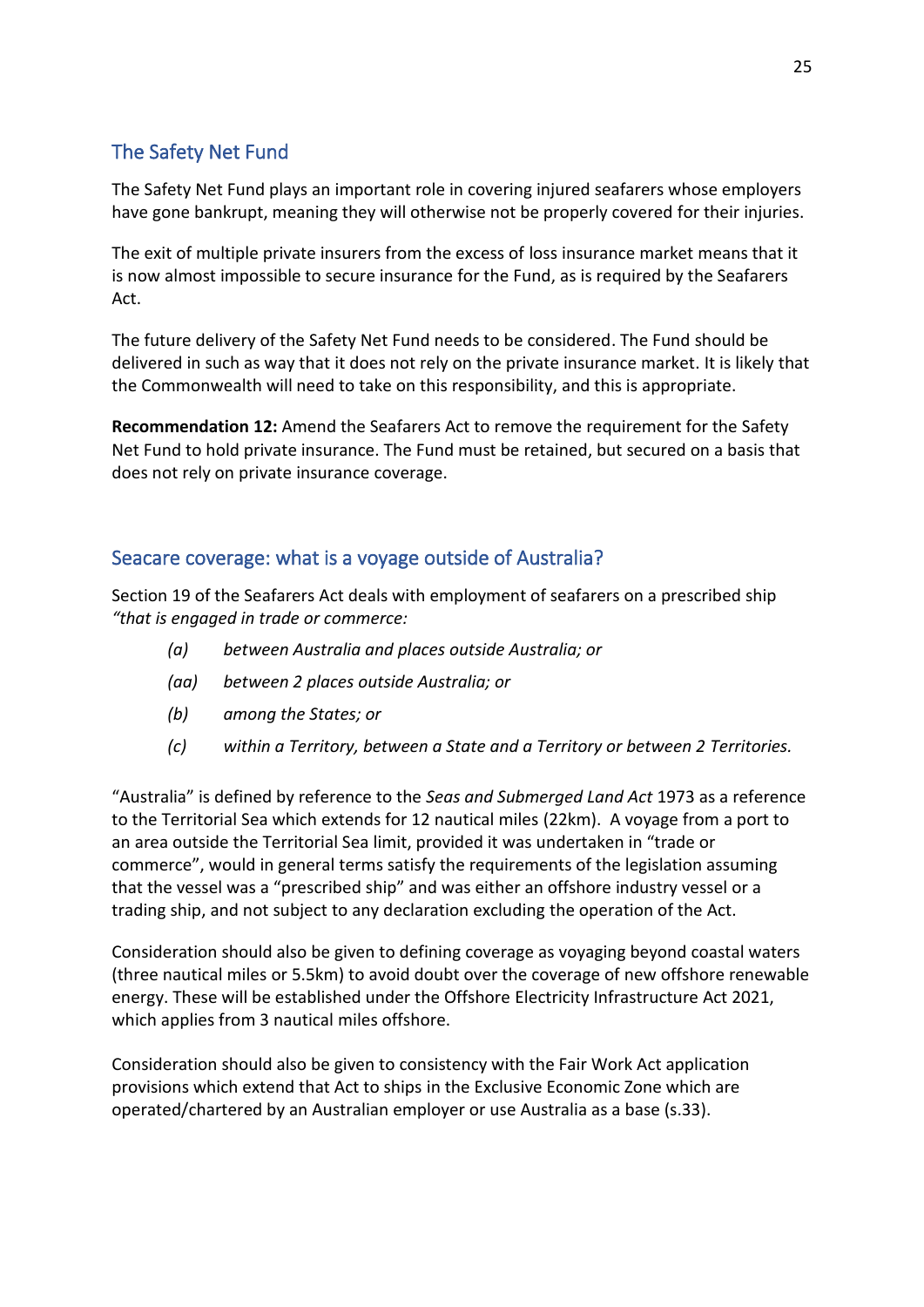**Recommendation 13:** The definition of 'Australia' as a reference to the Territorial Sea for the purposes of coverage of Seacare should be more clearly articulated by the Seacare Authority in its reference materials on scheme coverage.

**Recommendation 14:** Consideration should be given to defining Seacare coverage as voyaging beyond coastal waters (three nautical miles or 5.5km) to avoid doubt over the coverage of new offshore renewable energy projects. Consideration should also be given to consistency with the Fair Work Act application provisions which extend that Act to ships in the Exclusive Economic Zone which are operated/chartered by an Australian employer or use Australia as a base (s.33).

# <span id="page-25-0"></span>The future of Seacare coverage

There are two key options for Seacare coverage going forwards.

- 1. To accept the Aucote decision and have the Seacare scheme provide coverage for seafarers more generally.
- 2. To define the coverage of the scheme more tightly, as was explored by the Department in 2016-17.

Both options are explored below.

## <span id="page-25-1"></span>Accepting the Aucote decision

The Full Federal Court's Aucote decision*<sup>18</sup>* is undoubtedly correct and clearly reflected Parliament's intention. No appeal was brought from it. The reasoning of the Court clearly supported its conclusion that the Act applied independently of S.19(1). The Authority's and employers' main objection to the *Aucote* decision appears to be that they were taken by surprise and employers had structured their insurance arrangements on the basis that S.19(2) of the Seafarers Act had no application.

We set out below the relevant parts of the provision:

#### **Application of Act**

- (1) This Act applies to the employment of  $\frac{employees}{emplevees}$  $\frac{employees}{emplevees}$  $\frac{employees}{emplevees}$  on a prescribed ship that is engaged in trade or commerce:
	- (a) between Australia and places outside Australia; or
	- (aa) between 2 places outside Australia; or

**<sup>18</sup>** *Samson Maritime Pty Ltd v Aucote* [2014] FCAFC 182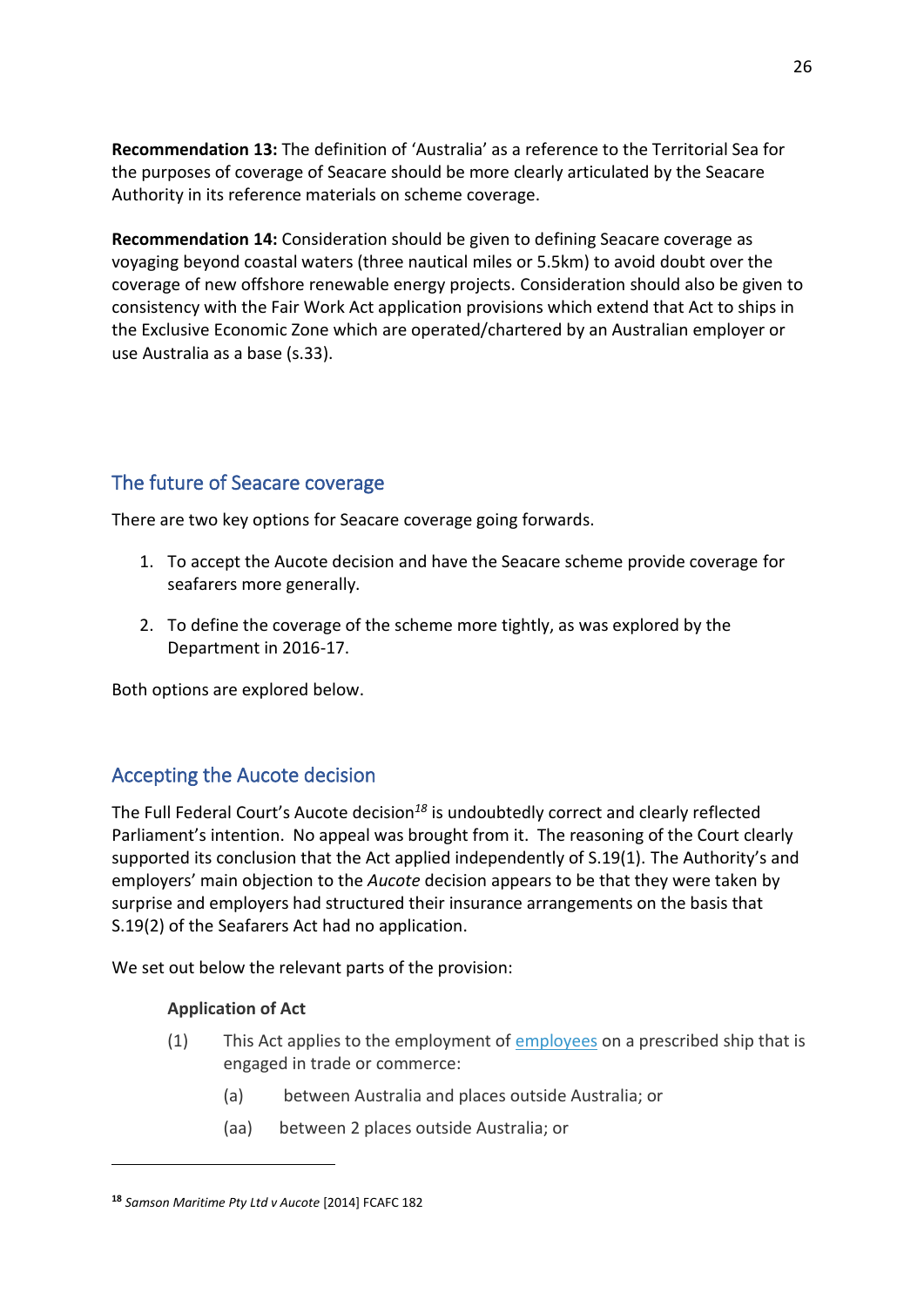- (b) among the States; or
- (c) within a Territory, between a State and a Territory or between 2 Territories.

**…**

- (2) This Act also has the effect it would have if:
	- (a) a reference to an employer were limited to a reference to a trading corporation formed within the limits of the Commonwealth; and
	- (b) a reference to an [employee](http://www8.austlii.edu.au/cgi-bin/viewdoc/au/legis/cth/consol_act/sraca1992381/s4.html#employee) were limited to a reference to an [employee](http://www8.austlii.edu.au/cgi-bin/viewdoc/au/legis/cth/consol_act/sraca1992381/s4.html#employee) employed by a trading corporation formed within the limits of the Commonwealth.

**…**

The Court rejected the employer's submission that S.19(2) was subservient to S.19(1), and did not operate outside the scope, or independently of S.19(1). In essence, the employer submitted that S.19(2) limited the operation of S.19(1) to a person who was an employee of a trading corporation on a vessel that was engaged in international or interstate trade and commerce.

The Court rejected this view, and held:

"Each subsection of Section 19, except Section 19(5), had an independent operation. The purpose of each of those subsections was to rely upon different heads of the legislative power of the parliament under Section 51 of the Constitution. … The evident purpose of Section 19(2)-(4) is to extend the application of the SRCA beyond regulating activities, relationships and persons in reliance on the (trade or commerce power) in Section 51 of the Constitution as Sections 19(1) and (1A) do by using the nexus in the corporations power in Section 51(xx)."

The Court noted that the explanatory memorandum for the Bill explained that S. 19 ensured that the Act would be within the parliament's legislative power, saying:

"The primary, although not exclusive, bases of power are the trade and commerce power, and the Commonwealth powers to make laws with respect to foreign corporations and trading and financial corporations."

After the Aucote decision, there was a policy decision by government and the Authority that the decision was incorrect and that it did not reflect actual scheme coverage. Legislation and declarations to remove the effect of the decision and to attempt to codify and legislate a more restricted coverage definition going forwards were made in the *Seafarers and Other Legislation Amendment Bill* 2016, which ultimately lapsed. Our submissions at the time was that there were many seagoing workplaces which did have Seacare coverage, and would have been excluded by the new attempts to restrict coverage.

It is worth considering what Seacare coverage would be if the Aucote decision was accepted. The effect of accepting Aucote and the independent operation of S. 19(1) and 19(2) of the Seafarers Act could be summarised as follows: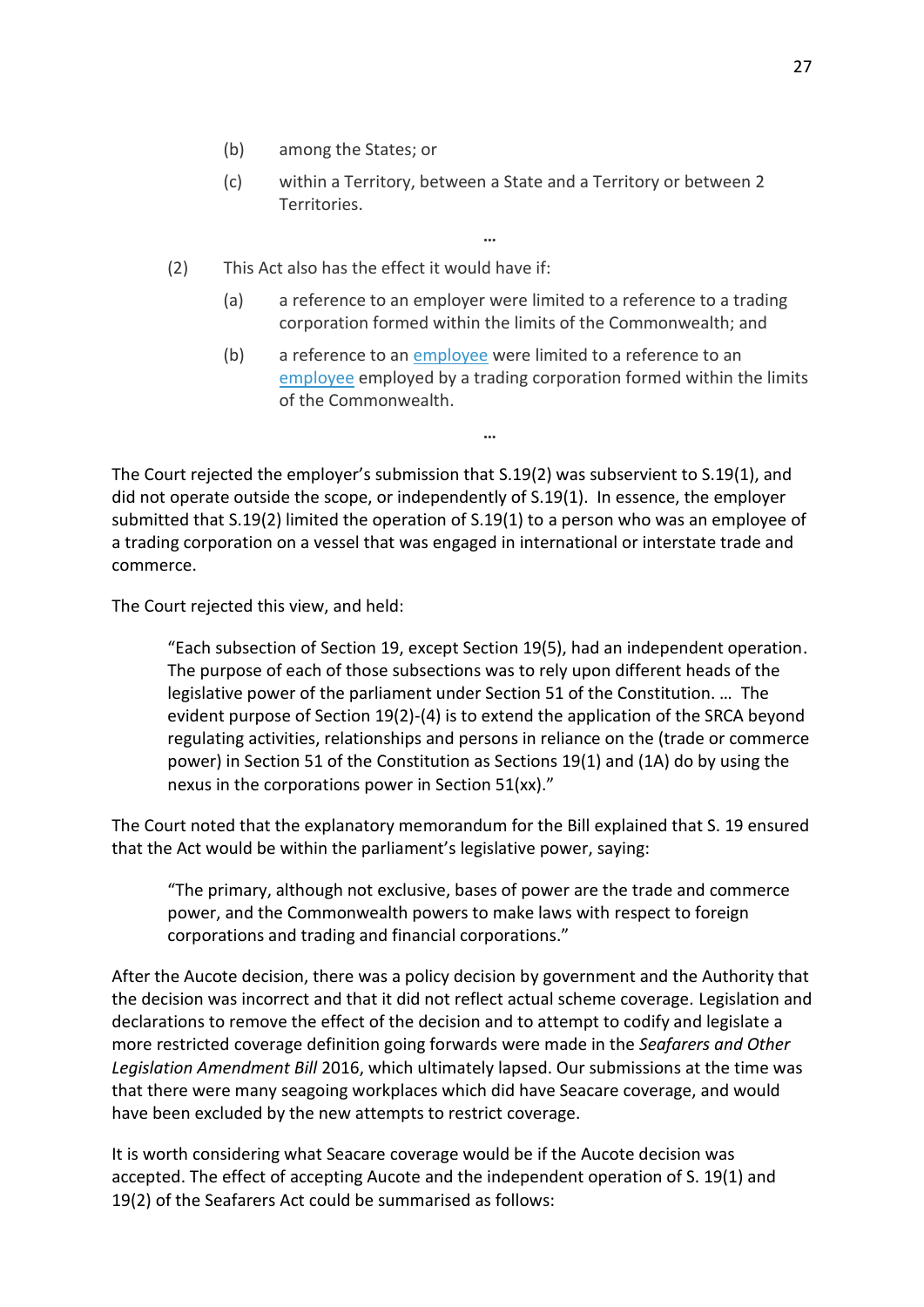- 1. An "employee" for the purposes of S.19(2) is a "seafarer".
- 2. S.3 defines "seafarer" as a "person who is employed in any capacity on a prescribed ship".
- 3. S.3 defines "prescribed ship" as a ship to which Part II of the former *Navigation Act* 1912 applies, or a ship declared to be a prescribed ship under S.3A(1).
- 4. S.10 of the former *Navigation Act* defines a "prescribed ship" as:
	- (a) A ship registered in Australia;
	- (b) A ship (other than a ship registered in Australia) engaged in the coastal trade; or
	- (c) A ship (other than a ship registered in Australia or engaged in the coastal trade) of which the majority of the crew are residents of Australia and which is operated by any person or corporation having a principal place of business or incorporation in Australia.

The advantages in reinstating the Act in the form intended by parliament are as follows:

- 1. It would make redundant all of the current sterile arguments about the voyaging patterns of a vessel, and whether they constituted voyages in trade or commerce;
- 2. It would considerably remove doubts as to the extent of coverage;
- 3. It would considerably simplify the matters to be considered when determining coverage;
- 4. It would expand the area of operation of the legislation, which would no doubt considerably improve the viability of the scheme;
- 5. It would ensure a truly uniform law for the provision of compensation benefits to seafarers and their dependents.

## <span id="page-27-0"></span>Restricting Seacare coverage and rejecting the Aucote decision

The other option for Seacare coverage going forward is to follow the path taken by the *Seafarers and Other Legislation Amendment Bill 2016* and attempt to define a restricted set of coverage provisions. There was a lengthy discussion of this between stakeholders and the responsible Department in 2016-2017, which ended abruptly in December 2017 and has not been revived.

Appendix 2 includes the coverage provision arrived at by December 2017, which was agreed by stakeholders, with the exception of the clause 1AAA highlighted in yellow.

The Department was determined to introduce a 'voyage' requirement that restricted the application of the Act to "a voyage by the vessel: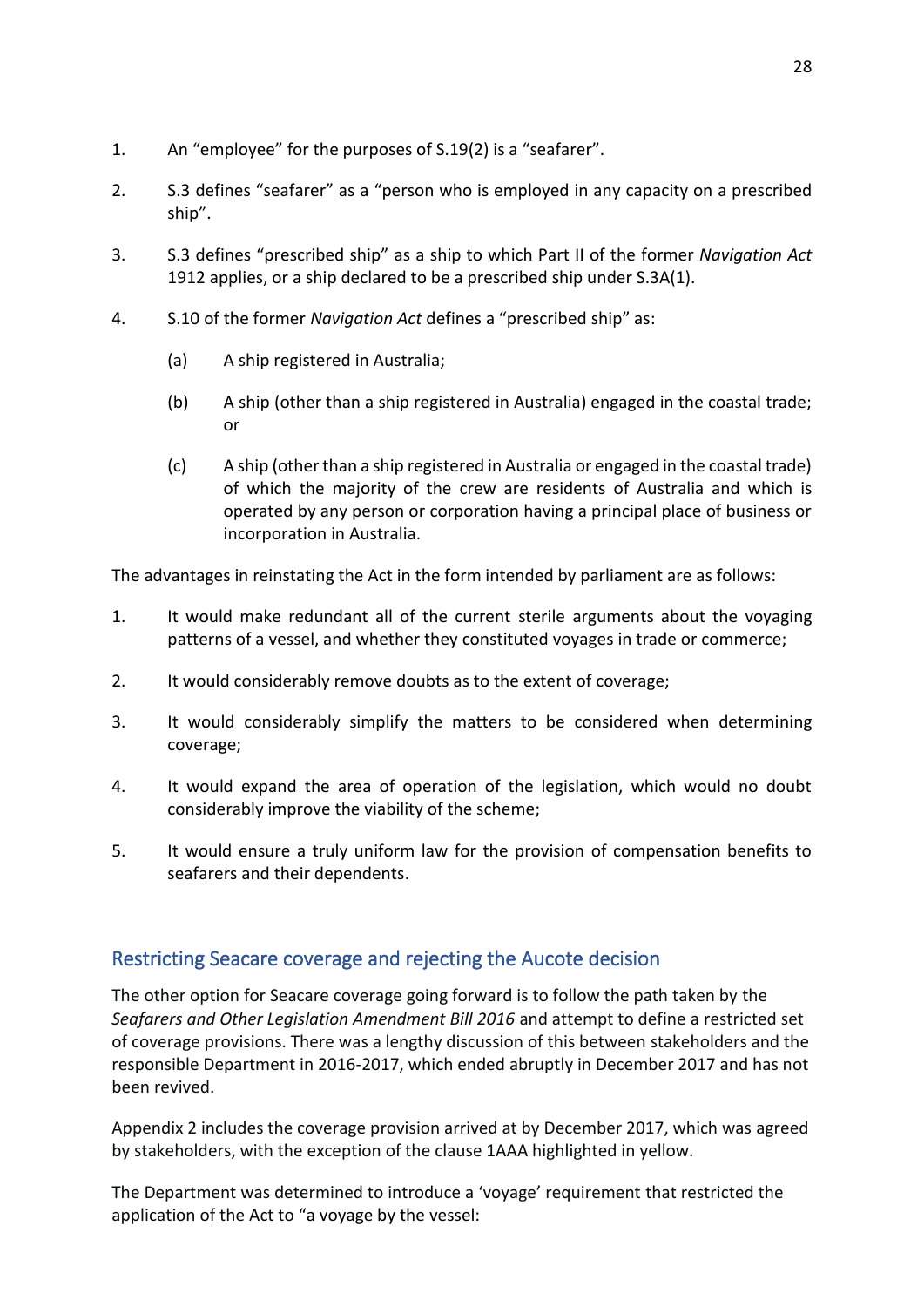- (e) between a place in Australia and a place outside Australia; or
- (f) between a place outside Australia and another place outside Australia; or
- (g) between a place in a State and a place in another State; or
- (h) between a place in a Territory and a place in that Territory; or
- (i) between a place in a Territory and a place in a State; or
- (j) between a place in a Territory and a place in another Territory."

We objected to introducing the concept of 'voyage' into the Act as it was a new requirement that was not previously part of the legislation. Our advice at the time was:

"The concept of a vessel being on a voyage in interstate or overseas trade was never a relevant matter for determining coverage under the SRCA or its predecessor, the Seaman's Compensation Act 1911. Both statues required the ship be engaged in interstate or overseas trade. The original drafter realised, no doubt, that pinning coverage on "voyages" was not a sound basis for the legislation, and that seafarers work on vessels frequently in situations when no voyage is being conducted."

The discussion in 2016-17 was about finding a legal definition of coverage which the Department claimed would match what was commonly understood in the industry. However, introducing a voyage limitation would substantially restrict coverage by excluding seafarers in the following quite routine scenarios:

- 1. A seafarer employed on a vessel as a watchkeeper which is laid up for any period
- 2. A seafarer employed on a vessel which is awaiting a spot contract and is not undertaking any voyage at all
- 3. A seafarer employed on a vessel which is drydocked (see Finestone case, with a vessel drydocked in Hong Kong).
- 4. A seafarer employed on a vessel which is alongside a wharf or at anchor but then commences a voyage to respond to a search and rescue request
- 5. A seafarer employed on a vessel which is alongside a wharf or at anchor, and commences a voyage to run from a cyclone.

The clause in yellow (1AAA) was the alternative we suggested, which sought to exclude vessels doing shore and harbour work from coverage without creating the gaps outlined above.

The Department rejected our proposed 1AAA on the basis that it did not conform to "principles-based drafting". However, we believe there is a strong case that principles-based drafting is not actually appropriate for this situation. We examined the OPC's advice on this issue, in both their 'Plain English Manual' and their 'Guide for Reducing Complexity in Legislation'. Both documents discuss the limitations of principles-based drafting.

The OPC describe principles-based drafting as "the style used when you deliberately state the law in general principles and leave the details to be filled in by the courts, by delegated legislation or in some other way. It has one big advantage: it's very easy to read, and the general purpose of the law is easy to understand. But it has a big disadvantage: the precise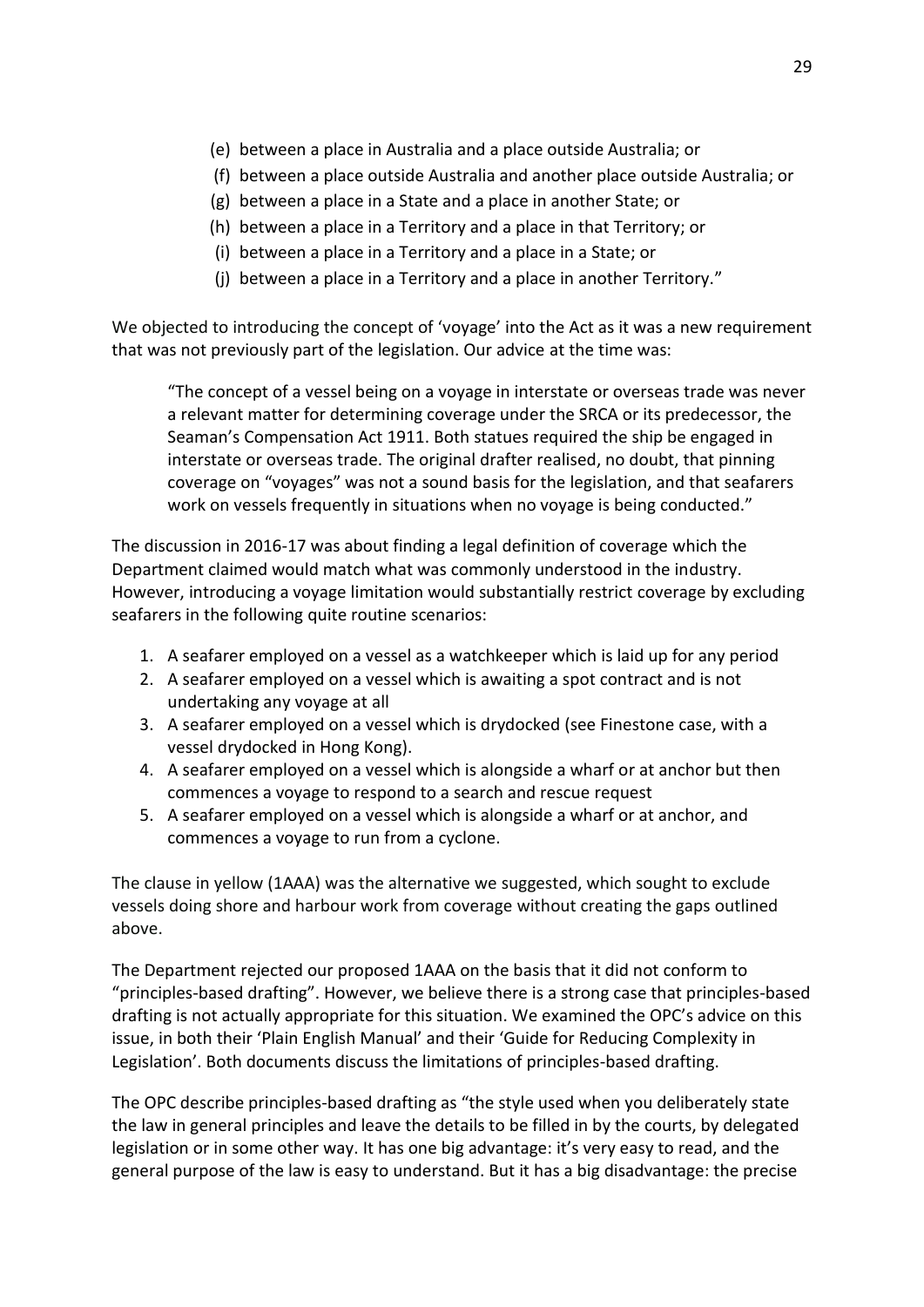meaning is uncertain."<sup>19</sup> The Plain English Manual even refers to 'general principles drafting' as 'fuzzy law'.<sup>20</sup> This is just not desirable.

With Seacare, we are not creating a new scheme and asking for the detail to be filled in by the courts. The drafting challenge with Seacare is that we are trying to draft clauses to deal with over 100 years of case precedent. The difficulty that the Department has found in trying to find principles-based legislation that addresses the issues is evidence that these general principles do not actually exist. Instead, we have a complex situation that has evolved over time to cover practical situations. It is these practical situations that need to be addressed. As the OPC cautions:

"before adopting such an approach, drafters and instructors need to weigh up whether the simplicity gained by using coherent principles drafting is worth the loss of precision that results."<sup>21</sup>

The advantages of principles drafting can "come at the expense of certainty as to exactly what the principle covers."<sup>22</sup> Further, the OPC explains:

"the policy instructors must decide whether you use the simple form or the detailed one. They have to weigh up the political and practical results of having a law that might not cover some of the alternatives."<sup>23</sup>

The history outlined above demonstrates the complexity of trying to legally define the current practical coverage situation.

**Recommendation 15:** Any reformed Seacare coverage clause must consider the practicalities of vessels, companies and seafarers actually in the scheme, and particularly the structures of work that make returning to work difficult for injured seafarers. A scheme with less restricted coverage would be more sustainable and provide better support for seafarers.

## <span id="page-29-0"></span>Problems with the 'state of connection' test

There are some who advocate that the Seacare scheme should be wound up and workers transferred to the various state schemes. They argue that the "state of connection test" has solved all confusion over Seacare coverage between states. However, we do not believe this is the case.

<sup>&</sup>lt;sup>19</sup> OPC, 1993, Plain English Manual, p.7, also quoted in OPC, 2016, Reducing complexity in legislation version 2.1, p, 3.

<sup>20</sup> OPC, 1993, Plain English Manual, p.7

<sup>21</sup> OPC, 1993, Plain English Manual, p.7.

 $22$  OPC, 2016, Reducing complexity in legislation version 2.1, p.14

<sup>&</sup>lt;sup>23</sup> OPC, 2016, Reducing complexity in legislation version 2.1, p, 3.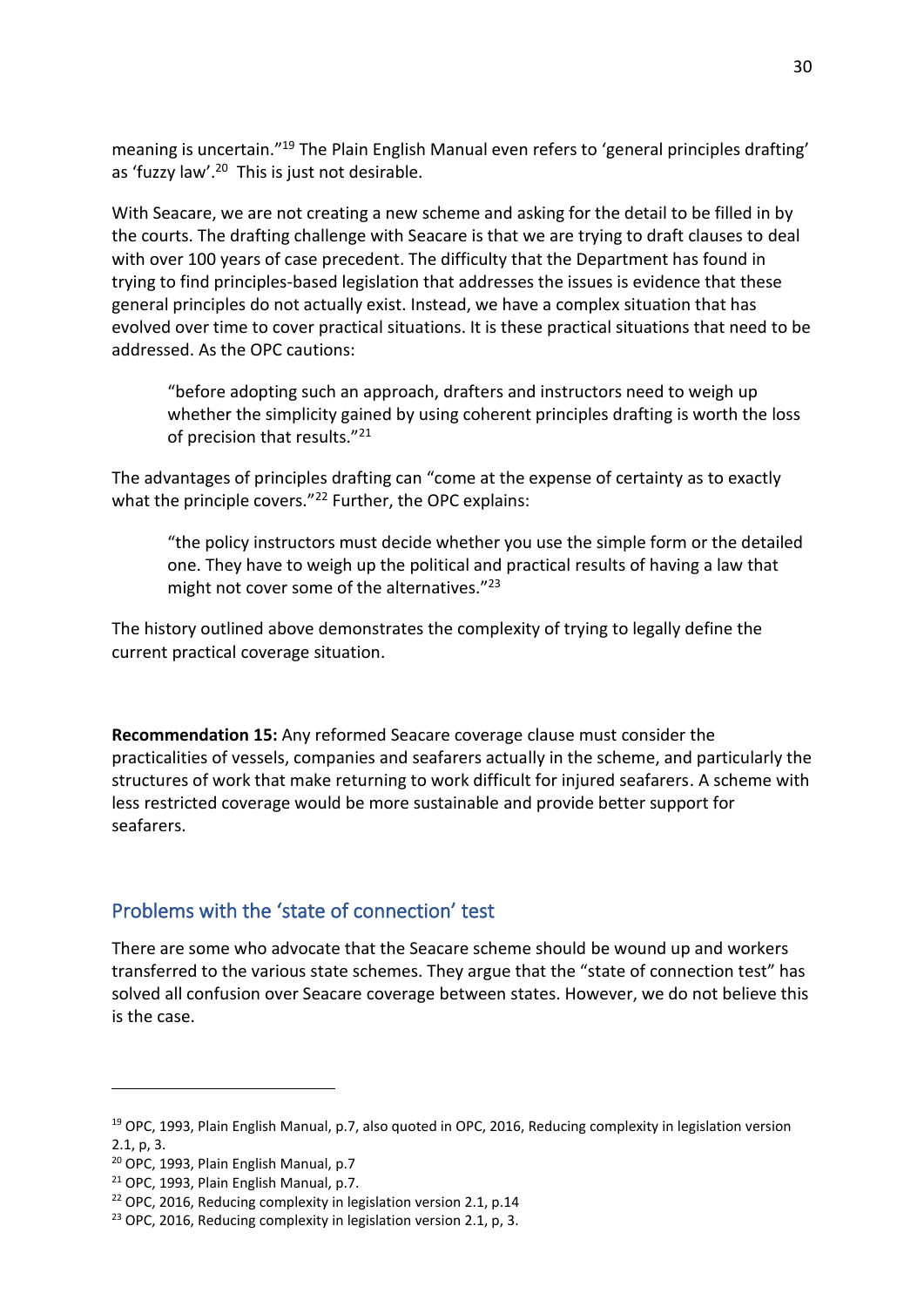The so-called "State of Connection test" is an attempt "to define the relevant connection between employment and the State necessary to attract liability to pay compensation under the Workers Compensation Act"<sup>24</sup>.

All State and Territory jurisdictions have implemented similar provisions to New South Wales<sup>25</sup>.

The various provisions are similar, but not identical. Why this should be so is unclear if the purpose was to provide a comprehensive national scheme. There are at least two areas of difference.

The Victoria, Western Australia, Tasmania, ACT and Northern Territory legislation provide that in deciding whether a worker usually works in a state, regard must be had to the worker's work history with the employer over the previous 12 months. The NSW and Queensland legislation refers to the need to have regard to the work history with the employer over an unlimited period.

This dichotomy is noted "*Australian Workers Compensation Guide*" (CCH) Vol. 1. At 49-800 the commentator observes that the importance of the requirement to have regard to a work history is to ensure that courts in different jurisdictions apply standard tests to avoid the situation where one court may decide the matter by having regard to the whole period of employment, while another court may consider a more recent history. Given the differences in the wording, the legislation clearly does not apply a standard test in this regard.

Other dichotomies appear to exist in the Northern Territory legislation. Section 53AA(5) of the *Work Health Act* (NT) provides a test for determining whether a worker is "usually based" in a particular jurisdiction, and sets out four matters to be had regard to in considering that question. Also, Section 53AA(6) of the Northern Territory legislation provides a further test for determining where the principal place of business of an employer is located.

These provisions do not appear in the legislation of the other States and the ACT. This is a serious anomaly.

All of the provisions stipulate at the outset that the fact that a worker is outside a particular State when the injury occurs does not prevent compensation from being payable under that State's legislation. All the provisions adopt a series of cascading tests for determining the State to which the employment is connected.

The cascading series of tests can be briefly stated as follows:

**<sup>24</sup>** *Ballantyne v Workcover Authority of NSW* [2007] NSWCA 239; per Basten JA at [65]

**<sup>25</sup>** The various references are as follows: *Workers Compensation Act* 1987 (NSW) – S.9AA; *Accident Compensation Act* 1985 (Vic) – S.80; *Workers Compensation & Rehabilitation Act* 2003 (Qld) – S.113 & 114; *Workers Compensation & Injury Management Act* 1981 (WA) – S.20 & S23C; *Workers Rehabilitation & Compensation Act* 1988 (Tas) – S.31A; *Workers Compensation Act* 1951 (ACT) – S.36A & S.36B; *Work Health Act* 1986 (NT) – S.53AA.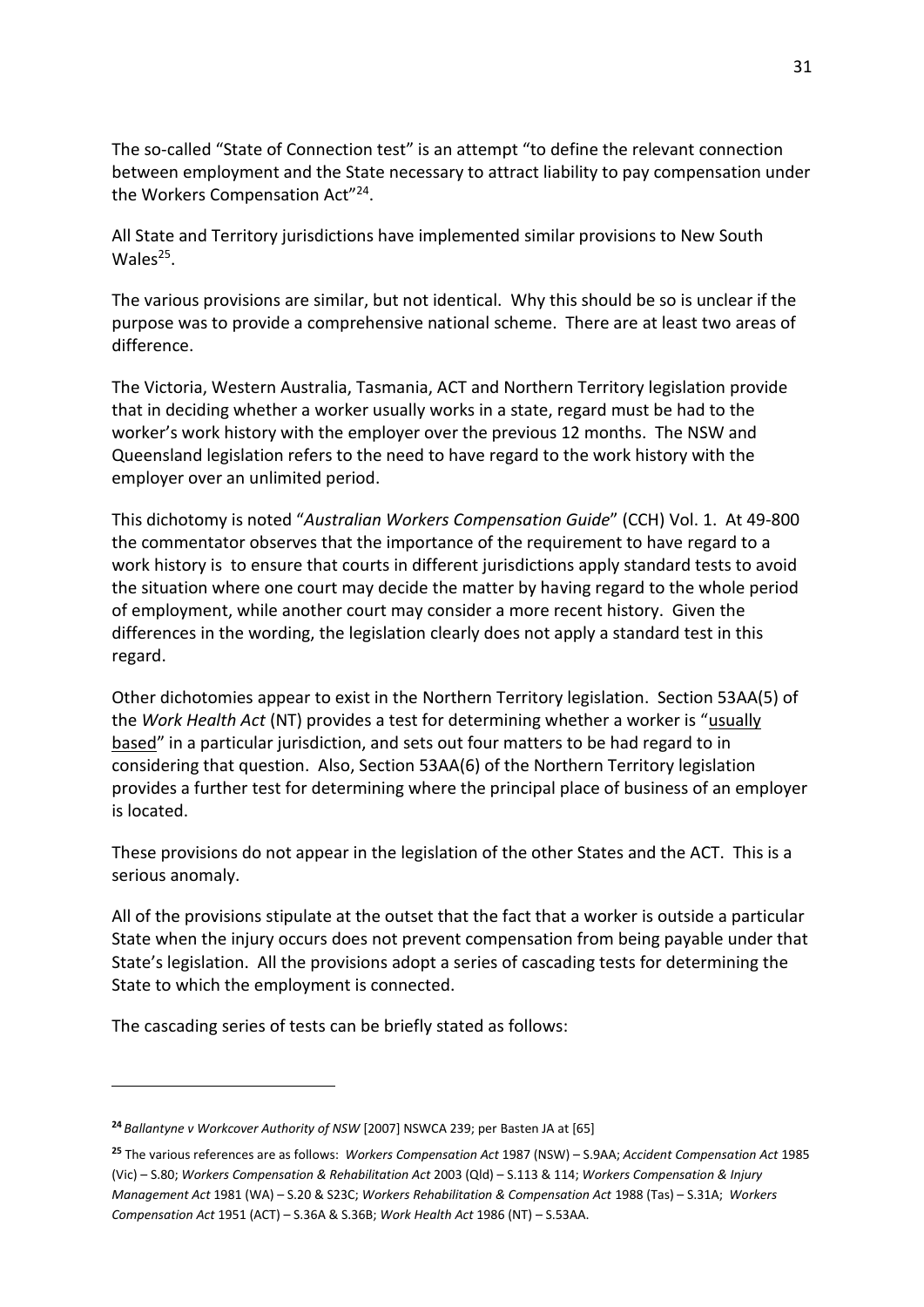- (a) The State in which the worker usually works in that employment; or
- (b) If no State is identified by the above, the State in which the worker is usually based for the purposes of that employment; or
- (c) If no State is identified by paragraphs (a) or (b) above, the State in which the employer's principal place of business is located;
- (d) In the case of a worker working on a ship, if no State is identified by paragraphs (a), (b) and (c) above, the worker's employment is, while working on a ship, connected with the State in which the ship is registered or (if the ship is registered in more than one State), the state in which the ship most recently became registered;
- (e) If none of the above are applicable, the worker's employment is connected with a State where the injury happens, and provided there is no place outside Australia under the legislation of which the worker may be entitled to compensation.

All of the provisions require a court or tribunal (and we interpolate, an employer attempting to determine where he should place his insurance) to consider each step in sequence. It is only necessary to consider a following step if the earlier test does not result in a State being identified.

This mechanism attempts to avoid conflicts by giving primacy firstly to the place where the worker "usually works"; secondly, to the place where the worker is "usually based"<sup>26</sup>; thirdly, to where the employer's "principal place of business" is located; and so on.

From the outset, it should be observed that these provisions more aptly apply to shorebased employment, and not to employment on a ship. A seafarers workplace (and where he is based) is the vessel, and accordingly its geographical location will change frequently. The relatively stationery location of the employer's place of business ranks only third on the list. It is likely therefore that most cases will be decided on the basis of tests (a) or (b), and without any need to consider the location of the employer's principal place of business under test (c). An employer who enters into his insurance arrangements only on the basis of where he considers his principal place of business is located will be at risk of being left uninsured.

This is important because State or Territory based workers compensation policies are statutory policies and respond only in the event of a claim being made under the applicable and relevant State or Territory law.

Paragraph (d) above refers specifically to a "worker" working on a ship. It will only have application if none of the preceding tests resolve the issue. The paragraph refers to a connection with the State "in which the ship is registered". Whether this refers to the geographic place where the registration was affected, or the legislation under which it is registered, is not specified. The primary legislation governing ship registration in Australia is the *Shipping Registration Act* 1981 (Cth) (**SRA**). In general, all Australian owned commercial

<sup>32</sup>

**<sup>26</sup>** Usually based for the purposes of the employment.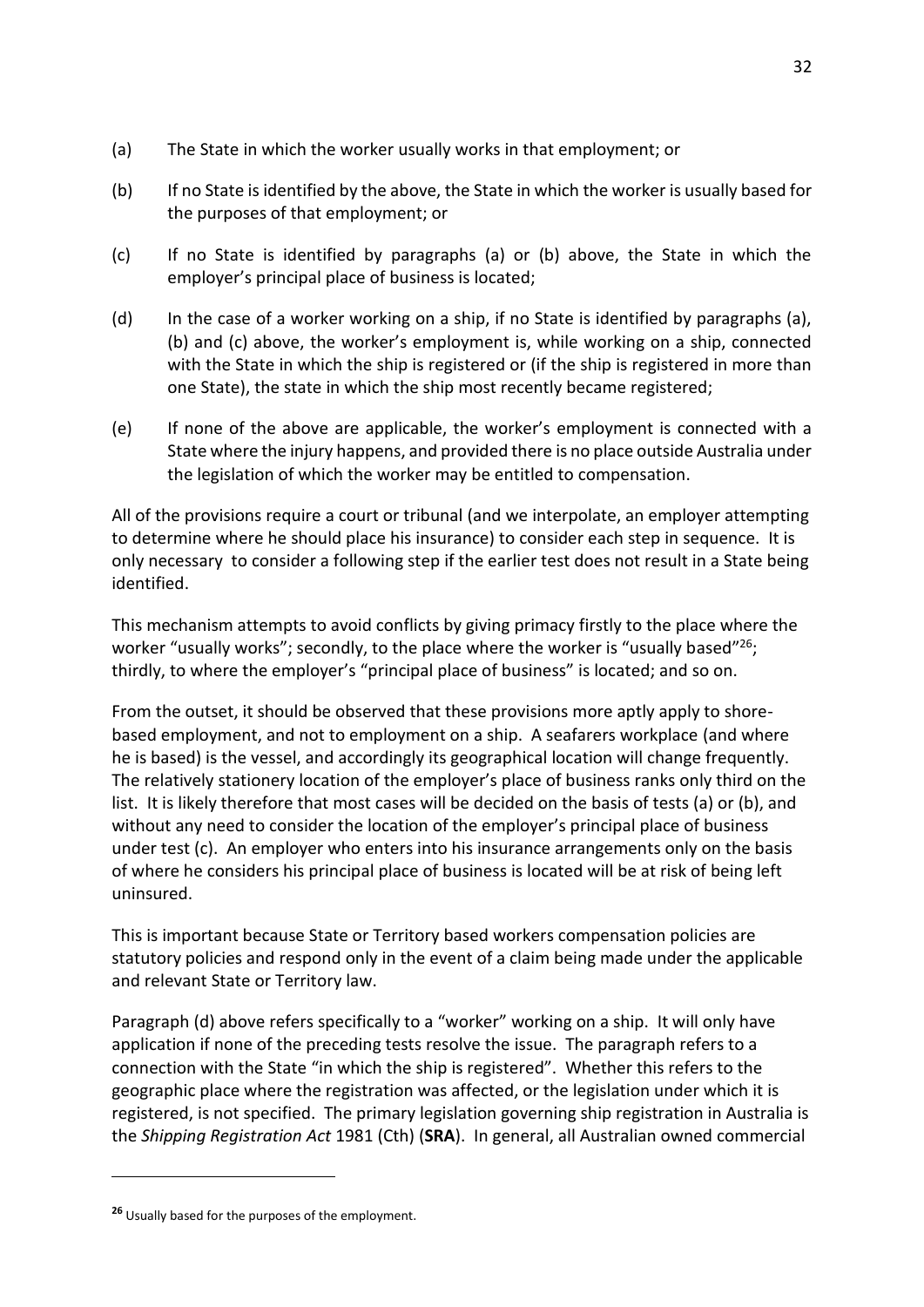ships of 24 metres or more in tonnage length, and capable of navigating the high seas must be registered<sup>27</sup>. All other craft need not be registered but may be if the owners desire<sup>28</sup>. The information recorded under the registration includes information as to a home port. In addition, all of the State and Territory jurisdictions have enacted laws requiring registration of vessels of certain types, which are likely to remain in the State for more than 3 months<sup>29</sup>.

In our view, the reference to "the State in which the ship is registered" refers to the legislation under which it is registered, rather than a particular geographic location where registration took place. If it was intended to refer to the geographic location, for instance by reference to a home port, it would have been simple enough to say so explicitly. It may be that in most cases the two places will coincide.

#### **"Usually works" and "Usually based" – Tests (a) and (b)**

"Usually" means "*habitual or customary"* or "*in a regular manner*" <sup>30</sup>. It does not necessarily mean where a person works for a majority of the time $^{31}$ .

Determining a State in which a worker usually works, or where he is usually based, may be a simple matter when considering shore-based employment (but nevertheless still produces significant disputation in the various workers compensation tribunals). For workers employed on vessels, this issue will be more complicated. "State" and "Territory" receive a definition adopting the relevant "adjacent area" as defined in Schedule 1 to the *Offshore Petroleum and Greenhouse Gas Storage Act* 2006. For present purposes the adjacent areas extend from the State's land boundary to the outer limit of the Continental Shelf. For a seafarer engaged to work on board a vessel which operates within the "adjacent area" of only one State, the matter would be satisfied reasonably easily, by reference to either test (a) or (b).

As discussed above, the work history of the worker must be considered when determining where a worker usually works under test (a). In some jurisdictions the history need only be considered for 12 months; in other jurisdictions there is no limit.

For a seafarer employed on a trading vessel which regularly voyages between states, the task of determining the State where the worker usually works, or is usually based, may well prove to be more difficult. It would require an analysis of all the voyage movements possibly over a lengthy period in order determine whether there were voyages inside or outside a State or its "adjacent area" and a comparison would have to be made with voyages made inside or outside of any other State traversed during the voyages.

**<sup>27</sup>** Sections 12 and 13 SRA.

**<sup>28</sup>** Sections 13 and 14 SRA.

**<sup>29</sup>** e.g. *Marine Safety Act* (NSW) 1981

**<sup>30</sup>** *Martin v RJ Hibbens Pty* Ltd [2010] NSWWCCPD 83 at [61]-[77].

**<sup>31</sup>** *Workers Compensation Nominal Insurer v O'Donohue* [2014] NSWWCCPD 1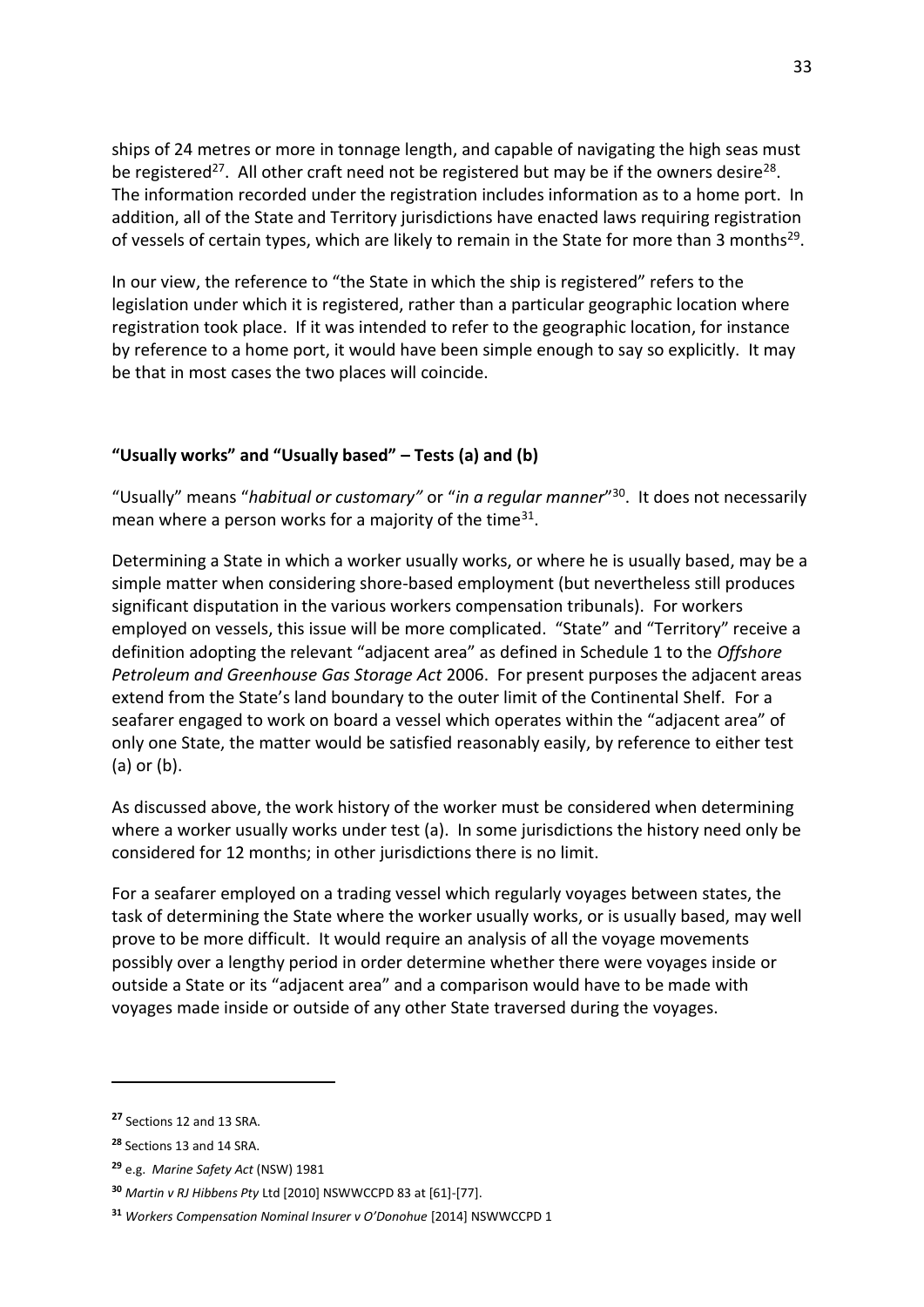For a seafarer employed on a vessel which travels regularly between Australia and places outside of Australia, and which spends most of its time outside Australian territorial waters, the facts may well establish that neither (a) nor (b) apply which then requires determining whether test (c) is applicable (the state where the employer's principal place of business is located).

### **"Principal Place of Business" – Test (c)**

Where the employer's principal place of business is located may resolve the issue, but that would have to be determined on the individual facts of each individual case. In the case of a large national employer conducting business in various states there could well not be one principal place of business. In such situations the place of registration recorded with ASIC under the *Corporations Act* will not necessarily be the principal place of business for the purpose of the State of Connection Test<sup>32</sup>. Apart from the Northern Territory legislation discussed above, none of the other provisions seem to attempt to provide assistance as to how a principal place of business may be defined. Cases involving an interaction between the Northern Territory and one of the other states could well be problematic because of the additional material contained in that territory's provision.

### **Changes in Voyage Patterns and Place of Business, and Intentions of the Parties**

Any change in a vessel's voyaging patterns will have a significant impact on tests (a) and (b); similarly, any change in the location of the employer's principal place of business could also potentially significantly impact the matter. This will require an employer to make decisions about future insurance cover, and factor in a constant need to review that insurance cover in the light of these changes. If an employer makes the wrong decision, it will be left uninsured.

In determining whether a worker usually works in a State, the legislation also requires considering the intentions of the worker and employer.

This is highlighted in a NSW workers compensation case heard in  $2020^{33}$ . This case involved the employment of a Master of a privately owned motor yacht. The yacht was not a prescribed vessel within the meaning of the Seafarers Act. The Master worked on the vessel entirely in NSW waters during the period of employment, which extended over several months up until his accident. The vessel spent a good deal of each year laid up in Melbourne, but periodically moved to New South Wales where it would be located for several months, and also to Queensland where it would also be located for extensive periods. The worker resided in New South Sales and was present in NSW when he had his injury. The principal place of business of the vessel, the employer argued, was located in Melbourne. The worker argued that his intention was only to serve on board the vessel

**<sup>32</sup>** See *Tamboritha Consultants Pty Ltd v Knight* [2008] WADC 78 at [91]; *Martin v RJ Hibbens Pty Ltd* [2010] NSWWCCPD 83.

**<sup>33</sup>** *Wall Street Pty Ltd v Workers Compensation Nominal Insurer* NSWWCC [2020]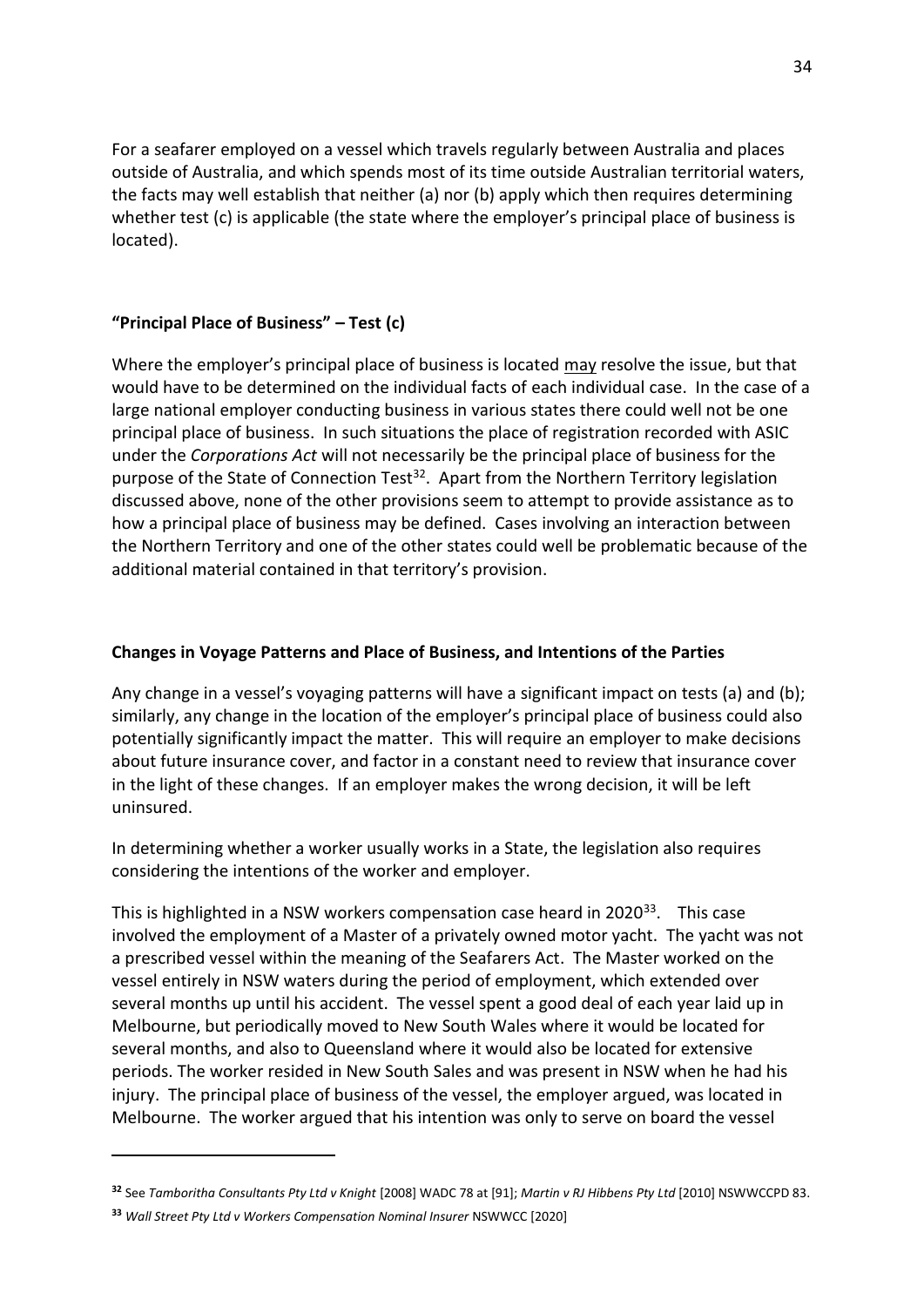during the period that it was based in and around Sydney Harbour. The employer disputed this and argued that it was always its intention to take the vessel, including the worker, up to Queensland. This was a significant point of conflict in the evidence.

The worker made a claim under the NSW legislation. There was no NSW workers compensation insurance held by the employer, but there was a policy issued under the Victorian Act. The NSW uninsured liability scheme accepted the worker's claim and subsequently brought proceedings in the Workers Compensation Commission seeking an order that the employer refund payments made under the NSW Act. As the employer's Victorian insurance did not respond to the claim the company was left uninsured, and defended the proceedings on the basis that the relevant test was paragraph (c) quoted above, namely where the principal place of business for the vessel was located. The Workers Compensation Commission did not agree and said that the relevant test was where the Master worked, which was NSW. The Arbitrator found that, on the evidence, the relevant intention was only that the employment would extend to the period during which the vessel was based in NSW waters. The employer was ordered to reimburse the NSW uninsured liability scheme.

This case is a clear example demonstrating the type of problem likely to be encountered if seafarers were excluded from the Seafarers Act, and forced to rely upon State based workers compensation laws. Due to the legislative primacy given to the Seafarers Act there are only a few examples of how seafarer's cases would have to operate under the State of Connection Test embodied in the State and Territory legislation. The *Wall Street* case is an example of problems which are likely to arise, both for employees and employers.

Another matter of concern is that the Seafarers Act provides coverage for those people who would not qualify as employees under the State and Territory workers compensation Acts. The Seafarers Act provides coverage for an industry trainee, who although not a direct seafarer employee at the time of injury, is undertaking an approved industry training course<sup>34</sup>. Trainees are deemed employees of the Fund constituted under Section 96 of the Act. Furthermore, similar provision is made for persons attending a seafarers' engagement centre. No similar provision exists under the state legislation.

Although the States provide similar types of benefits, there are differences as to the extent of the benefits. Some jurisdictions provide more generous cover than others<sup>35</sup>. Access to common law claims have different threshold tests, and the caps on payments differ. Equally, there are no doubt differences in premiums between jurisdictions. The level of available benefits, the cost of the premiums and the State in which the insurance cover is held, will all be factors which will undoubtedly invite disputation and litigation.

**<sup>34</sup>** Section 3 SRCA

**<sup>35</sup>** For example, in WA in most cases, the current monetary limit on incapacity and impairment payments is only \$239,179.00, medical costs is \$71,754.00 and rehabilitation \$16,743.00. These limits see many workers exiting the scheme after only 2 or 3 years of support.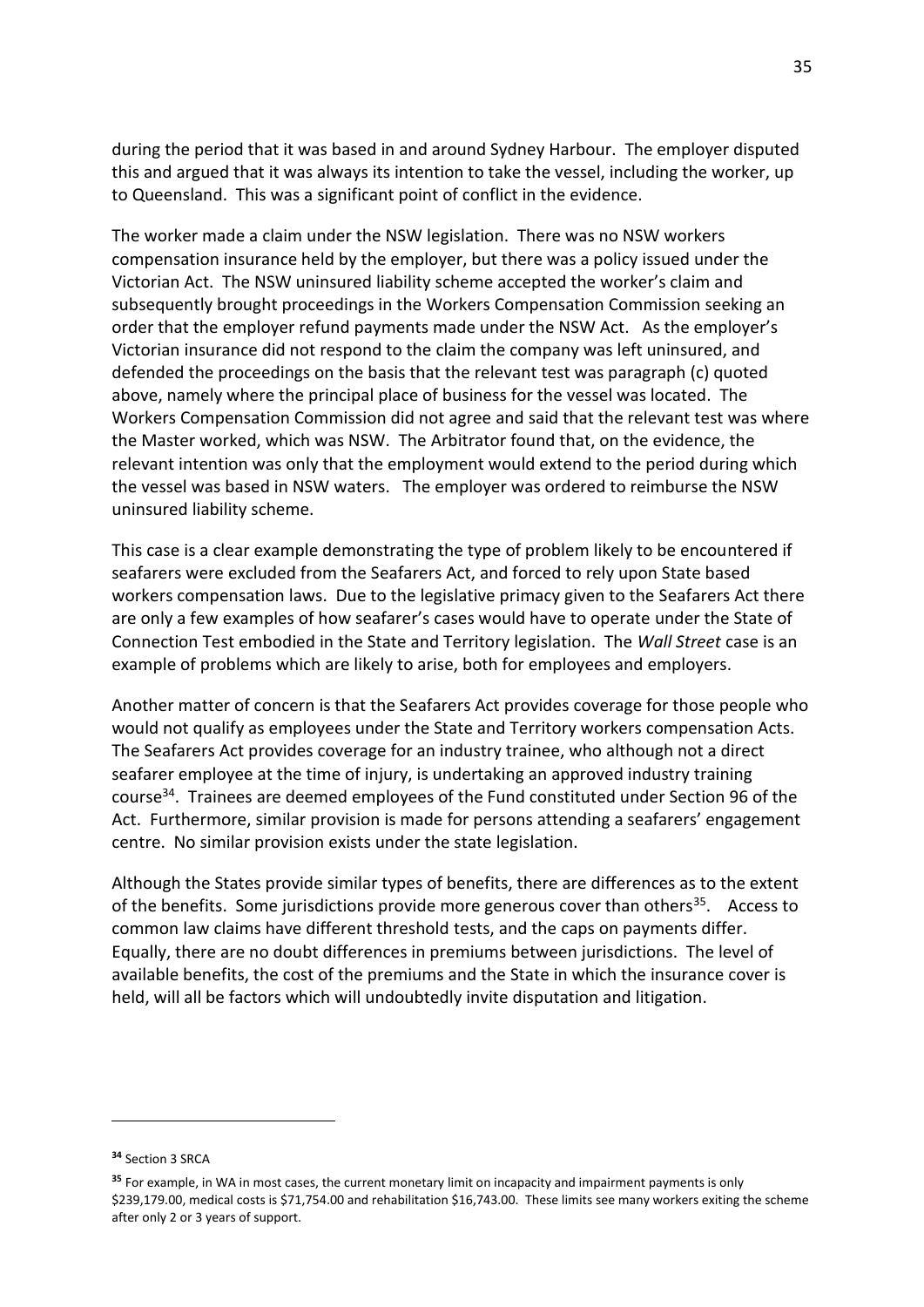All of the State schemes have their own differences in relation to the delivery of benefits and available rehabilitation supports. A worker who is based in a different State will not have the same ready access to those supports as an ordinary State based worker.

If the Seafarers' Act was repealed, or left to wither on the vine, it is highly likely that there would be numerous challenges mounted both by seafarers and employers in various State jurisdictions, arguing about which jurisdiction had the relevant connection to the employment.

**Recommendation 16:** Reform of the Seacare scheme must consider that the various State of Connection tests in state workers' compensation schemes do not adequately address the practicalities of seagoing workplaces, and do not resolve coverage for seagoing employers and seafarers. Any shift to relying on state workers' compensation schemes will cause significant risks for employers and workers to be left without appropriate coverage – which is why a national scheme is needed.

## <span id="page-35-0"></span>Specified diseases under the Seacare Scheme

In 2021, the government aligned the specified diseases instrument under the Seacare scheme with the Comcare instrument, with a few exceptions. <sup>36</sup> Specified diseases are those where it is assumed that the disease is caused by employment, so an individual worker does not need to prove an employment link. The list makes it easier for a sick worker to get the compensation they deserve.

Unfortunately both the Comcare and Seacare instruments now rely on a 'minimum employment period' but this is a different concept than the latency period which is supported by research and incorporated into the Safe Work *Australia Deemed Diseases in Australia* report, with which both are supposedly aligned. During the review the Government committed to moving away from the use of the 'minimum employment period', but said that this would require legislative change that could not be completed before the sunset period of the old instrument.

The Minister Michaelia Cash wrote to the MUA National Secretary Paddy Crumlin on 25 August 2021 committing to develop the legislative amendments to the Seafarers Act which would allow the use of latency periods instead of minimum employment periods. In recognition of this, the sunset period for the instrument is 5 years instead of 10 years.

The updated instrument was based on a review of seafarers' diseases the Department commissioned in 2020, but they refused to share this report with unions until after the instrument was made. The report says that welding fumes are Class 1 carcinogen, but justifies not adding welding fumes/lung cancer as a cancer exposure pair in the Seacare

<sup>&</sup>lt;sup>36</sup> The Seacare instrument has a minimum employment period for mesothelioma of 3 months instead of 12 months. Malaria was added as an occupational disease, as well as new Class 1 carcinogens.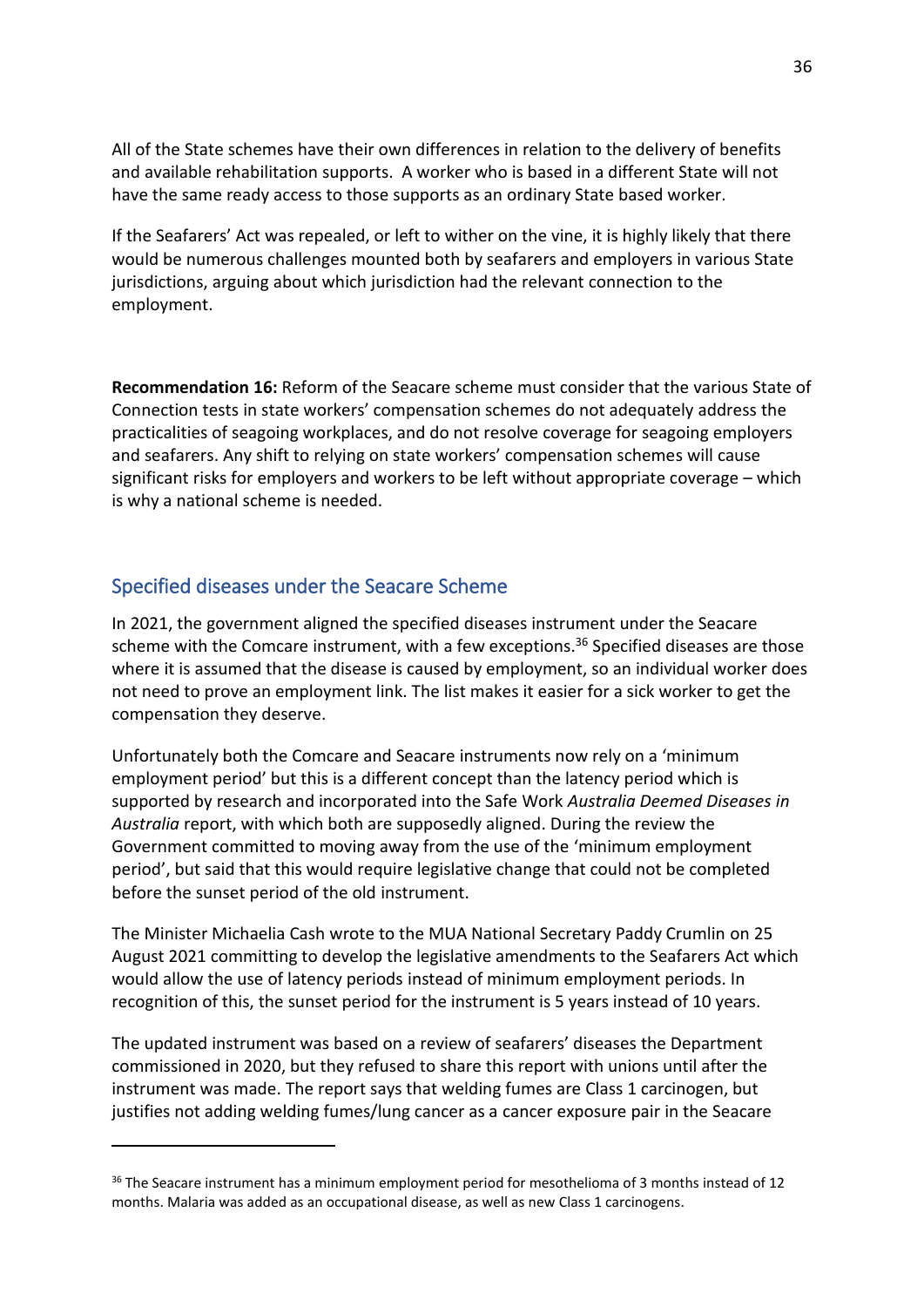Specified Diseases list because it is not on the Comcare list and 'it is not an exposure that a seafarer could reasonably be expected to experience in the course of their work'.<sup>37</sup> This is simply untrue as seafarers regularly perform welding tasks to repair the vessels they work on.

Unions also pointed out that seafarers spend double or triple more hours in their workplace than other workers because they live in their workplace, and therefore are more exposed to work-related hazards. This argument was misrepresented in the report.

### **Hours of workplace exposure per year**

Worker working 38 hours per week for 48 weeks: 1,824 hours of exposure

Seafarer on a 1:1 roster (on a vessel for 6 months of the year): 4,368 hours of exposure

Seafarer on a vessel 9 months of the year: 6,552 hours of exposure

Unions also argued that Legionnaire's Disease should be included in the list.

**Recommendation 17:** The Seafarers Act should be amended to allow for the inclusion of latency instead of minimum employment periods in the Specified Diseases list. The Seacare Specified Diseases list should subsequently be amended to rely on latency, to include welding fumes/lung cancer as a cancer exposure pair, to include Legionnaires disease, and to allow for the longer hours that seafarers are exposed to hazards in their workplace.

## <span id="page-36-0"></span>WHS coverage for seafarers

Seafarers are currently subject to an array of confusing legislation with different coverage provisions.

In contrast, shore-based WHS legislation has generally been harmonised across states and Commonwealth legislation. The harmonised WHS system is based on the Robens model, in which the participation of workers is a key aspect, and it is carefully balanced to ensure workers' participation in ensuring compliance and reducing risk. Key aspects of the system include:

• Individual workers having the right to stop unsafe work.

<sup>&</sup>lt;sup>37</sup> Tim Driscoll, Information to support the review of specified diseases and employment for the purposes of [the Seafarers Rehabilitation and Compensation Act 1992: Final report,](https://www.ag.gov.au/sites/default/files/2021-05/deemed_diseases_final_report.PDF) March 2021, p.11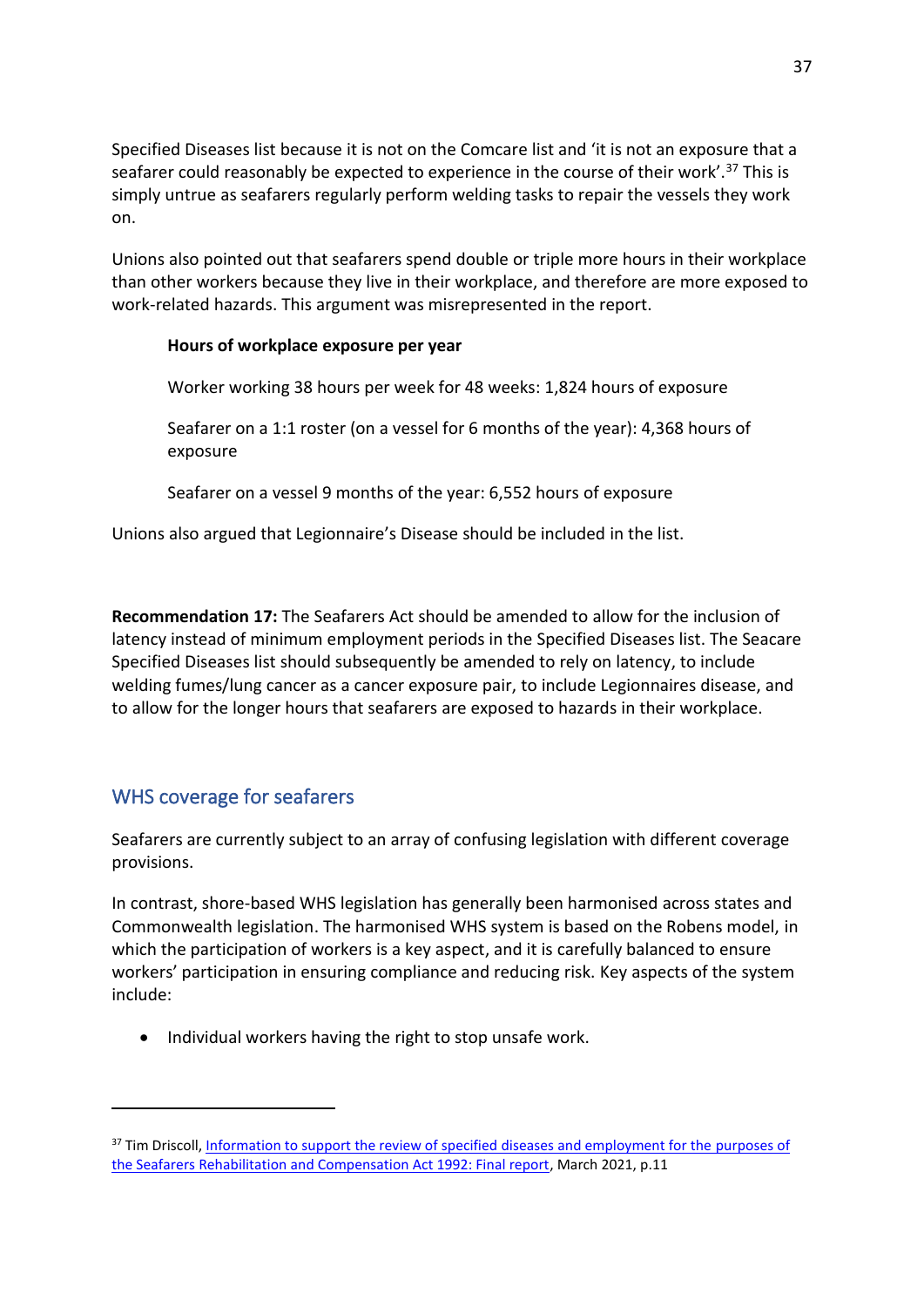- Workers being elected to become Health and Safety Representatives (HSRs), with formal training that gives them rights and powers under the Act.
- Workers and HSRs having access to support from their unions when they wish, and particularly in the event of incidents, disputes, and investigations.
- Tripartite systems of WHS governance at a workplace level, with the creation of workplace safety committees, and at governance level that involves unions, employers and government.
- Structures and practices in place so that the government safety inspectorate and regulator can have effective communication with worker Health and Safety Representatives.

Unions support the objective of harmonisation. While the OHS(MI) Act is structured on the Robens principles outlined above, it is a different Act that is not harmonised with onshore safety regimes. It has extremely complex coverage positions which rely on legislation that is no longer in force (the *Navigation Act 1912*). There are also appear to be disagreements between the Australian Maritime Safety Authority and the Department of Employment as to the interpretation of coverage, with AMSA considering coverage to apply only very narrowly.<sup>38</sup> State WHS Acts (which are largely harmonised) will apply to vessels when on voyages in state waters and in ports.

While the Seacare Authority provides a good tripartite forum, it has no resources. AMSA, as the Inspectorate, is in direct contact with seafarers on vessels but as an organisation it does not have a tripartite structure. The Seacare Authority is the main place for tripartite discussions of WHS matters but these are often curtailed by a lack of information. Unions have made some efforts to try to bridge these gaps but there are currently no effective structures in place for communication between the OHS(MI) inspectorate and HSRs.

The confusion over OHS(MI) coverage contributes to these issues. HSR training for state WHS Acts and the OHS(MI) Act are different 5-day courses. Each of the Acts has a slightly different process for the formation of Designated Work Groups and the election of HSRs. The AMSA inspectorate has insisted that it is unable to engage with HSRs unless they are elected through properly formed Designated Work Groups, and have told us at the Authority that the vessels it inspects do not have properly formed Designated Work Groups. An action item to jointly examine the formation of Designated Work Groups has been agreed at the Authority, but delayed due to the insurance issues.

The *Offshore Electricity Infrastructure Act* was passed in December 2021 to regulate all aspects of offshore renewable energy in Commonwealth waters. This work will almost entirely take place from vessels, as workers do not generally live on offshore wind turbines. The OEI Act creates a new WHS jurisdiction based on the Commonwealth WHS Act, but modifies almost one-third of the Act and potentially all of the Regulations under the Act. The current OEI Act limits its WHS coverage to what it defines as Regulated Offshore

<sup>&</sup>lt;sup>38</sup> Based on correspondence the MUA received from the Department of Employment during the 2016 and 2017 consultations into the Seafarers and Other Legislation Amendment Bill 2016.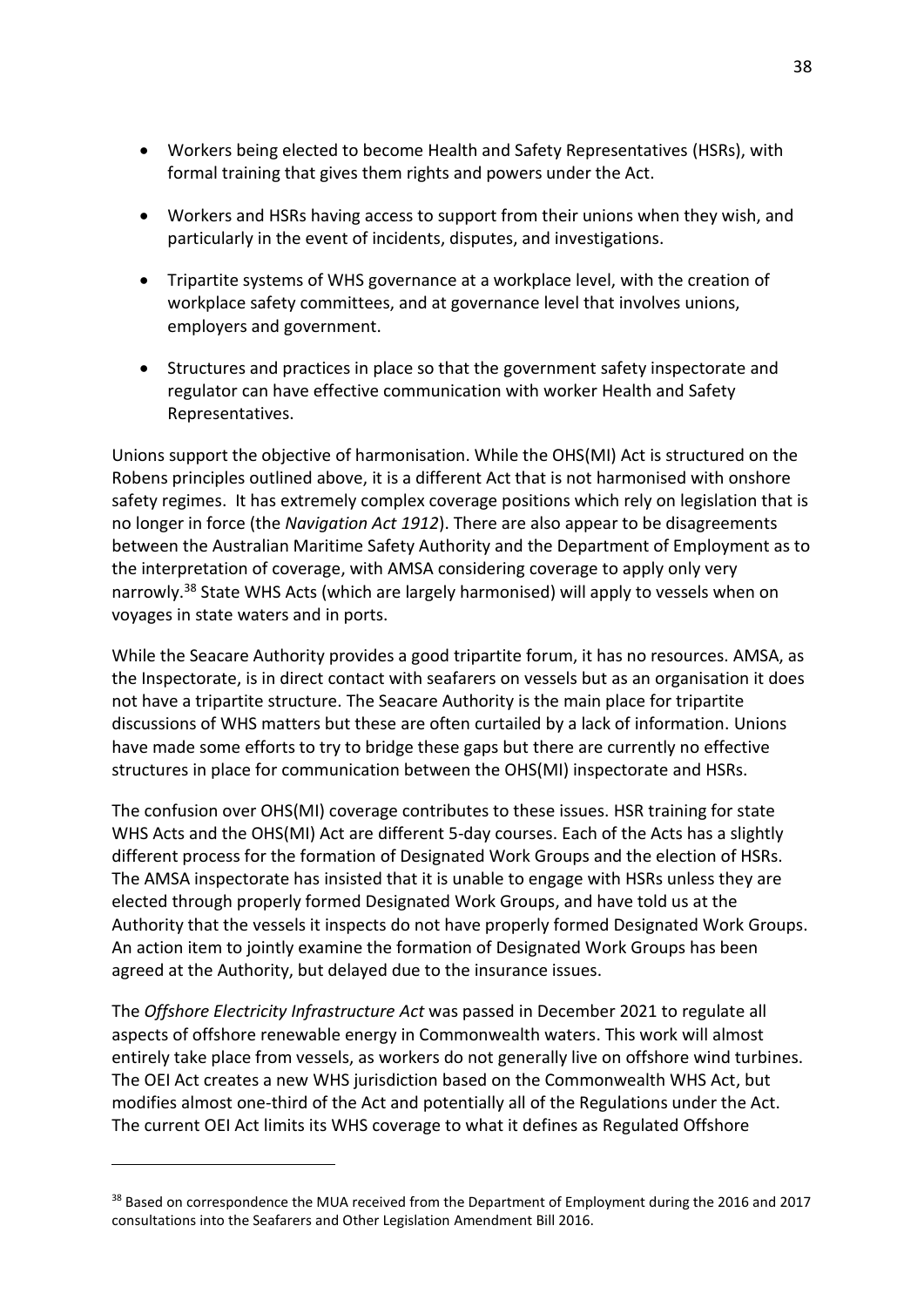Activities, and defines ships on voyages outside of these activities as not being covered by the WHS Act (s. 230, amending Section 12 of the WHS Act). It specifically removes vessels from being covered before and after carrying out regulated offshore activities, in such a way as to exclude ships on voyages between ports and the shore. These provisions mean a project's vessels are also likely to be covered by the OHS(MI) Act while voyaging in Commonwealth waters, and the state WHS Act while in port. This will create significant uncertainty.

Harmonisation of the OHS(MI) Act with the national WHS system should include consideration of how to harmonise the OEI Act WHS jurisdiction, in order to create one seamless WHS system for vessels regardless of where they are working.

## <span id="page-38-0"></span>WHS on international flag vessels

In November 2021 we estimated there were about 60 international-flag vessels that are majority Australian crewed, part of the Seacare scheme and paying a berth levy. Virtually all offshore oil and gas industry vessels are international flag.

However, there is confusion over the application of OHS(MI) to international flag vessels vessels, and AMSA's role as an inspectorate on these vessels. Our understanding is that OHS(MI) covers international flag vessels. However, it appears to be AMSA's position that they do not. AMSA reports to the Seacare Authority on safety incidents only on Australian flag vessels. AMSA representatives to the Authority have at different times said that OHS(MI) does or does not apply to international flag vessels.

Particular attention needs to be paid to clarifying WHS coverage and the role of the inspectorate on the international-flag majority Australian crewed vessels.

While the Seacare Authority keeps tracks of names of vessels paying berth levies, it does not keep track of their flag. An action item to examine this issue of WHS coverage on international flag vessels has been agreed at the Authority, but delayed in the course of dealing with the Authority's insurance challenges.

**Recommendation 18:** The Seacare Authority could collect information on the vessel flag along with the payment of the berth levy. This could be used to form a list of internationalflag majority Australian-crewed vessels to be supplied to the Inspectorate for vessel inspections. AMSA, employers and workers must all have a shared and clear understanding of the application of WHS law to international flag vessels with majority Australian crew.

**Recommendation 19:** Maritime WHS should be harmonised with the national WHS system, with particular attention paid to ensuring tripartite oversight of the Inspectorate, proper resourcing of the Inspectorate, accessible training for HSRs, and clear lines of communication between HSRs and the Inspectorate. The Inspectorate must be properly integrated into the national Safe Work Australia system.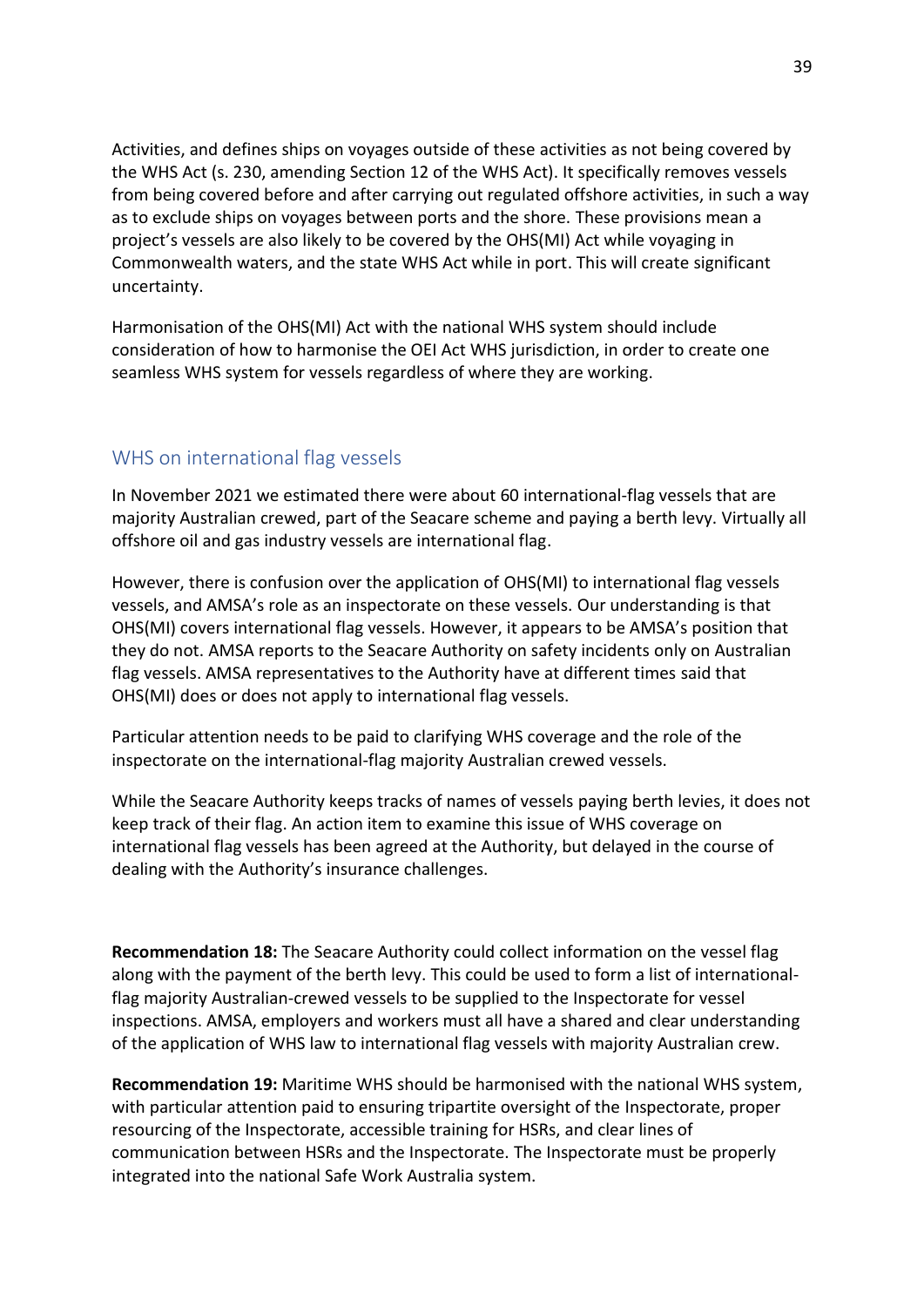**Recommendation 20:** Steps should be taken to ensure that every vessel has properly elected and trained HSRs. The Inspectorate should be consulting with HSRs on every inspection, and gathering information on the formation of Designated Work Groups and the election of HSRs and feeding this back to the tripartite body. HSRs should have a clear understanding on how to deal with any matters that arise while a vessel is alongside a wharf and within 500m of a platform.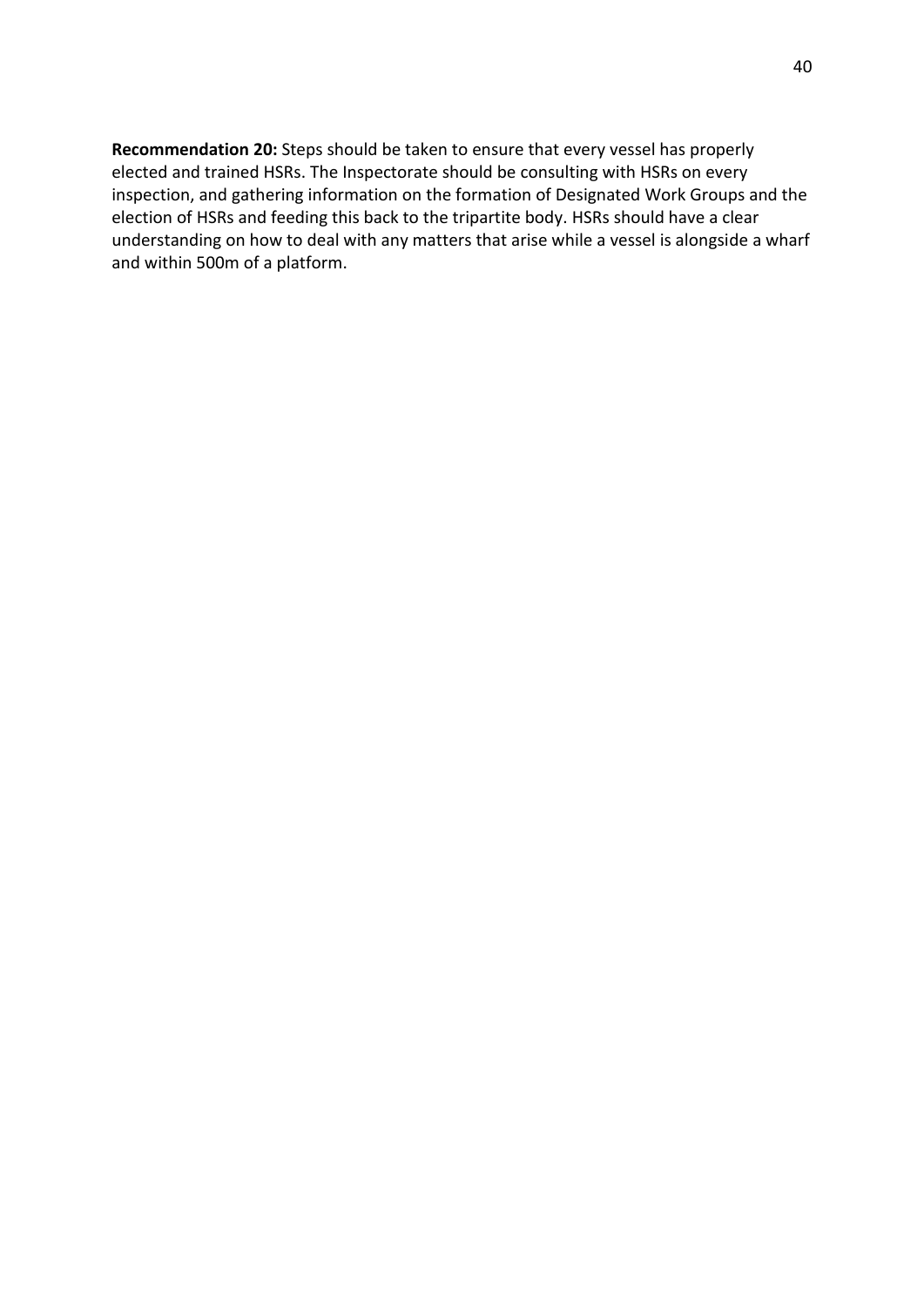| <b>Developer</b>                             | Location                                                                      | Capacity         |
|----------------------------------------------|-------------------------------------------------------------------------------|------------------|
| <b>Star of the South</b>                     | Gippsland, Vic                                                                | 2.2 GW           |
| <b>Energy Estate and</b><br><b>Bluefloat</b> | <b>Hunter Coast, NSW</b>                                                      | 1.4 GW           |
|                                              | <b>Wollongong, NSW</b>                                                        | 1.6 GW           |
|                                              | <b>Greater Gippsland, Vic</b>                                                 | 1.3 GW           |
|                                              | Other sites in Victoria, South Australia<br>and Tasmania are under assessment |                  |
| <b>Green Energy Partners</b>                 | Wollongong/Port Kembla, NSW                                                   | 3 GW grid        |
|                                              |                                                                               | 5 GW hydrogen    |
|                                              | Bass Strait, Victoria                                                         | 4 GW             |
|                                              | Western Victoria                                                              | $500$ MW $-1$ GW |
|                                              | South of Perth, WA                                                            | 1 GW             |
|                                              | Southern Queensland                                                           | 2 GW             |
| <b>Newcastle Offshore Wind</b>               |                                                                               | 3 GW first stage |
| (20% owned by Green<br>Energy Partners)      | Newcastle, NSW                                                                |                  |
| <b>Oceanex</b>                               | Newcastle, NSW                                                                | 1.8 GW           |
|                                              | Wollongong, NSW                                                               | 2 GW             |
|                                              | Bunbury, WA                                                                   | 2 GW             |
|                                              | Ulladulla, NSW                                                                | 1.8 GW           |
|                                              | Eden, NSW                                                                     | 1.8 GW           |
| <b>Flotation Energy</b>                      | Seadragon (Gippsland, Vic)                                                    | 1.5 GW           |
|                                              | Portland, Vic                                                                 | 750MW            |
|                                              | Perth, WA                                                                     | 500 MW           |

# <span id="page-40-0"></span>Appendix 1: Offshore wind projects under development in Australia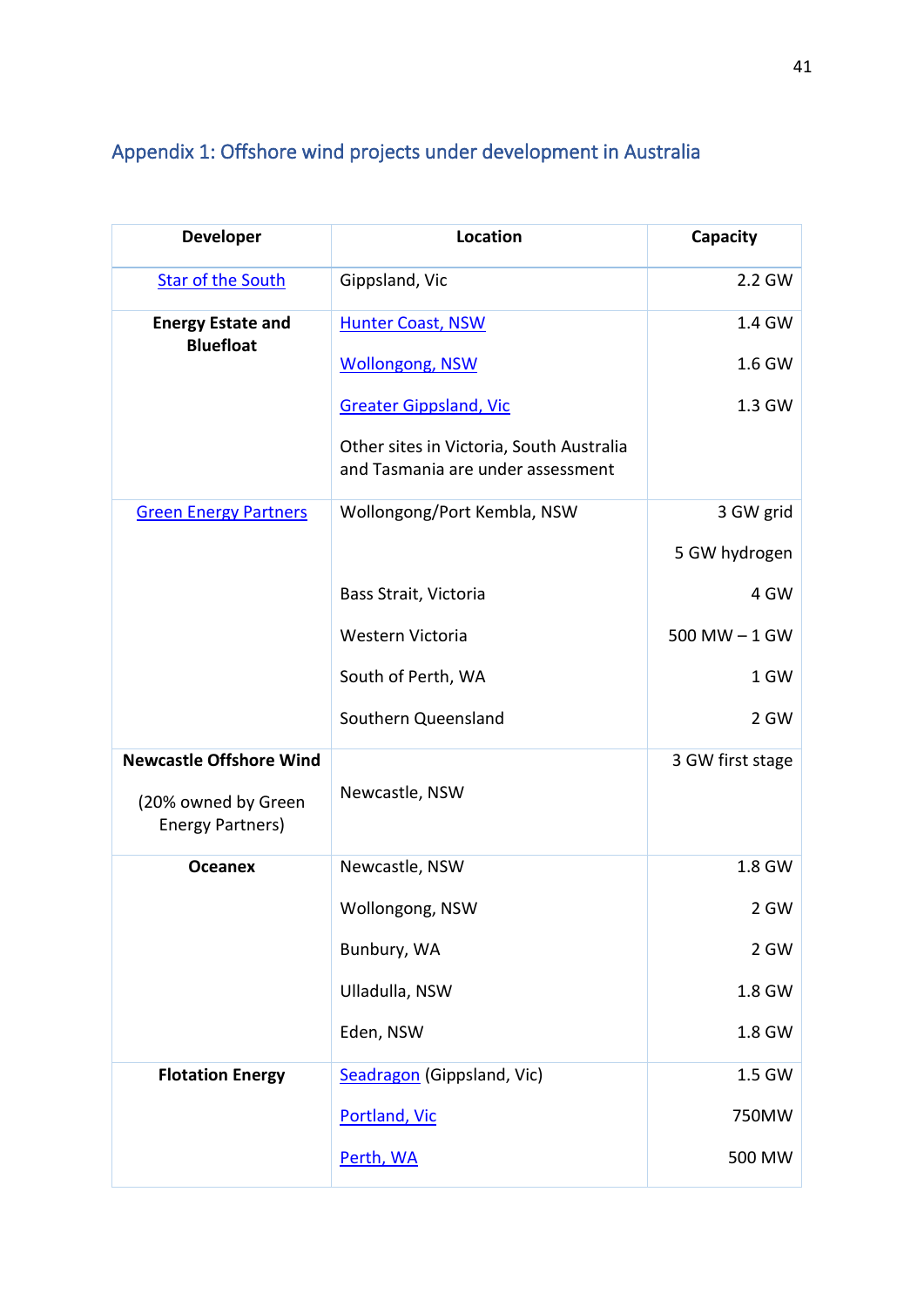| <b>Macquarie Green</b><br><b>Investment Group</b> | <b>Great Southern Offshore Wind Farm</b><br>(Bass Coast, Vic) | 1 GW         |
|---------------------------------------------------|---------------------------------------------------------------|--------------|
| <b>Pilot Energy and Triangle</b><br><b>Energy</b> | <b>Geraldton, WA</b>                                          | 1.1 GW       |
| <b>Copenhagen Energy</b>                          | Leeuwin Offshore Wind, Bunbury WA                             | 3 GW         |
| <b>Nexsphere</b>                                  | <b>Bass Offshore Wind Energy (Bell Bay,</b><br>Tas)           | $0.5 - 1$ GW |
| <b>Australis Energy</b>                           | <b>Bunbury, WA (state waters)</b>                             | 300 MW       |
| /Warwick Energy                                   | Portland, Vic (state waters)                                  | 495 MW       |
|                                                   | Kington, SA (state waters)                                    | 600 MW       |
| <b>Alinta Energy</b>                              | <b>Spinifex Offshore Wind (Portland, Vic)</b>                 | 1 GW         |
| with Portland Aluminium<br>(55% Alcoa)            |                                                               |              |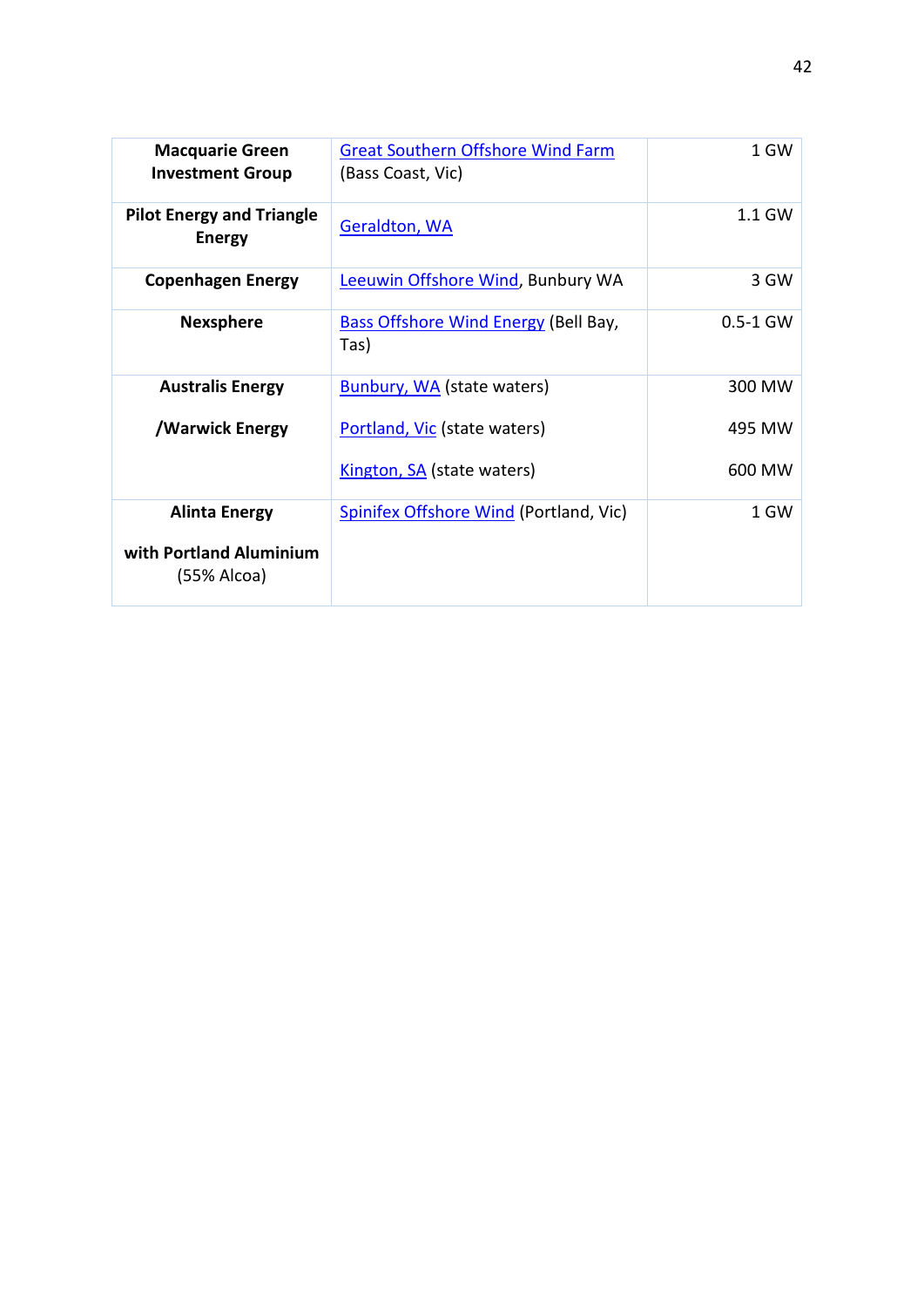## <span id="page-42-0"></span>Appendix 2: Seacare proposed 2017 coverage definition

Proposal for re-drafted Seacare coverage clause and associated definitions arrived at in December 2017.

## **19 Application of Act**

- (1) This Act applies to the employment of employees on a prescribed vessel that is engaged in trade or commerce:
	- (a) between Australia and places outside Australia; or
	- (b) between 2 places outside Australia; or
	- (c) among the States; or
	- (d) within a Territory, between a State and a Territory or between 2 Territories.
	- Note 1: This Act does not apply if a prescribed vessel is a ship registered in the Australian International Shipping Register—see paragraph 61AA(b) of the *Shipping Registration Act 1981*.

(1AAA) "Subsection (1) shall not apply to a prescribed vessel which is engaged in any activity involving the construction or maintenance of shore based infrastructure unless the activity requires the vessel to carry out a voyage to any of the locations referred to Sub-section  $(1)(a)$  to  $(d)$ ."

- (1AA) This Act also applies to the employment of employees on:
	- (a) a vessel that is used to engage in coastal trading under a general licence; or
	- (b) a vessel that is used to engage in coastal trading under an emergency licence if the vessel is registered in the Australian General Shipping Register.
	- (1A) This Act also applies to the employment of employees on any prescribed vessel that:
		- (a) would be an off-shore industry vessel within the meaning of the *Navigation Act 1912* if that Act had not been repealed and either:
			- (i) was, immediately before the repeal of that Act, covered by a declaration in force under subsection 8A(2) of that Act; or
			- (ii) is covered by a declaration in force under subsection  $(1C)$  of this section; or
		- (b) would be a trading ship within the meaning of the *Navigation Act 1912* if that Act had not been repealed and either:
			- (i) was, immediately before the repeal of that Act, covered by a declaration in force under subsection 8AA(2) of that Act; or
			- (ii) is covered by a declaration in force under subsection  $(1C)$  of this section.
	- (1B) However, this Act does not apply because of subsection (1A) to a prescribed vessel that is covered by a declaration in force under subsection (1D).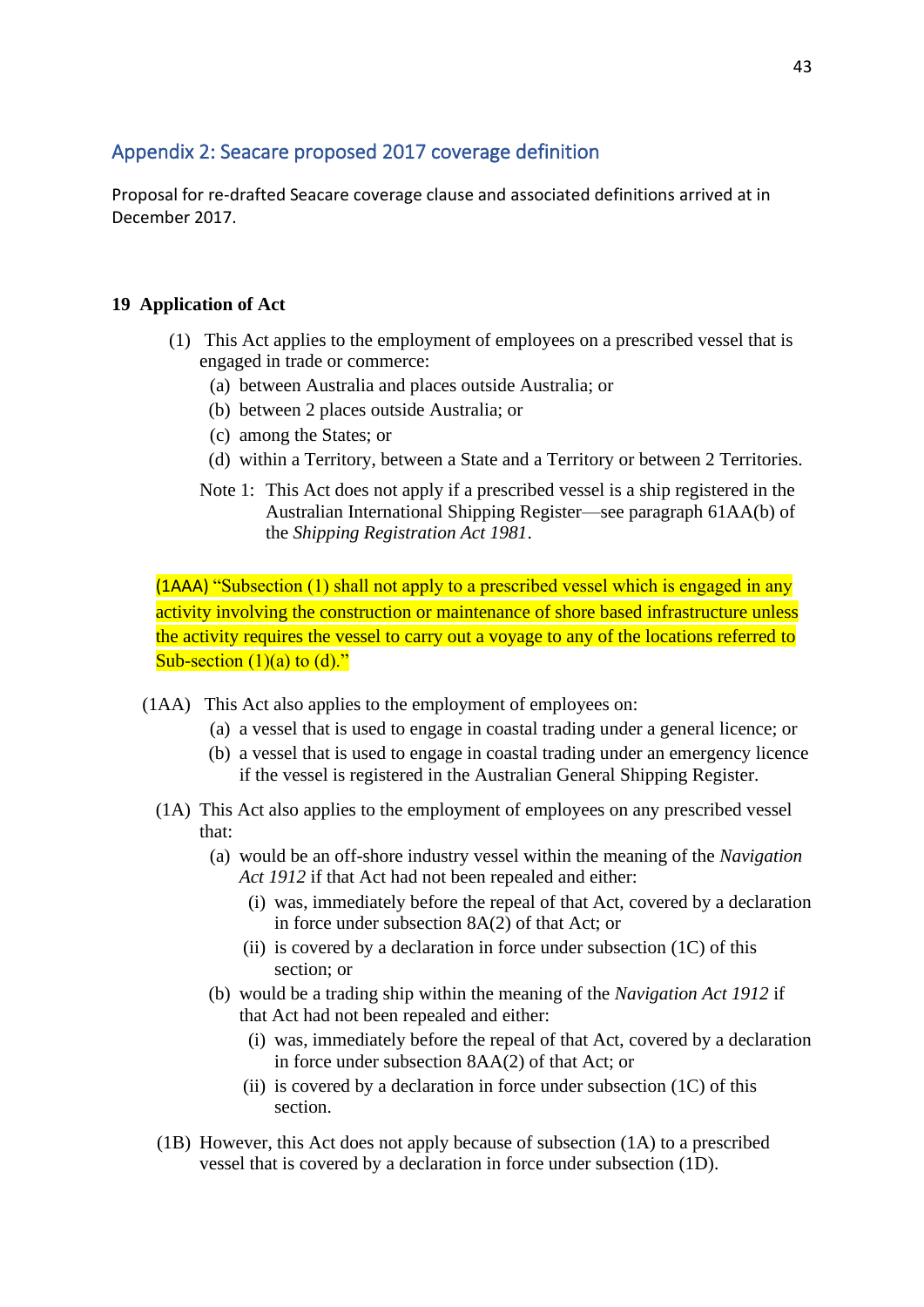- (1C) The Authority may declare in writing that this Act applies to a prescribed vessel that would be an off-shore industry vessel, or a trading ship.
- (1D) The Authority may declare in writing that this Act does not apply because of subsection (1A) to a prescribed vessel that would be an off-shore industry vessel, or a trading ship.
- (1E) A declaration made under subsection  $(1C)$  or  $(1D)$  is not a legislative instrument.

#### **Relevant definitions of the Seafarers Act (as amended by the Seafarers and Other Legislation Bill 2016 and proposed further amendments)**

*Australia*, when used in a geographical sense, includes the external Territories.

*Australian General Shipping Register* has the same meaning as in the *Shipping Registration Act 1981*.

*Australian International Shipping Register* has the same meaning as in the *Shipping Registration Act 1981*.

*coastal trading* has the same meaning as in the *Coastal Trading (Revitalising Australian Shipping) Act 2012*.

*emergency licence* has the same meaning as in the *Coastal Trading (Revitalising Australian Shipping) Act 2012*.

*fish* includes turtles, dugong, crustacea, molluscs and any other living resources of the sea or of the seabed.

*fishing fleet support vessel* has the meaning given by section 3B.

#### *fishing operations* means:

- (a) the taking, catching or capturing of fish for trading or manufacturing purposes; or
- (b) the processing or carrying of the fish that are taken, caught or captured.

*fishing vessel* has the meaning given by section 3B.

*general licence* has the same meaning as in the *Coastal Trading (Revitalising Australian Shipping) Act 2012*.

#### *government vessel* means a vessel:

- (a) that belongs to the Commonwealth or a State or Territory; or
- (b) the beneficial interest in which is vested in the Commonwealth or a State or Territory; or
- (c) that is for the time being demised or sub-demised to, or in the exclusive possession of, the Commonwealth or a State or Territory;

and includes a vessel that belongs to an arm of the Defence Force, but does not include a vessel:

- (d) that belongs to a trading corporation that is an authority or agency of the Commonwealth or of a State or a Territory; or
- (e) the beneficial interest in which is vested in such a trading corporation; or
- (f) that is for the time being demised or sub-demised to, or in the exclusive possession of, such a trading corporation; or
- (g) that is operated by seafarers supplied (directly or indirectly) by a corporation under a contract with the Commonwealth or a State or Territory.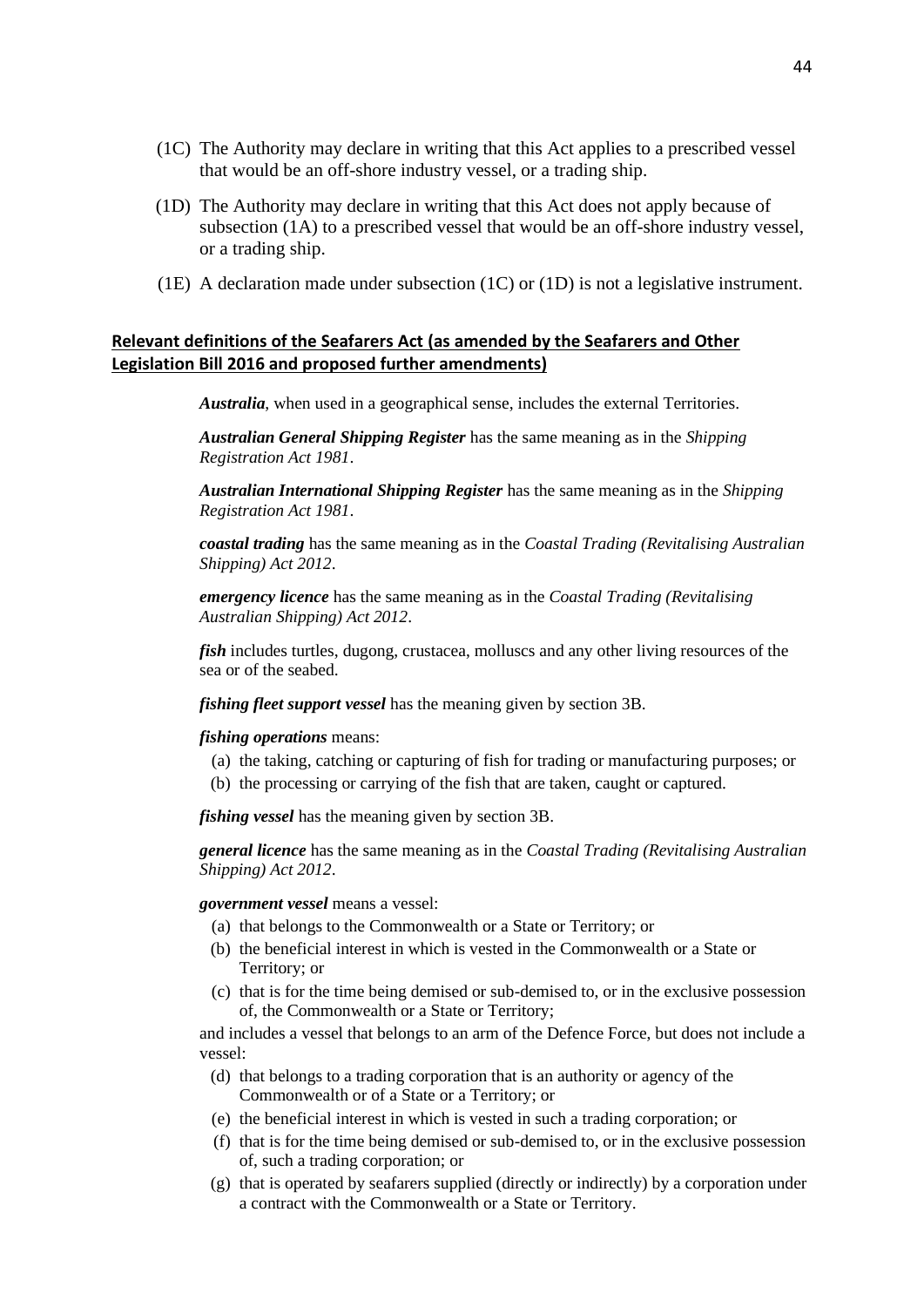*harbour* means a natural or artificial harbour, and includes:

- (a) a navigable estuary, river, creek or channel; and
- (b) a haven, roadstead, dock, pier or jetty; and
- (c) any other place in or at which vessels can obtain shelter or load and unload goods or embark and disembark passengers.

*inland waterways vessel* means a vessel that is used wholly in waters other than waters of the sea.

*local tourism vessel* means a vessel that is wholly or predominantly engaged in tourism, other than tourism that involves a voyage by the vessel:

- (a) between Australia and a foreign country; or
- (b) between 2 States; or
- (c) between 2 Territories, neither of which is the Coral Sea Islands Territory; or
- (d) between a State and a Territory (other than the Coral Sea Islands Territory).

*port* includes a harbour.

*prescribed ship* means a prescribed vessel.

*prescribed vessel* has the meaning given by section 3A.

*recreational vessel* has the same meaning as in the *Navigation Act 2012*.

*sea* includes any waters within the ebb and flow of the tide.

*vessel* means any kind of vessel used in navigation by water, however propelled or moved, and includes:

- (a) a barge, lighter or other floating vessel; and
- (b) an air-cushion vehicle, or other similar craft, used wholly or primarily in navigation by water.

#### **3A Prescribed vessel**

(1) In this Act:

#### *prescribed vessel* means:

- (a) a vessel registered, or required to be registered, under the *Shipping Registration Act 1981*; or
- (b) a ship that is used to engage in coastal trading under a general licence; or
- (ba) a ship of which the majority of the crew are residents of Australia and which is operated by any of the following (whether or not in association with any other person, firm or company):
	- (i) a person who is a resident of, or has his or her principal place of business in, Australia;
	- (ii) a firm that has its principal place of business in Australia;
	- (iii) a company that is incorporated, or has its principal place of business, in Australia; or
- (c) a vessel that is declared under subsection (2) to be a prescribed vessel;

but does not include:

- (d) a recreational vessel; or
- (e) an inland waterways vessel; or
- (f) a fishing vessel (other than a vessel proceeding on an overseas voyage); or
- (g) a fishing fleet support vessel; or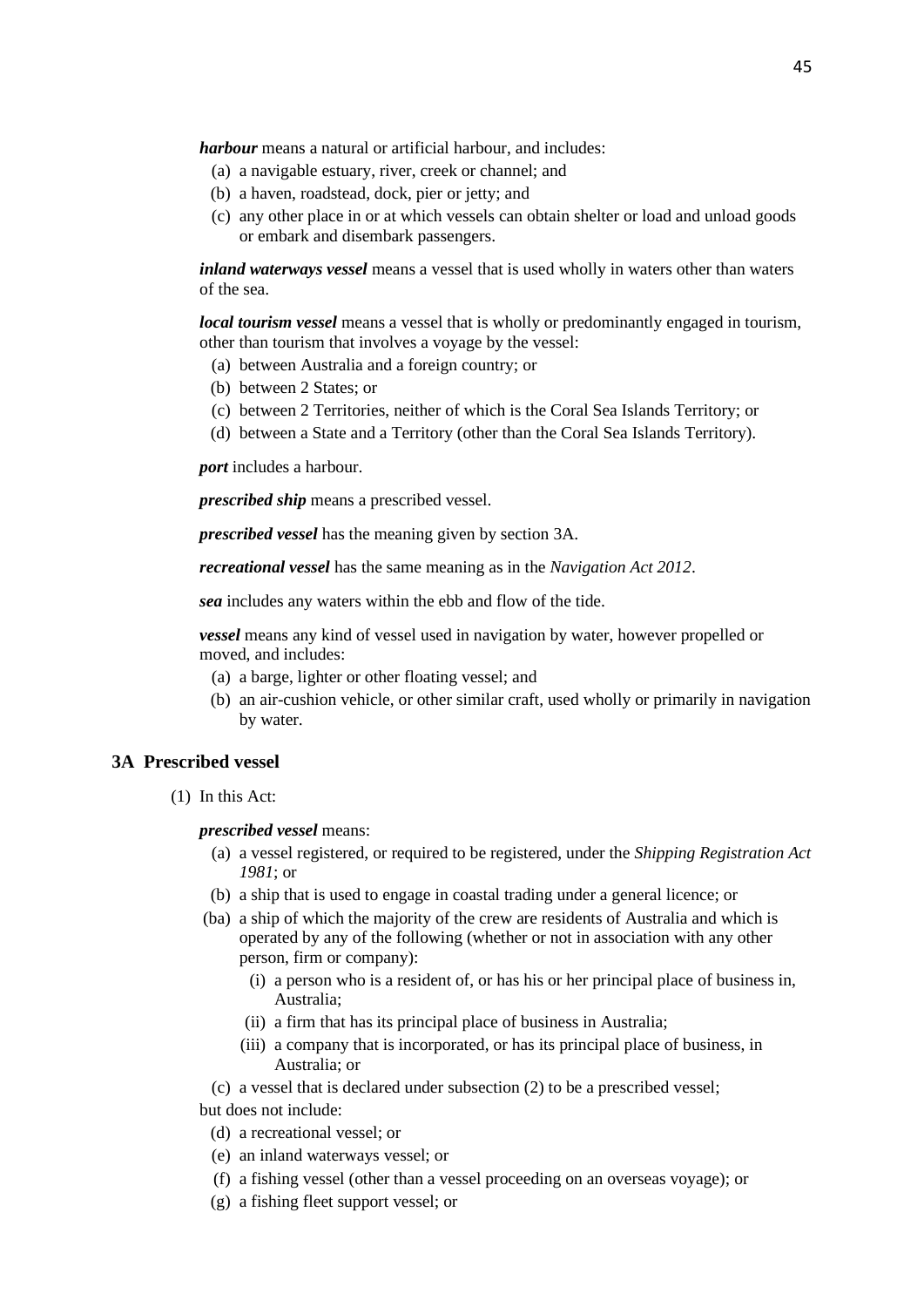- (j) a government vessel; or
- (k) a local tourism vessel; or
- (l) a vessel that is declared under subsection (3) not to be a prescribed vessel.
- (1A) A reference in paragraph (1)(ba) to a person, firm or company is a reference to a person, firm or company of any description.
- (2) The legislative rules may declare a vessel to be a prescribed vessel.
- (3) The legislative rules may declare a vessel not to be a prescribed vessel.
- (3A)If:
	- (a) a vessel is used to engage in coastal trading under a general licence; or
	- (b) a vessel is:
		- (i) used to engage in coastal trading under an emergency licence; and
		- (ii) registered in the Australian General Shipping Register;

the vessel is taken to be a *prescribed vessel* for the purposes of this Act (other than section 19).

- (5) For the purposes of this section, *overseas voyage*, in relation to a vessel, means a voyage in the course of which the vessel travels between:
	- (a) a port in Australia and a port outside Australia; or
	- (b) a port in Australia and a place in the waters of the sea above the continental shelf of a country other than Australia; or
	- (c) a port outside Australia and a place in the waters of the sea above the continental shelf of Australia; or
	- (d) a place in the waters of the sea above the continental shelf of Australia and a place in the waters of the sea above the continental shelf of a country other than Australia; or
	- (e) ports outside Australia; or
	- (f) places beyond the continental shelf of Australia;
		- whether or not the vessel travels between 2 or more ports in Australia in the course of the voyage.

#### **3B Fishing vessels**

(1) In this Act:

*fishing fleet support vessel* means a vessel that is used wholly or primarily in activities in support of the fishing operations of a fishing vessel or vessels, but does not include an inland waterways vessel.

#### *fishing vessel* means a vessel:

- (a) that is used wholly or primarily for fishing operations; and
- (b) that:
	- (i) is registered, or entitled to be registered, under the *Shipping Registration Act 1981*; or
	- (ii) is covered by an instrument in force under subsection 4(2) of the *Fisheries Management Act 1991*;

but does not include an inland waterways vessel.

- (2) For the purposes of this Act, activities in support of the fishing operations of a fishing vessel include:
	- (a) the storage and transport of fish taken, caught or captured by the fishing vessel; and